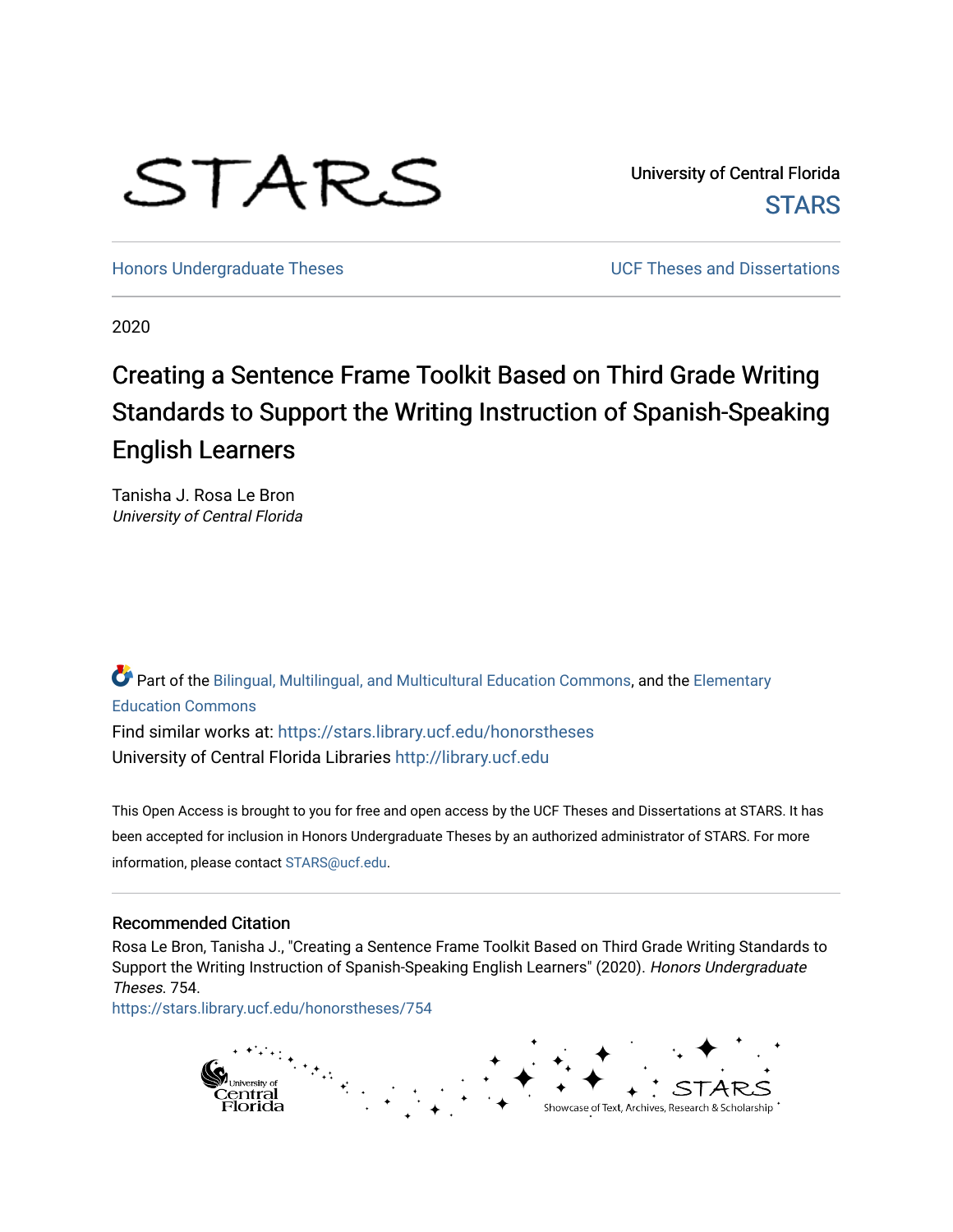Honors Thesis Proposal

For

### **Creating a Sentence Frame Toolkit Based on Third Grade Writing Standards to Support the Writing Instruction of Spanish-Speaking English Learners**

by

Tanisha Joann Rosa Le Bron

Sherron Killingsworth Roberts, Ed.D. Thesis Committee Chair School of Teacher Education

\_\_\_\_\_\_\_\_\_\_\_\_\_\_\_\_\_\_\_\_\_\_\_\_\_\_\_\_\_

\_\_\_\_\_\_\_\_\_\_\_\_\_\_\_\_\_\_\_\_\_\_\_\_\_\_\_\_\_

Sherron Killingsworth Roberts, Ed.D. Honors in the Major Coordinator College of Community Innovation and Education

\_\_\_\_\_\_\_\_\_\_\_\_\_\_\_\_\_\_\_\_\_\_\_\_\_\_\_\_\_\_

Cynthia Walters, MAT Thesis Committee Co-Chair School of Teacher Education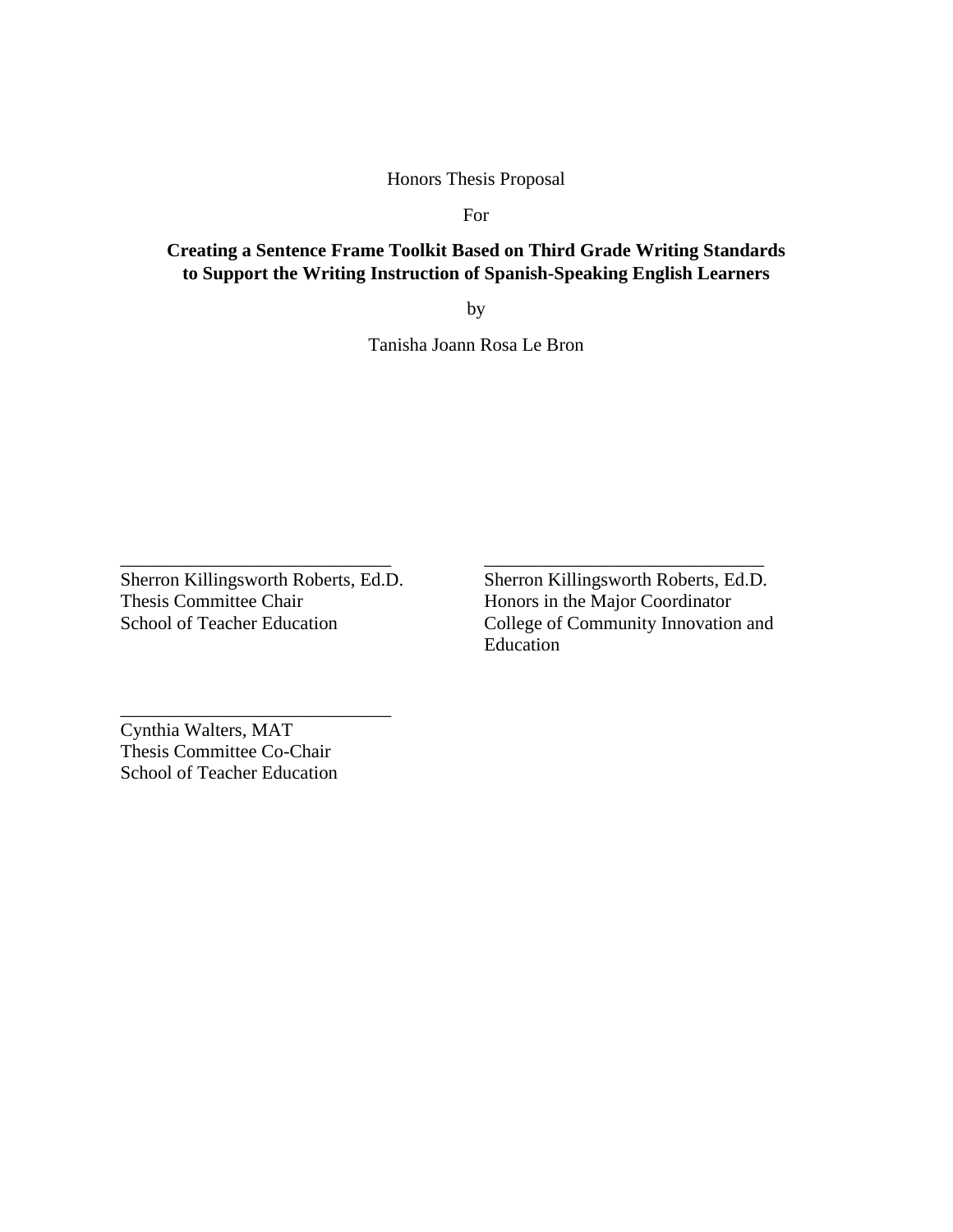### **Abstract**

<span id="page-2-0"></span>Third grade general education teachers, particularly in Florida, will teach English learners (ELs) in their classroom who must participate in their English Language Arts writing classes at roughly the same pace as native English speakers in order to perform grade-level, standardsbased writing tasks. For this reason, general education teachers must be equipped with helpful, research-based resources to support the ELs to become equally successful in writing instruction as their native-speaking peers. This thesis explored the use of sentence frames for improving the English skills of ELs as they start to understand and use the syntax of Standard English. As a result, this thesis created a teacher-friendly resource, the Sentence Frame Toolkit for Third Grade, containing sentence frame templates and sample student work for third grade teachers to use as a resource when teaching expository writing in English Language Arts to Spanishspeaking ELs. The sentence frames in the toolkit are aligned to Florida's third grade expository writing standards from Cluster I. By using the sentence frames in the toolkit as support, ELs will be able to turn thoughts into words, produce the second language at their pace, and continue to improve as skilled writers.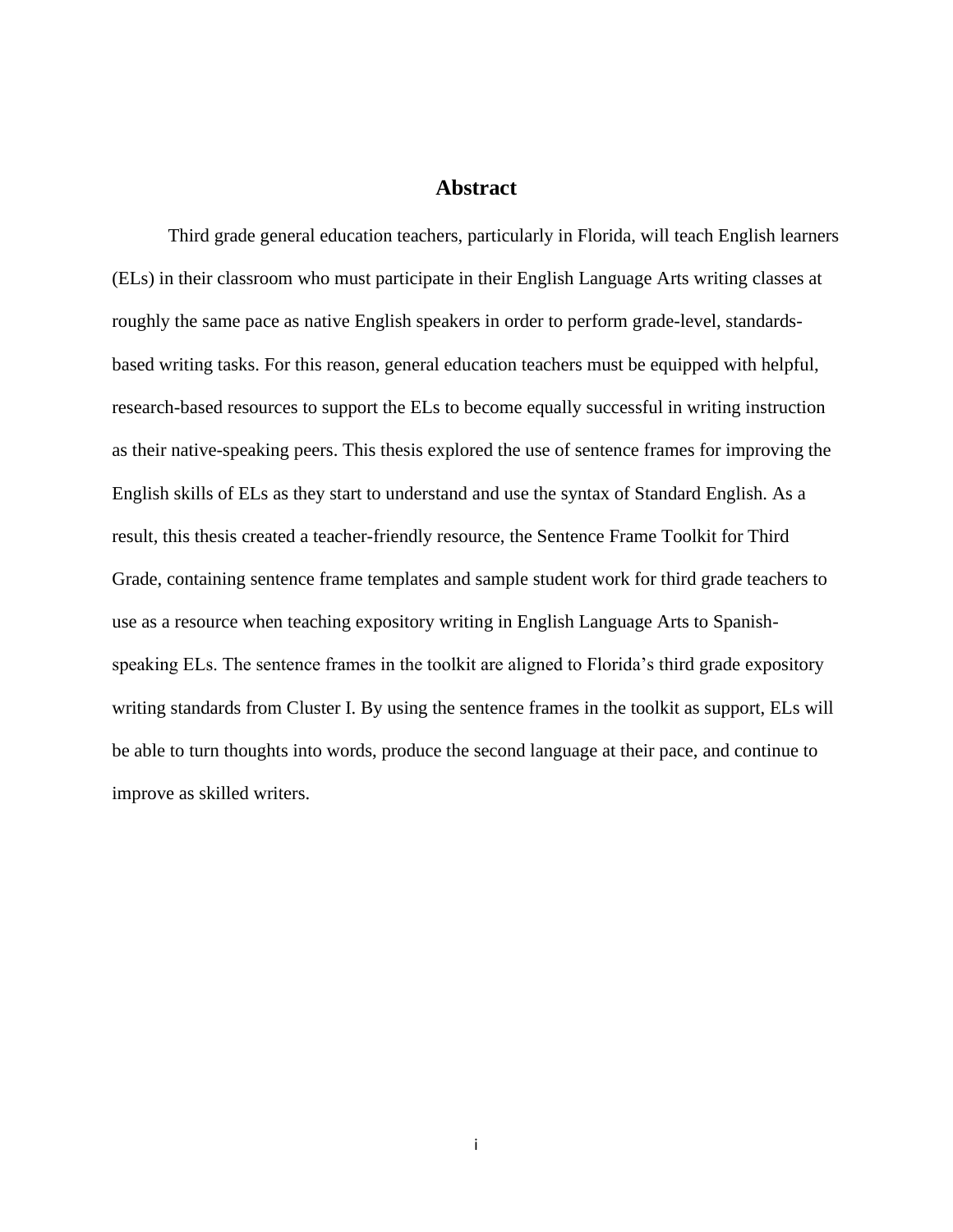## **Dedication**

<span id="page-3-0"></span>To my parents, Alexandra and Juan, who have taught me to *always* aim to reach my full potential.

To my older brother John, whose insistence to play boardgames as I noticeably stressed to finish my thesis usually led to a needed fun time with family.

And to my closest friends and loved ones who were my emotional support system.

Thank you, mom, for believing in me and reminding me to take "brain breaks" between hours of writing when I felt overwhelmed.

You were right.

I needed it.

And you were right.

I did it.

*"All our dreams can come true, if we have the courage to pursue them."*

*-Walt Disney*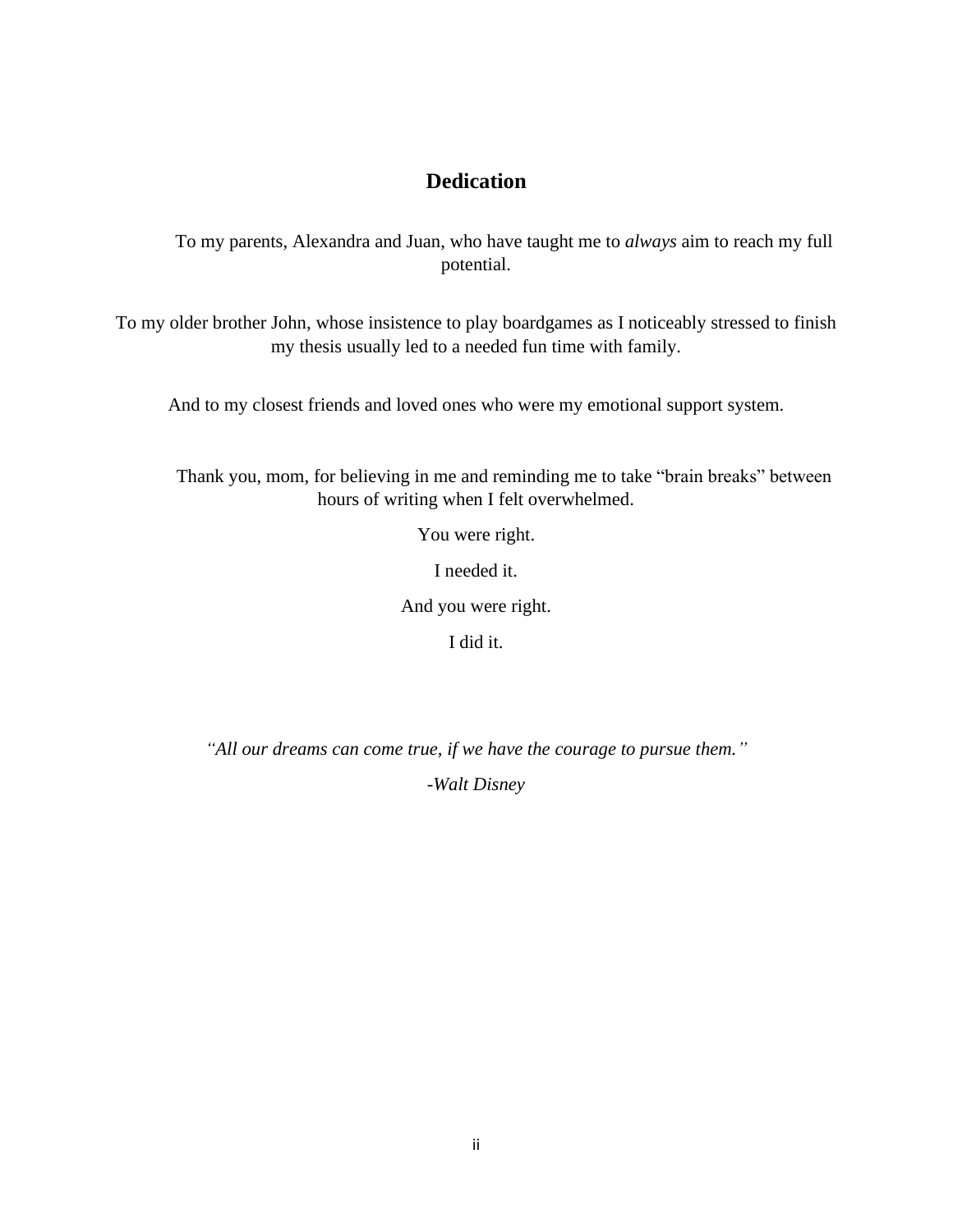### **Acknowledgements**

<span id="page-4-0"></span>Thank you to Dr. Sherron Killingsworth Roberts who has been a wonderful Thesis Chair and knowledgeable mentor guiding me throughout this entire research process. She introduced me to the wonders of research, pushed me to do my very best, and motivated me to continue every time I hit a creative block.

Thank you to Co-Chair Professor Cynthia Walters who has supported me throughout my entire academic career as an Elementary Education student at the University of Central Florida. I appreciate you seeing the potential in me to take on this research, providing me with knowledge from your expertise in Language Arts, and for believing in the project.

I appreciate you both for your continued support. Every word of encouragement came at the right time when I felt like life was pushing me away from my goal. You filled my cup each time it ran too low. Without you I would not have been able to complete this study and create a toolkit to help English learners be successful.

And thank you to the Burnett Honors College for giving me the opportunity to complete this study and contribute a thesis in the field of education to support English learners.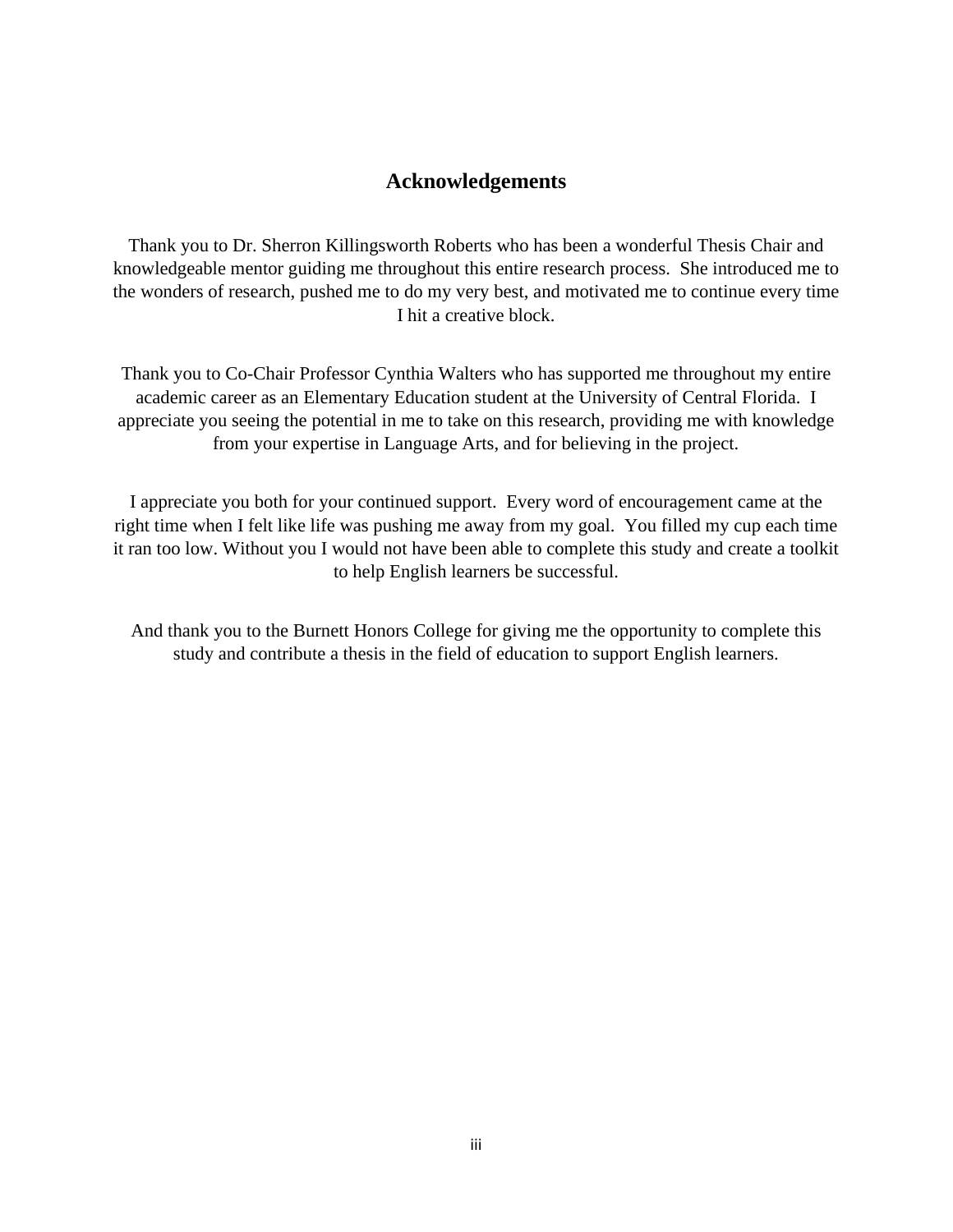## **Table of Contents**

| Personal Rationale for Focusing on Sentence Frames to Support ELs' Writing 1             |  |
|------------------------------------------------------------------------------------------|--|
| Professional Rationale for Focusing on Sentence Frames to Support ELs' Writing 3         |  |
|                                                                                          |  |
|                                                                                          |  |
|                                                                                          |  |
|                                                                                          |  |
|                                                                                          |  |
|                                                                                          |  |
|                                                                                          |  |
|                                                                                          |  |
|                                                                                          |  |
|                                                                                          |  |
| Creating a Toolkit with Sentence Frames for Teachers of Third Grade English Learners  17 |  |
| Revisiting the Key Points of This Study: Supporting ELs in Writing Instruction19         |  |
|                                                                                          |  |
|                                                                                          |  |
|                                                                                          |  |
|                                                                                          |  |
|                                                                                          |  |
|                                                                                          |  |
|                                                                                          |  |
|                                                                                          |  |
|                                                                                          |  |
|                                                                                          |  |
|                                                                                          |  |
|                                                                                          |  |
|                                                                                          |  |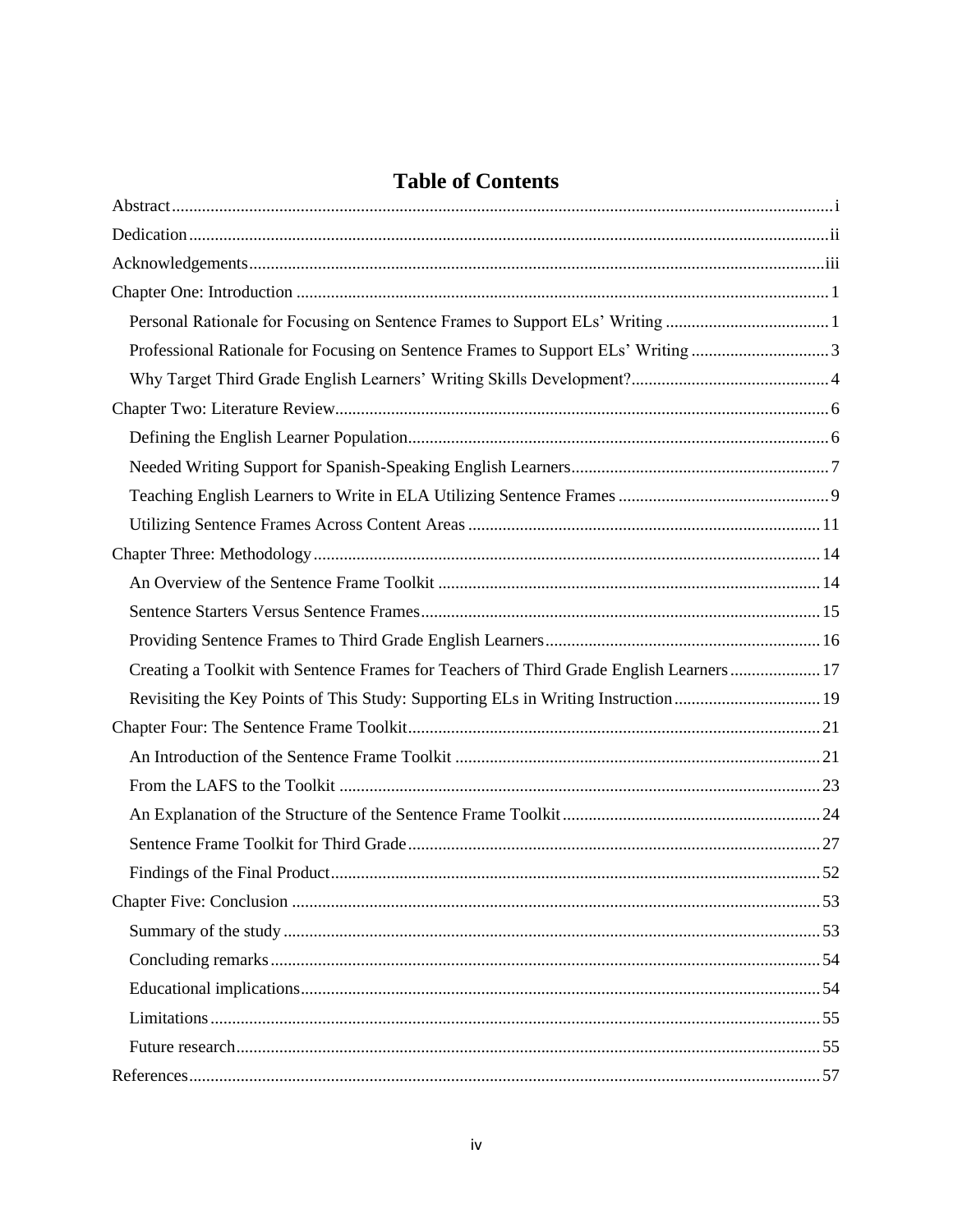### **Chapter One: Introduction**

<span id="page-6-0"></span>This thesis explored the use of sentence frames for improving the English skills of English learners (ELs) as they start to understand and use the syntax of Standard English. The assumption was that transition of native speakers of a language other than English to English could likely be assisted by providing learners with partial sentences to acquaint these learners with the relationship of the words in a sentence to each other in the English language.

### <span id="page-6-1"></span>**Personal Rationale for Focusing on Sentence Frames to Support ELs' Writing**

A few semesters ago, I began participating in Project MELTS (Micro-credentialing of English Learner Teaching Skills) for some of my elementary education program courses at the University of Central Florida. At that time, I became intensely interested in the topic of sentence frames. Their relevancy was highlighted throughout my field experiences in public schools as I worked closely with ELs. The purpose of MELTS was to better prepare elementary teachers to support academic achievement and language development of English learners (ELs). Preservice teachers, including me, who participated in this project developed important skills to boost ELs' learning through modules, microteaching, or TeachLivE sessions. After demonstrating a particular skill achievement, each education student received a micro-credential in the form of a digital badge. The module for one of the digital badge skills included an article stating that "[s]entence frames display grammar elements visually and can even teach higher-order structures, such as cause-effect writing in persuasive sentences" (Monroe, 2017). I learned that the visual and verbal support that sentence frames provided to the EL students was a determining factor for their success in completing the task of writing a simple paragraph. I remember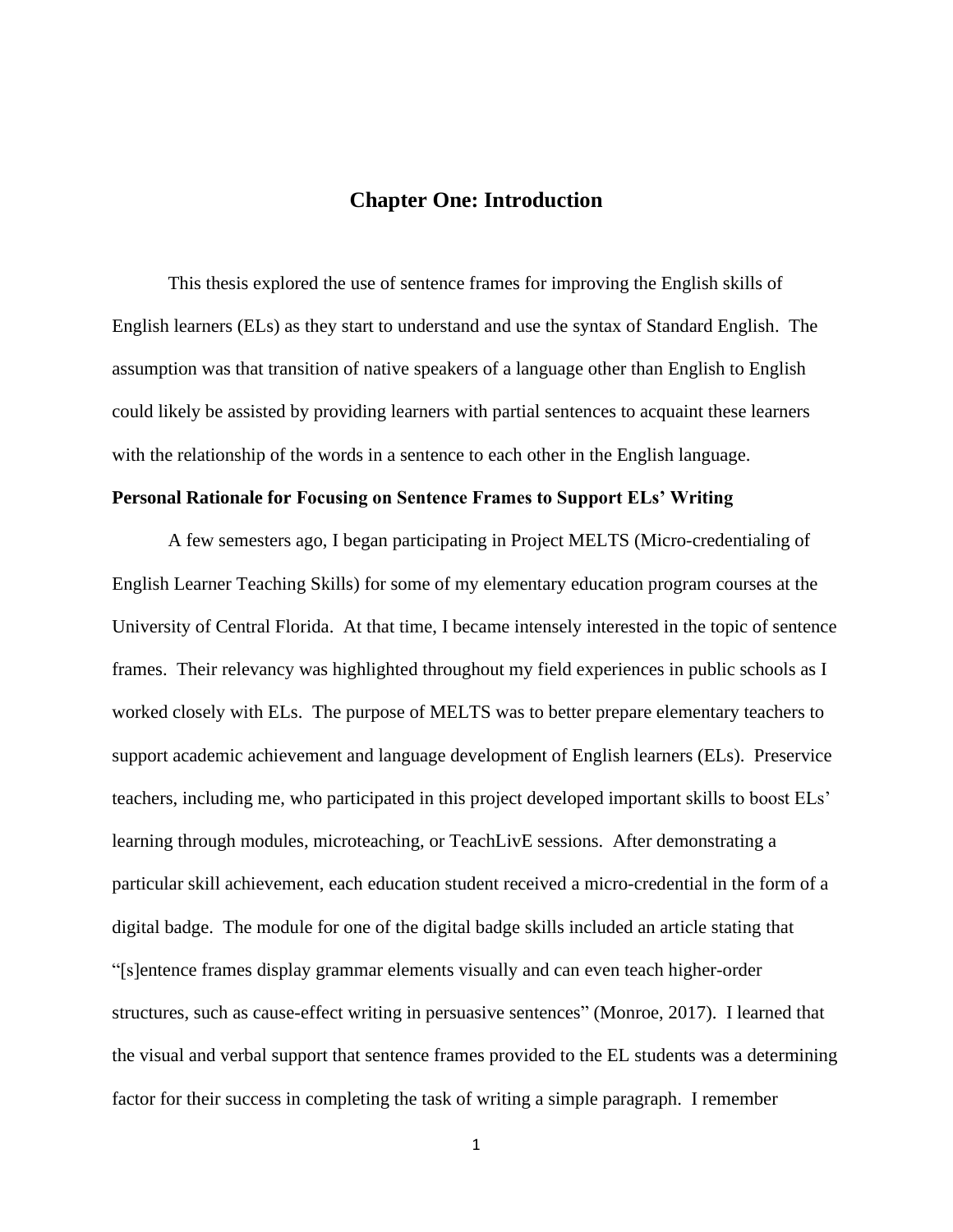learning how to scaffold ELs' writing using academic sentence frames when completing one of the modules in MELTS through TeachLivE, and that excited me. I wanted to learn more.

Using TeachLive, which is a virtual reality classroom for practicing teachers with student avatars, allowed me and my elementary education colleagues to rehearse these teaching skills using sentence frames without placing real students at risk. In these virtual teaching experiences, each of the three main EL students in the virtual classroom was at a different English proficiency level, so I had to think of the appropriate supports and strategies for each student's level in order to keep them as actively engaged in the class as their native-speaking peers. During these virtual sessions, using sentence frames as a tool to teach writing to English learners at all levels proved essential. This experience showed me how Monroe's (2017) article can come to life: EL students can be supported with the use of sentence frames to acquire academic language and understand basic sentence structures because it scaffolds their learning. Therefore, I was able to confirm the effectiveness of using sentence frames as a support during the MELTS sessions. The ELs successfully understood the input in the second language and were able to produce answers to complete the frames. Although there are many tasks that ELs may not be able to comprehend or complete independently, particularly the beginner ELs, I understood that through practice their "…success in school is largely related to the opportunities they have to participate in a range of authentic learning contexts…" along with the scaffolding teachers provide to succeed in English writing instruction (Hammond & Gibbons, 2005, p. 10). Certainly, all educators should be equipped with strategies and tools that will help them reach each learner in the classroom and scaffold them to eventually master an academic task without much support. Therefore, this thesis created a toolkit highlighting sentence frame examples for third grade teachers to use when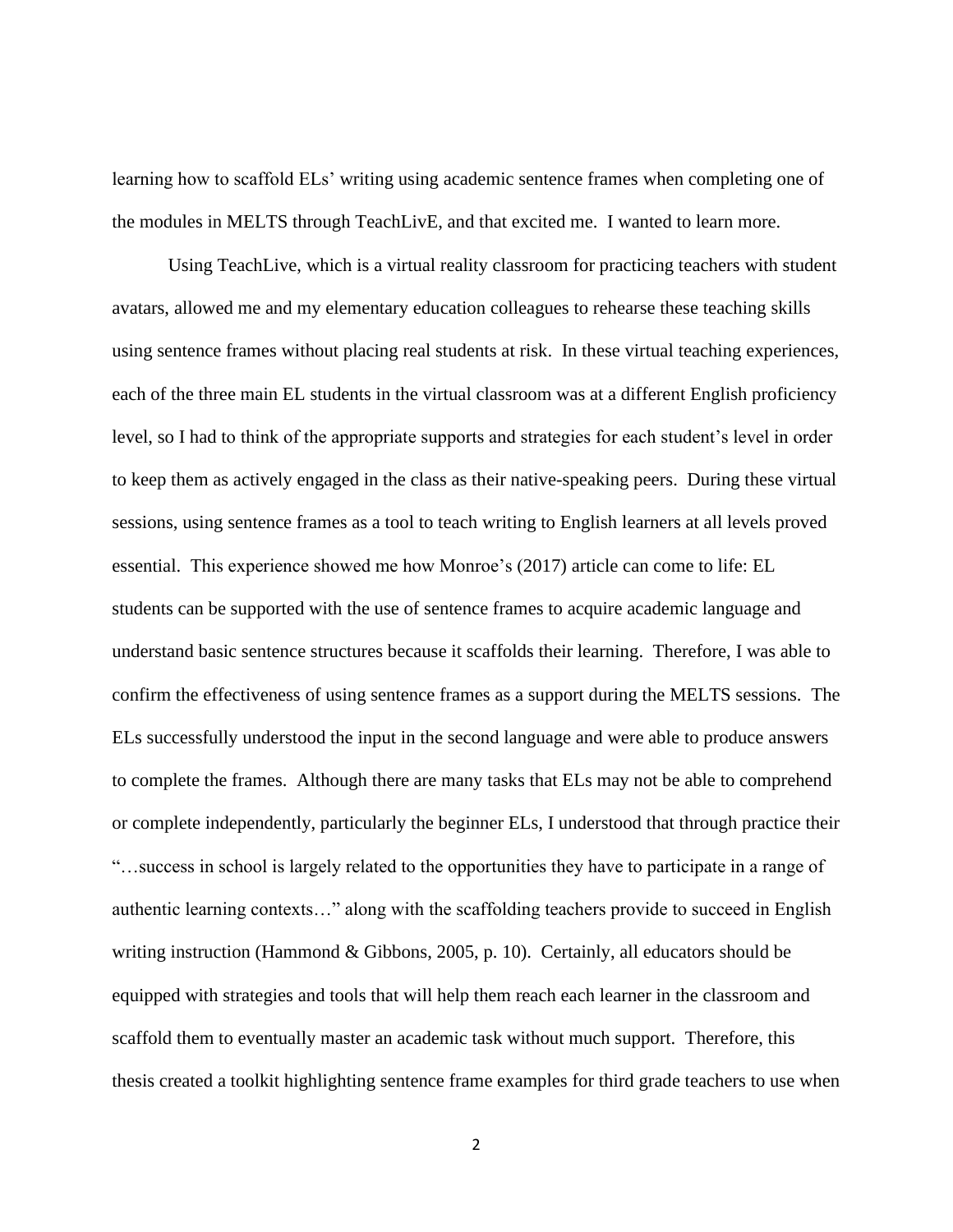teaching expository writing to Spanish-speaking English learners. Not only did this personal rationale motivate me to explore sentence frames for the purposes of this thesis, but my research provided great motivation through a strong professional rationale to produce a product for teacher to use sentence frames to support writing instruction in their classrooms.

### <span id="page-8-0"></span>**Professional Rationale for Focusing on Sentence Frames to Support ELs' Writing**

With the staggering influx of Spanish-speaking students joining schools in Florida, educators must be prepared to use best practices to help these students succeed in English Language Arts and writing instruction. Many students move to a new, English-speaking country having varied second language proficiencies; some students are beginner English learners (ELs), while others are intermediate or advanced. Teachers are given the complex task of making the necessary accommodations to their instruction to help all ELs comprehend the class content, and hopefully, acquire the second language as well. Krashen once said that "we acquire language when we understand messages"; in order for ELs to understand English language and content, teachers can "chunk" the information, or break it down, by using verbal supports like sentence frames.

The National Center for Education Statistics (2018) states that "[i]n fall 2015, there were about 3.8 million Hispanic ELL students, which constituted over three-quarters (77.7 percent) of ELL student enrollment overall" (https://nces.ed.gov/programs/coe/indicator\_cgf.asp). Additionally, in the 2015-2016 school year, "…Spanish was spoken by almost three-quarters of Florida ELs…" (Sugarman & Geary, 2018, p. 3). With the increasing number of English learners (ELs) in the Florida classrooms, all educators must become knowledgeable about the best practices to support these students in English writing instruction. In fact, Lucas and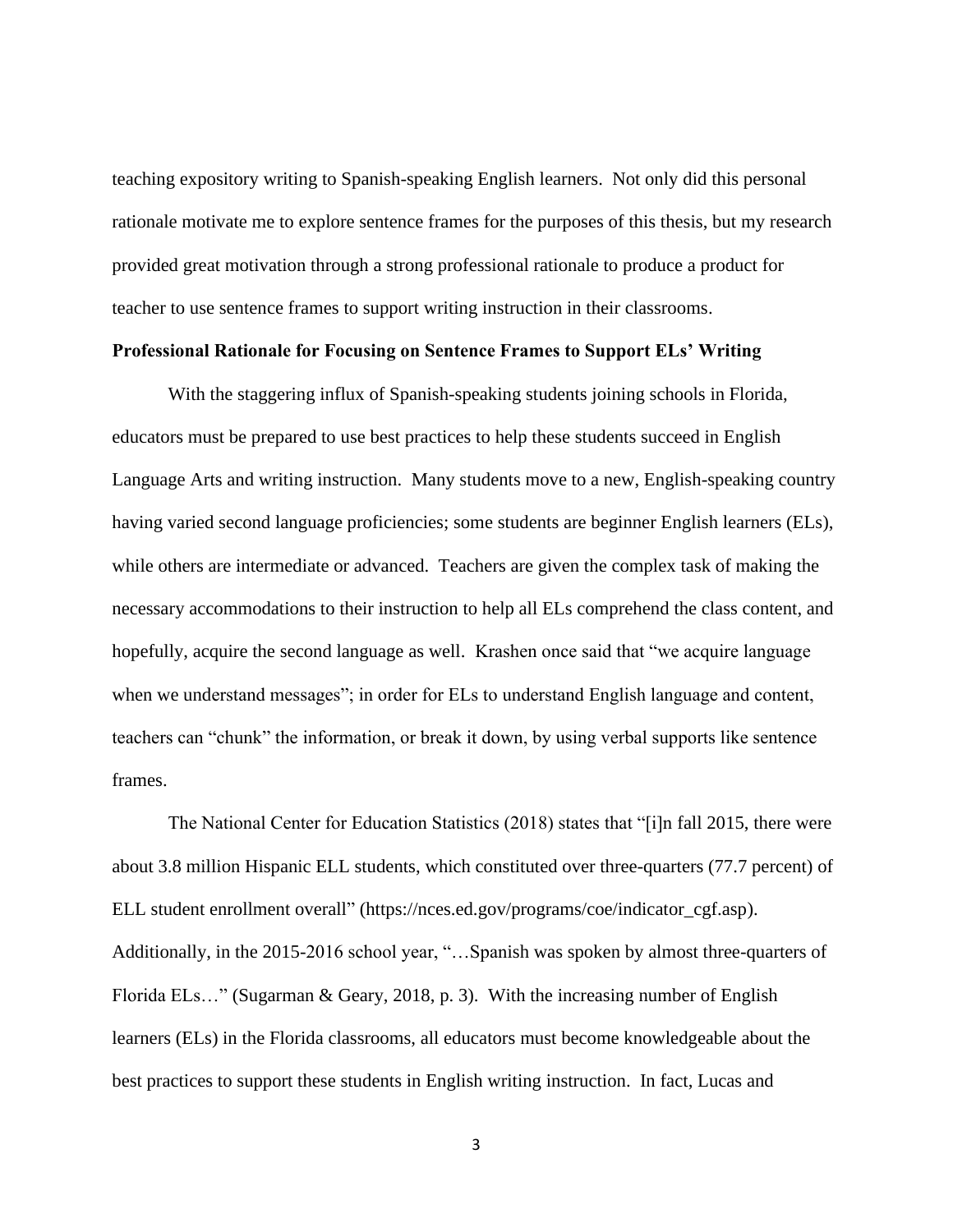Grinberg (2008) support the need by expressing that "[m]ainstream, general education teachers are now seeing a high number of [ELs] among their students," so all teachers "need to be able to work with [ELs]" (as cited in de Oliveira & Silva, 2016, p. 1). To ensure that all students are learning and being academically enriched in a least-restrictive environment, all students must be equally supported, so no population should be more privileged than another. Teachers can provide many supports to lessen the language gap and help ELs during instruction, and the supports will depend on the task being taught. In this case, to teach writing to ELs, teachers can use sentence frames to make the writing process more concrete for these students. Sentence frames help students focus their writing on the specific topic and produce a complete thought that includes academic language. Sentence frames are an important consideration for ELs at various grades and proficiency levels; therefore, this thesis research focused on targeting third grade, Spanish-speaking English learners' expository writing instruction in the ELA classroom.

### <span id="page-9-0"></span>**Why Target Third Grade English Learners' Writing Skills Development?**

Based on a literature review of related research and my teaching experiences using sentence frames, as well as professional development opportunities in Central Florida, this thesis seeks to create a toolkit with sentence frame examples for third grade teacher's use when teaching expository writing to Spanish-speaking third grade English learners. This population was targeted for this research because of the increasing number of Hispanic students arriving to schools in Florida, and the grade-level was chosen due to the higher-order expository writing that third graders are tasked with on the standardized exams. Kinsella (2011) expresses that English language instruction for English learners requires explicit instruction that "…fosters accurate fluency in speaking and writing" (p. 1). For example, both ELs and native speakers should have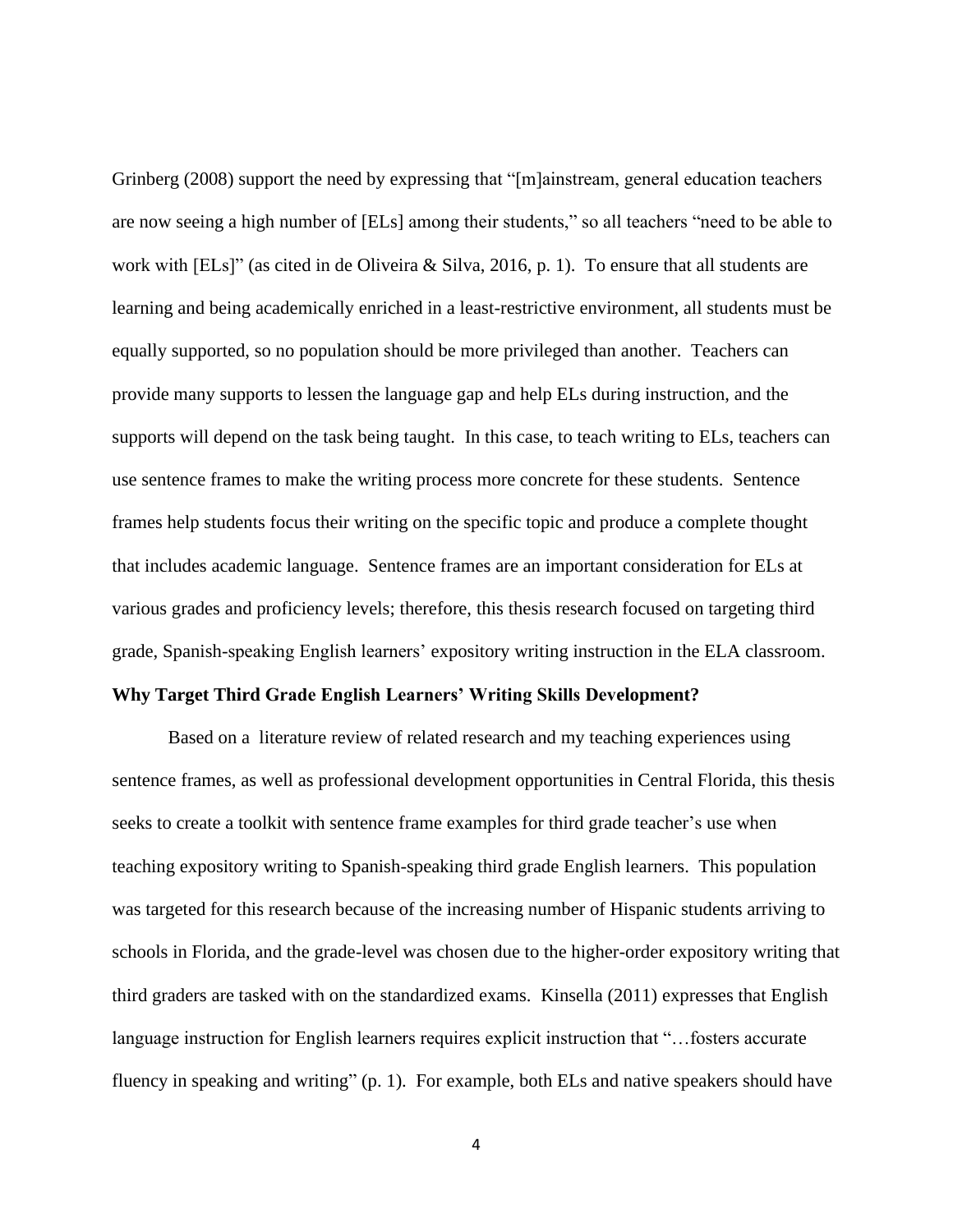an understanding of the writing process which includes brainstorming, pre-writing, and finally drafting. However, for an EL, depending on the proficiency level, it may be more difficult to gather and use academic vocabulary in the second language to produce grade-level, coherent writing. Kinsella (2005) expressed that "...many English learners (ELs) lack sufficient academic language in both their home language and English to be successful with complex academic tasks" (as cited in Donnelly & Roe, 2010, p. 131). The use of sentence frames can provide the scaffolding ELs need to succeed expository writing tasks; it would bridge the gap between what they have learned in their native language and what they must write about in English by providing a frame to prompt their writing.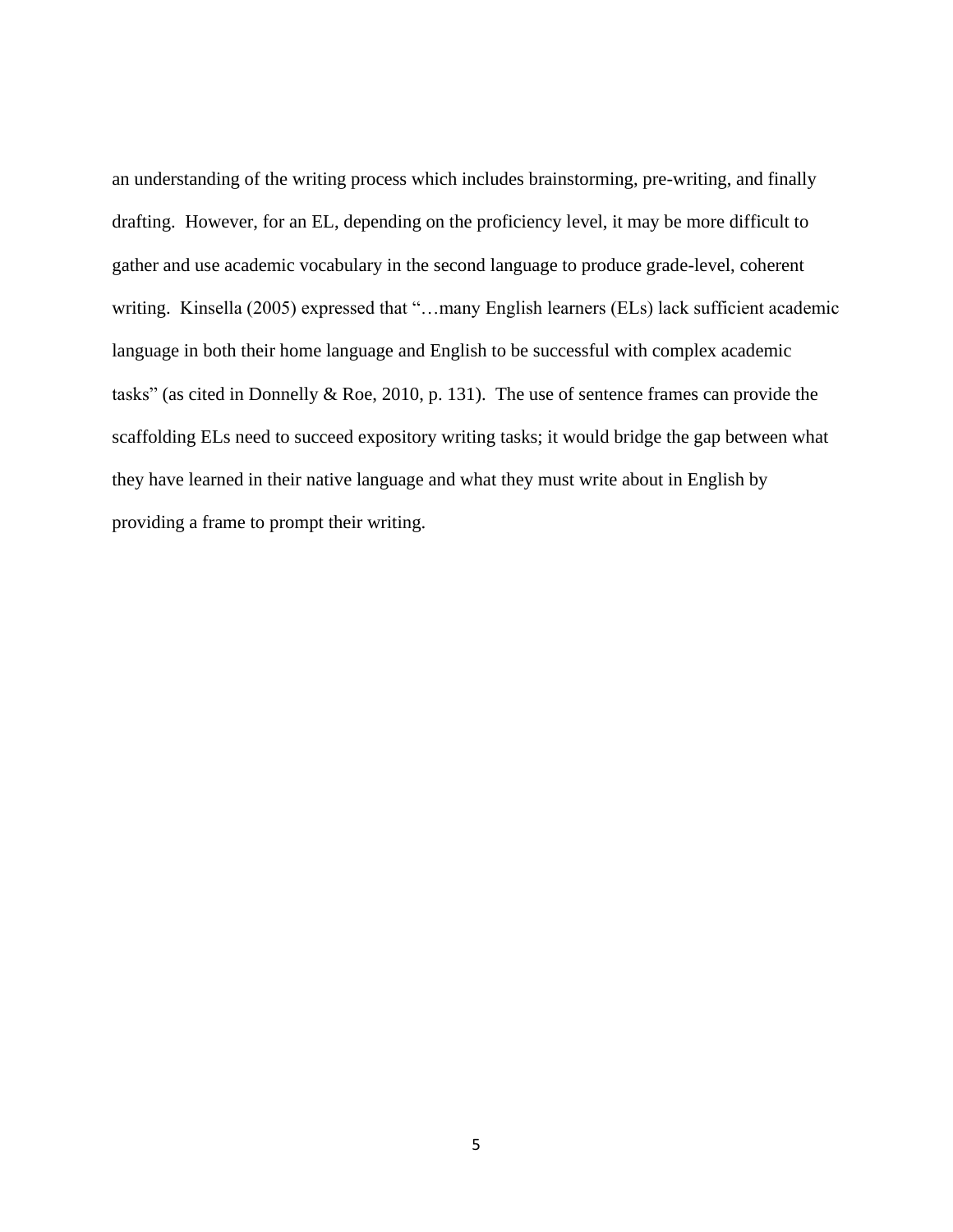### **Chapter Two: Literature Review**

<span id="page-11-0"></span>This thesis sought to create a toolkit of resources with sentence frame examples for third grade teachers to use when teaching expository writing in English Language Arts to Spanishspeaking, English learners (ELs). Therefore, this chapter provides the knowledge gained from a literature review of related research focused on the use of sentence frames with ELs, through the following subheadings: Defining the English learner population, Needed writing support for Spanish-speaking English learners, Teaching English learners to write in ELA utilizing sentence frames, and Utilizing sentence frames across content areas.

### <span id="page-11-1"></span>**Defining the English Learner Population**

Crawford and Krashen (2007) state that ELs are "…a diverse population. A majority of [EL]s are immigrants or the children of immigrants to the United States, with literally hundreds of national identities. Others are indigenous minorities, including Native Americans and Puerto Ricans." (p. 12). ELs come from different cultural backgrounds and have different proficiencies in English since their native language knowledge influences their academic learning in the second language (L2), and they may not have acquired the necessary academic vocabulary to produce grade-level expository writing. In Florida, all third grade students are required to meet writing standards from the Language Arts Florida Standards (LAFS) such as writing opinion pieces on topics or texts, supporting a point of view with reasons (LAFS.3.W.1.1), and writing informative/explanatory texts to examine a topic and convey ideas and information clearly (LAFS.3.W.1.2). It is unfair for ELs to be tasked with writing at the same level as native speakers because they have a literacy gap when it comes to having academic language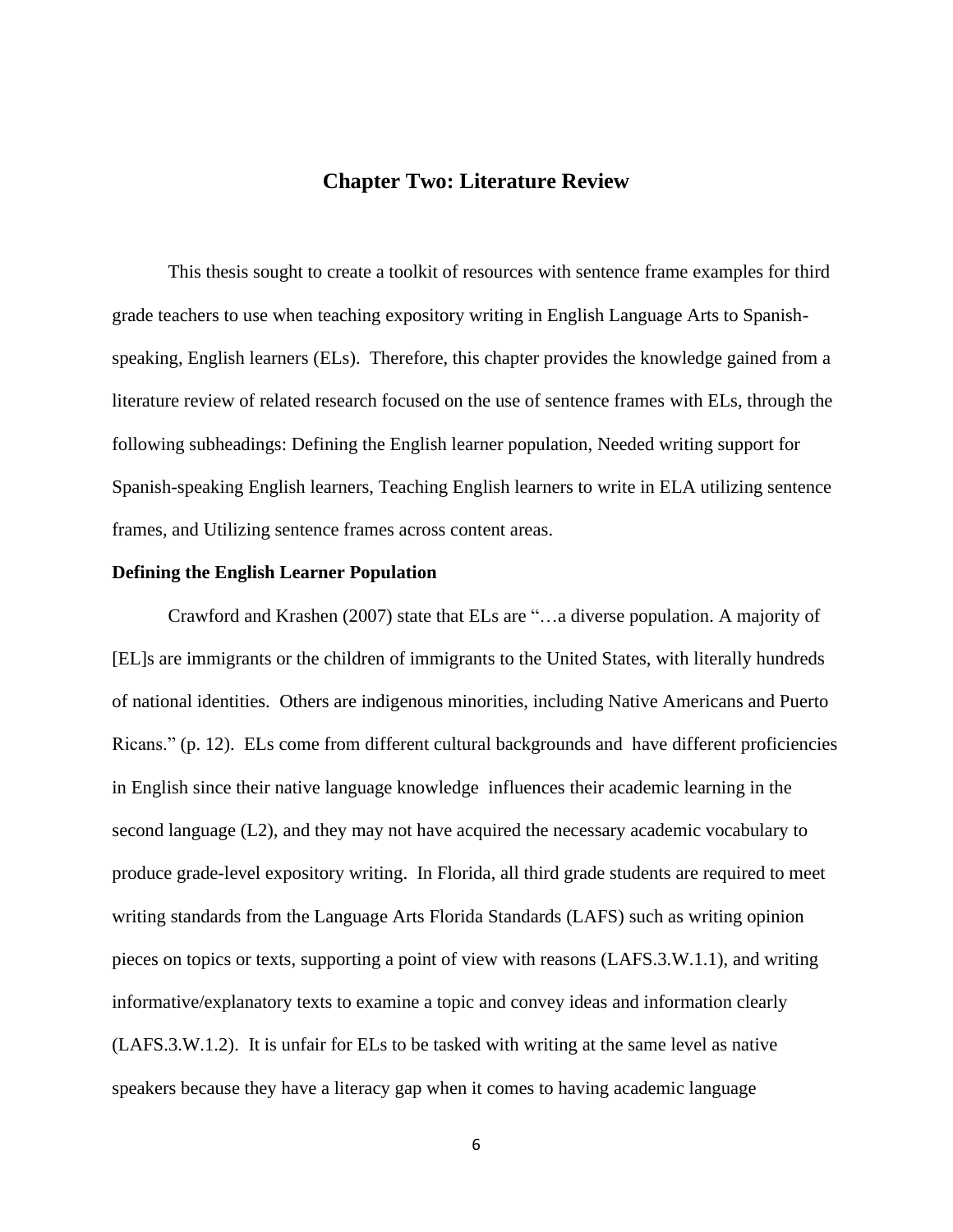proficiency due to their current command of English as a second language. Proficiency in academic language is needed to succeed academically in writing, so teachers must provide appropriate support ELs to scaffold the L2 learning and develop writing skills. To consider the limited English proficiency of ELs, appropriate supports and services are necessary to help them become equally as successful as their native-speaking peers.

For instance, teachers can implement the use of visual and verbal supports during instruction to help ELs understand content and develop literacy skills. These supports allow ELs to understand what is being taught in the second language; for example, teacher can use pictures, realia, gestures, repetition, and modeling to clarify concepts and make the academic language comprehensible. One tool that teachers can use to provide the needed support for writing instruction is the use of sentence frames; the effectiveness of this tool to scaffold Spanishspeaking English learners is primarily discussed within the ELA subject, but sentence frames are also appropriate to use across content areas.

### <span id="page-12-0"></span>**Needed Writing Support for Spanish-Speaking English Learners**

Teachers may hold assumptions about students' readiness or comprehension that restrict students' opportunities to learn academic language for writing (Gilliland, 2015). Some ELA teachers may think that beginner ELs, for example, are not capable of producing answers in English and, therefore, will not ask them to participate in activities that require spoken or written answers. Instead, these students are usually assigned another task from another content area, such as math, because arithmetic operations are basically universal and require little to no command of English as L2. These misconceptions are counterproductive to English learners' experiences with writing in the ELA classroom; additionally, teachers who are unequipped with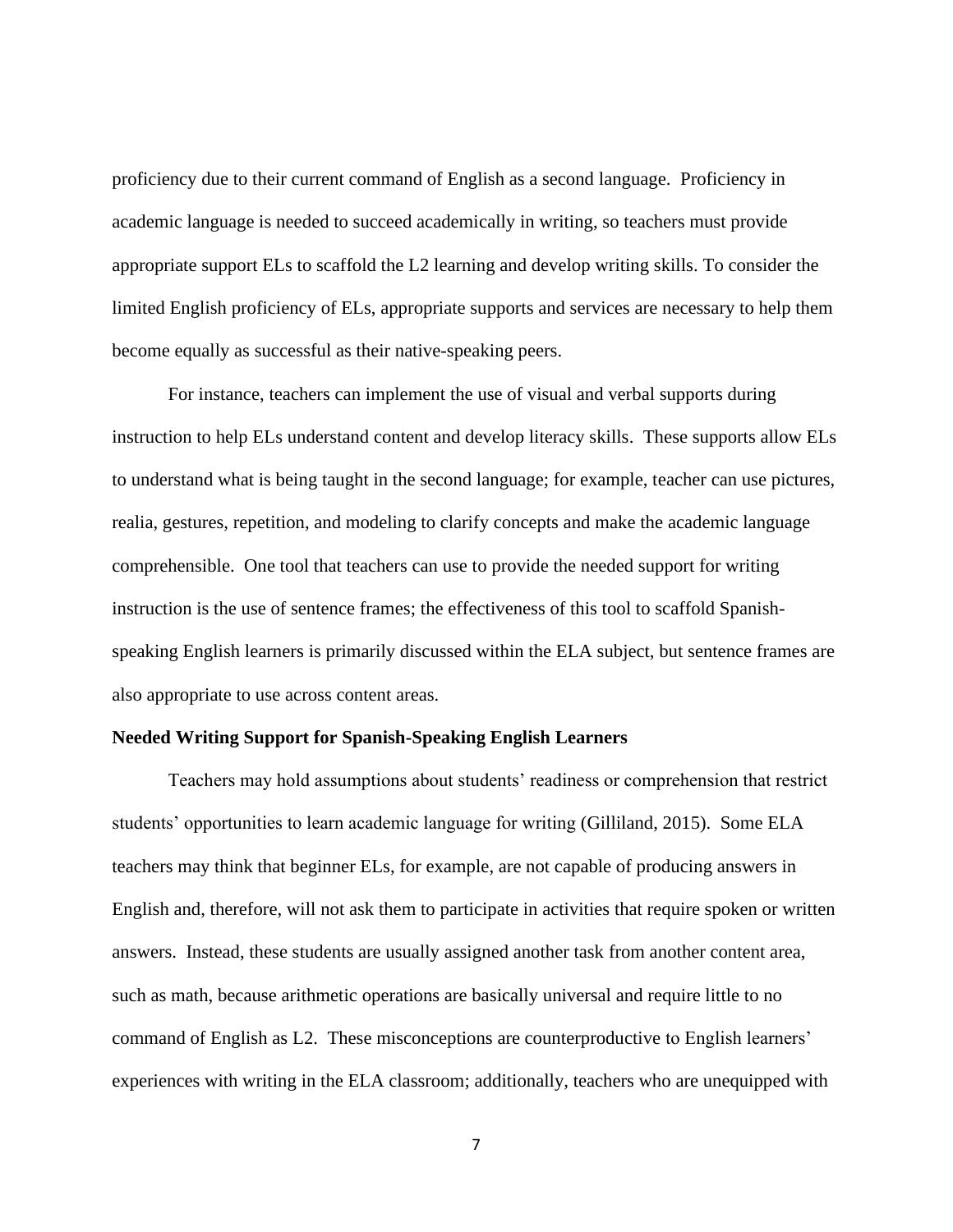the knowledge of instructional tools to use as supports for English learners may struggle to guide an EL to comprehend and master English writing. ELs may experience "…difficulties in understanding, speaking, reading, and writing English…" and these struggles "…are sufficient to create academic difficulties if [ELs] are placed in mainstream, English language classrooms" (Crawford & Krashen, 2007). Additionally, Leiki (1992) states that "[o]ther cultures develop ideas quite differently. Determining relevance or irrelevance of details, deciding how to organize an essay or formulate an argument is not universal but rather is culturally defined" (as cited in Fisher, Rothenberg, & Frey, n.d., p. 21). It is important to be aware of the pluralistic society that is represented in the classroom and to adapt the curriculum to the ELs by embedding strategies that support instruction and will scaffold their writing skills.

When teaching in English, teachers should have high expectations for the ELs to meet the expository writing standards; however, reasonable conditions that support each EL's learning proficiency is necessary for ELs to develop writing skills in a second language. ELs have unique proficiency levels in their L2 and need leveled supports during instruction to succeed like their native-speaking peers. Some ELs are considered to be beginners, others are intermediate, and others are advanced. At each level of second language proficiency, teachers can provide supports to help the student better comprehend the academic task and develop literacy skills in English. For beginner and intermediate ELs, it may be difficult to communicate, and their writing production will most likely be limited; sentence frames can support their writing instruction because they would be able to expand on phrases to create sentences and form paragraphs with guidance. The use of sentence frames would be an appropriate support for ELs at all proficiency levels; it would scaffold them to understand the concept of writing in their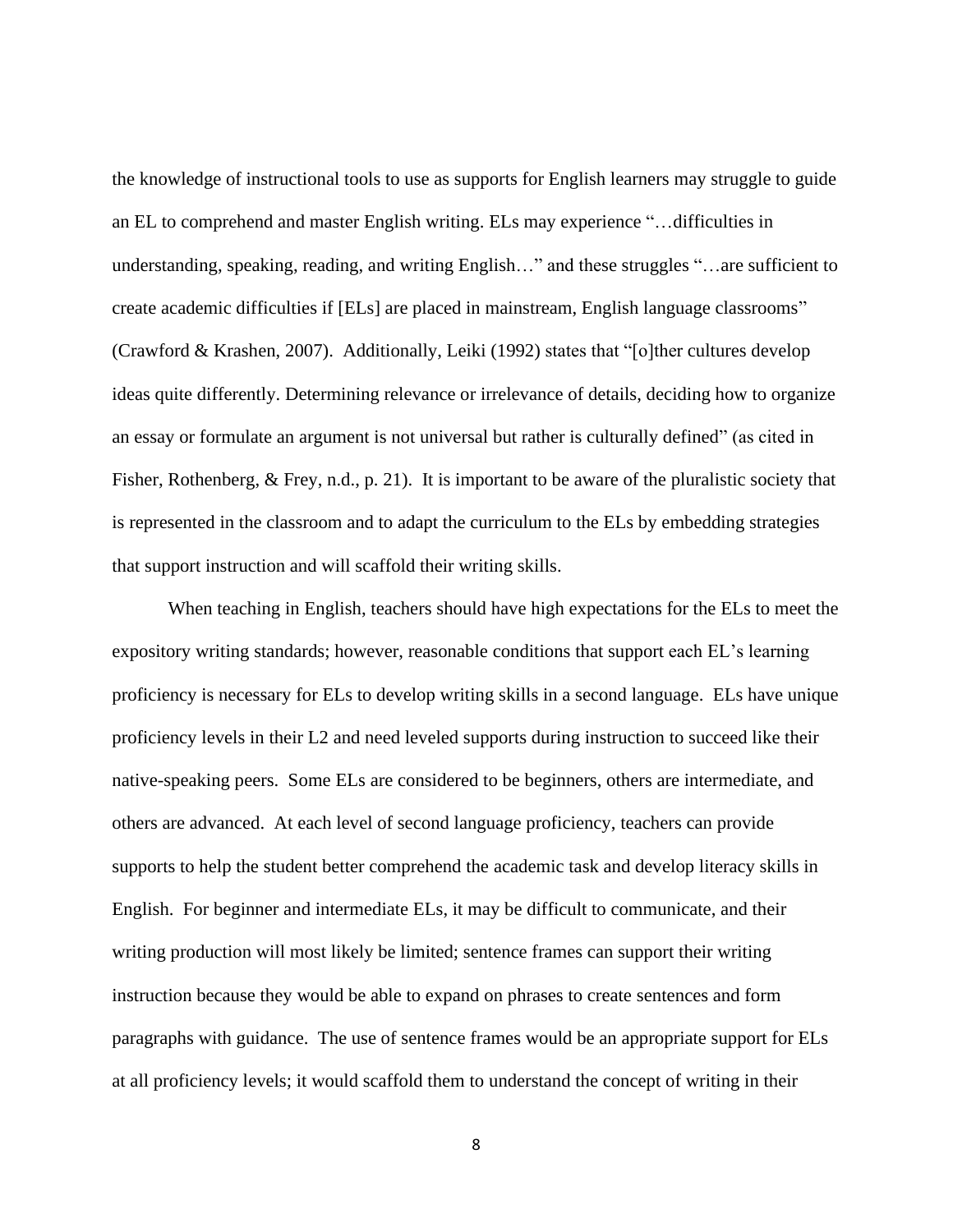second language and could help them be more engaged in the required writing portion of the class. The sentence frame tool is beneficial to ELs at each proficiency level because they can be modified and leveled to each EL's unique literacy needs. For Spanish-speaking English learners, in addition to the sentence frames, teachers can highlight key academic vocabulary with word banks, provide Spanish translations, and emphasize some cognates to support writing instruction and L2 acquisition.

### <span id="page-14-0"></span>**Teaching English Learners to Write in ELA Utilizing Sentence Frames**

An important aspect to consider when seeking literacy development is highlighted by Lindholm-Leary and Genesee (2010) who stress that "…most curricula are developed for only one language and do not provide bridges between the two languages" (p. 341). Since ELs have varying proficiency levels in the L2, however, differentiated instruction is necessary to support ELs' writing skill development in the ELA classroom. Sentence frames help ELs because they "[p]rovide language needed for talking and writing about the topic being studied" which helps them develop content literacy and improve their proficiency to a level where they can feel confident writing in the second language (Carrier & Tatum, n.d., p. 285). Sentence frames benefit ELs because they may need additional support to produce answers or sentences in the English language, and sentence frames would be the tool to provide that. In fact, sentence frames also serve as needed scaffolding to turn ELs' thoughts into words while providing leveled support that can help them become skilled writers. Reyes (2015), a middle school ELA teacher, mentions in his thesis that he implemented sentence frames during his Reader's Workshop class to test the impact on ELs' writing. He created sentence frames and asked students to use them to describe a character's perspective. When students used the sentence frames, he found that they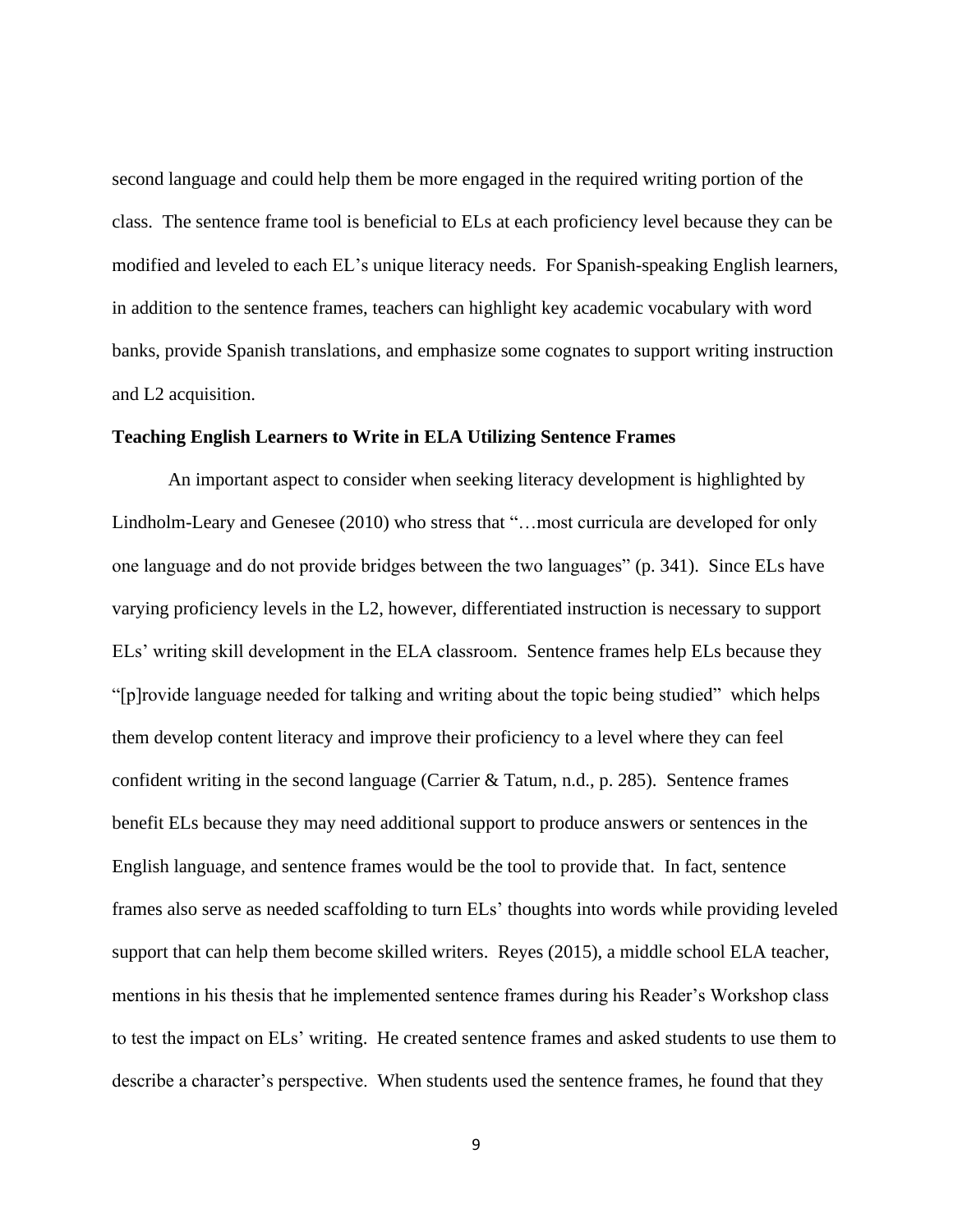were able to provide in depth, logical responses while successfully describing another character's perspective. According to Reyes (2015), "[o]verall, the students felt that the sentence frames were helpful in guiding them to write responses" (p. 42).

For this reason, it is essential that general education teachers be equipped with helpful research-based strategies, such as using sentence frames, to support the ELs to become equally as successful in writing instruction as their native-speaking peers. Hammond and Gibbons (2005) state that "[m]ainstream and ELL teachers working with ELL populations need to create a supportive and academically challenging environment for ELLs" (as cited in de Oliveira & Silva, n.d.). Therefore, teachers should "…encourage writers to react to an idea and to explore the ways in which responses can be generated and expanded both internally and externally" because this "…affords a good opportunity for students to discover that they have something to write about" (Gaies, 1987, p. 88).

Additionally, Hammond and Gibbons (2005) stress the concern to address student needs in writing instruction by providing the appropriate supports and enabling them to participate fully in the mainstream curriculum (p. 6). Instead of making the curriculum easier, teachers should become knowledgeable about the strategies and tools that can help English learners (EL) at different proficiency levels and support their learning process. This is where the use of sentence frames would support ELs during writing instruction by serving as a guide that adjusts to their proficiency level and helps them start writing in English to develop the skill. Carrier and Tatum (n.d., p. 287) state that the sentence frames "…develop students' academic language and literacy skills" and enable students to share their thoughts orally or in writing. One example of enabling and supporting ELs in writing instruction is implementing verbal supports such as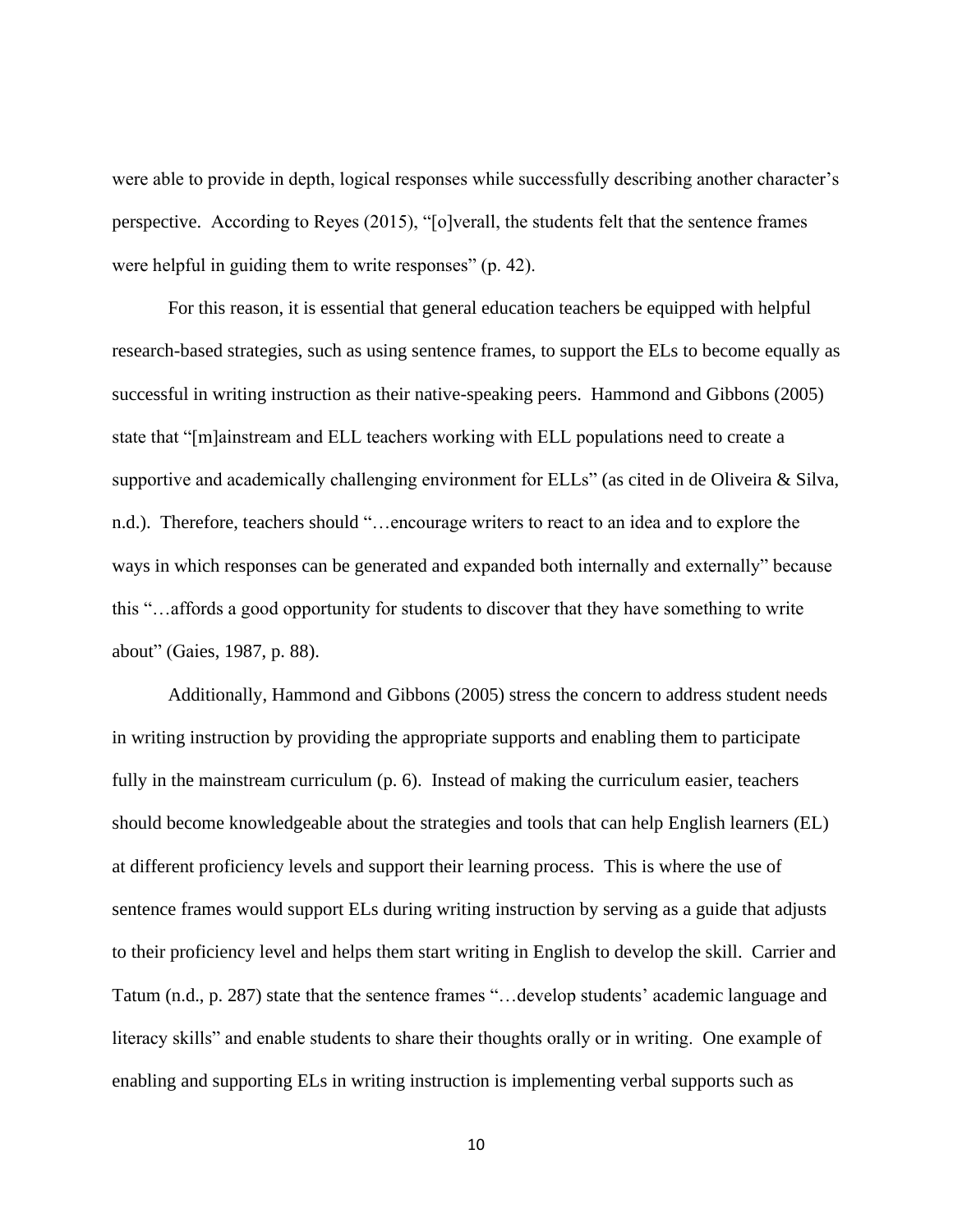sentence frames to provide the student with a guide to continue their writing. This provides EL students a frame to focus their ideas and be able to produce the writing in English, and it serves as a visual scaffold of language. The practice of chunking the language makes it easier for ELs to understand and produce phrases by themselves based on the well-formed examples that teachers can provide for expository modes of writing. Breaking down the language also helps ELs with second language acquisition because they understand the messages and learning the academic vocabulary addressed in the third grade writing standards to complete the sentence frame. This process helps ELs practice and develop their writing skills. Utilizing sentence frames as a tool to support writing can go beyond the ELA classroom to aid all learners across content areas.

#### <span id="page-16-0"></span>**Utilizing Sentence Frames Across Content Areas**

The use of sentence frames is highly beneficial in the ELA classroom to help ELs develop writing skills; however, utilizing simple sentence frames can also support writing skills development in the content area assignments. Students who are developing their English language proficiency acquire academic vocabulary at unique paces, and their second language proficiency must be considered as a factor when evaluating their contributions in the content area classes. Providing sentence frames is beneficial across the content areas because "...students can embed target vocabulary within the sentence frames as they take notes or complete other writing tasks" (Hoffman, 2013). ELs at their respective language proficiency levels, whether it is beginner, intermediate, and even advanced, are still developing command over the English language, so they will have a better grasp of sentence construction by using the sentence frames for expository writing tasks. Through this process, ELs will acquire the L2 and academic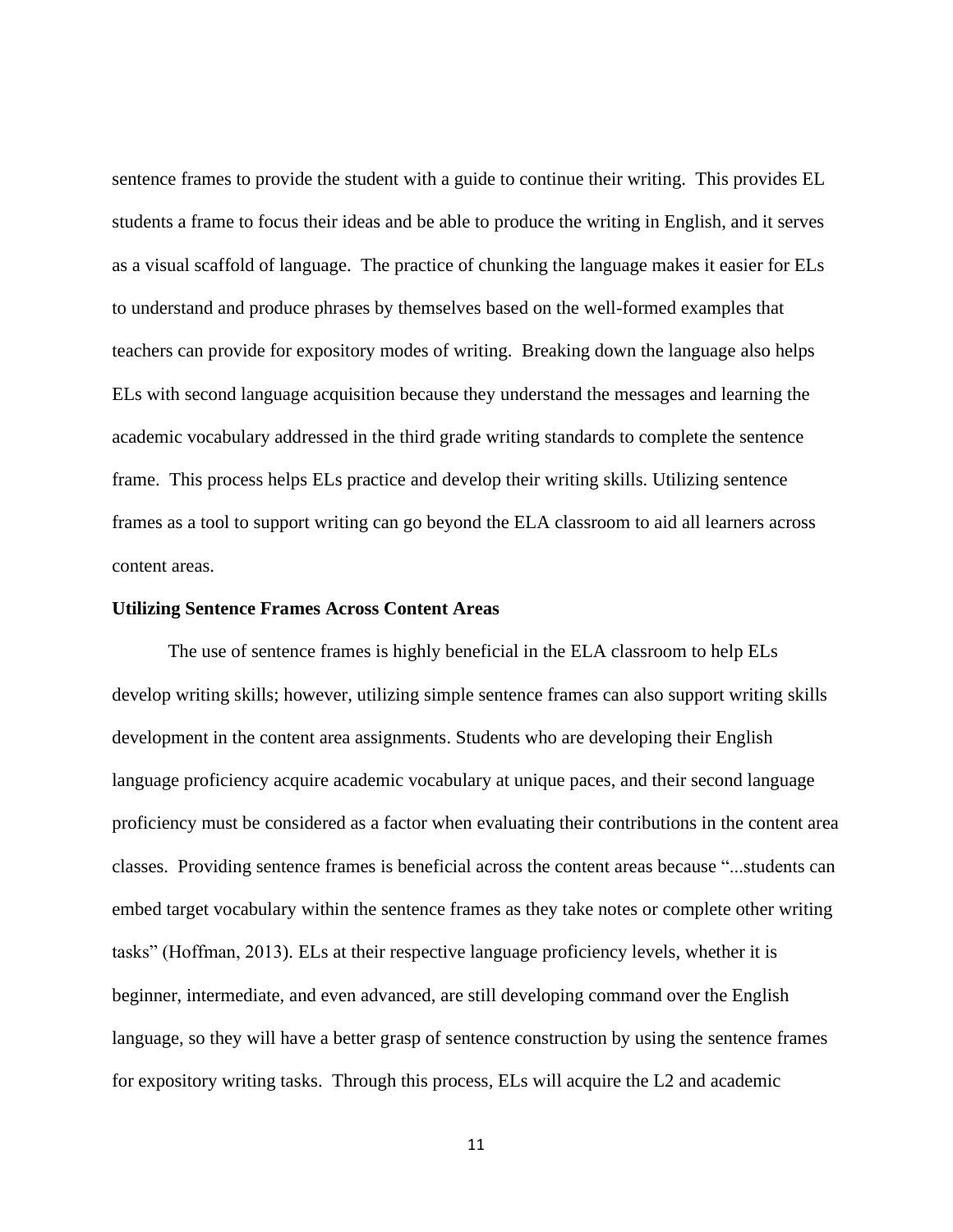vocabulary that is important to know in the content areas to fully comprehend the topics discussed. Hoffman (2013) adds that "[s]caffolding language structures through 'sentence frames' involves modeling appropriate use of common English sentence structures." Sentence frames provide a visual and verbal support that will help ELs better understand written English and eventually produce phrases in English that include key terms for the respective class subject. The blanks indicate where students must add academic vocabulary and prompt the writing supported by the verbal support of the framed sentence template. For example, Shimada (2017) discusses how implementing sentence frames in science lectures can support the academic gains in writing skills for third grade ELs in her thesis. Additionally, Donnelly and Roe (2010, p. 135) specifically address the need to help [ELs] understand scientific concepts by using sentence [frames] within the classroom. Providing this type of support to help ELs write in the content area classrooms allows ELs to have equal access to the new knowledge, be engaged in the learning process, and closes the literacy gap that enables ELs to acquire academic language and develop writing skills. The sentence frames can help ELs put their thoughts into words, and it requires them to use words in the correct context of the sentence (Shimada, 2017, p. 6). Therefore, implementing this tool can help ELA teachers and teachers of other subjects to scaffold ELs language use and increase their English writing skills.

In summary, this literature review deepened my understanding of sentence frames through the explanation of the structure of sentence frames, their use, and their impact when used as a tool to support English learners with writing tasks from any content. In creating a sentence frame toolkit, therefore, one should keep in mind that sentence frames are an effective tool that can bridge the language gap for ELs. This thesis focused on application of these frames, so that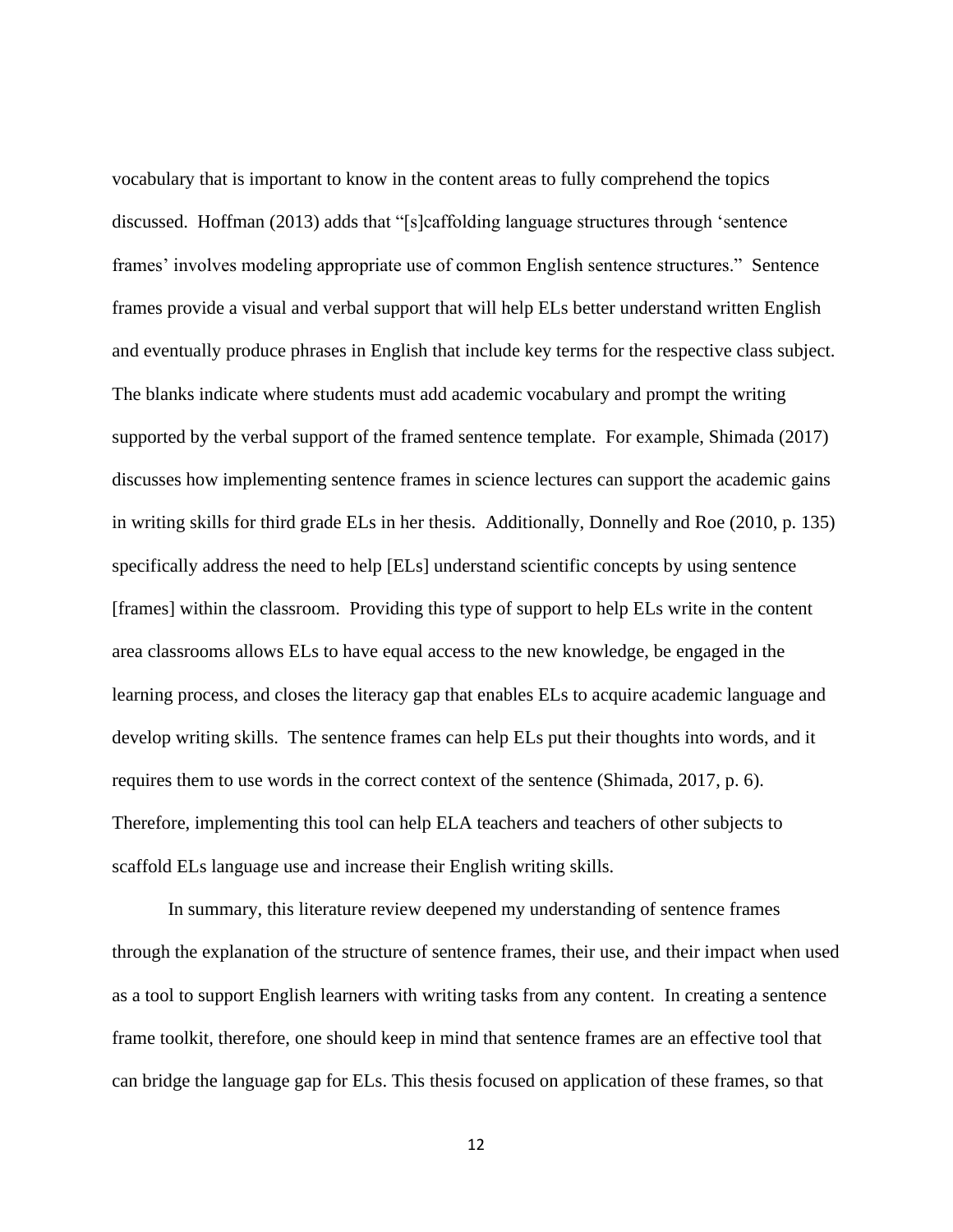the sentence frames are specifically designed to target the expository task being taught. These tasks are further aligned with the Florida Language Arts Standards (LAFS) that students are expected to master for expository writing by the end of third grade. The following chapter outlines the methods used in this thesis to produce a toolkit for teachers to use to support the instruction of expository writing for Spanish-speaking ELs.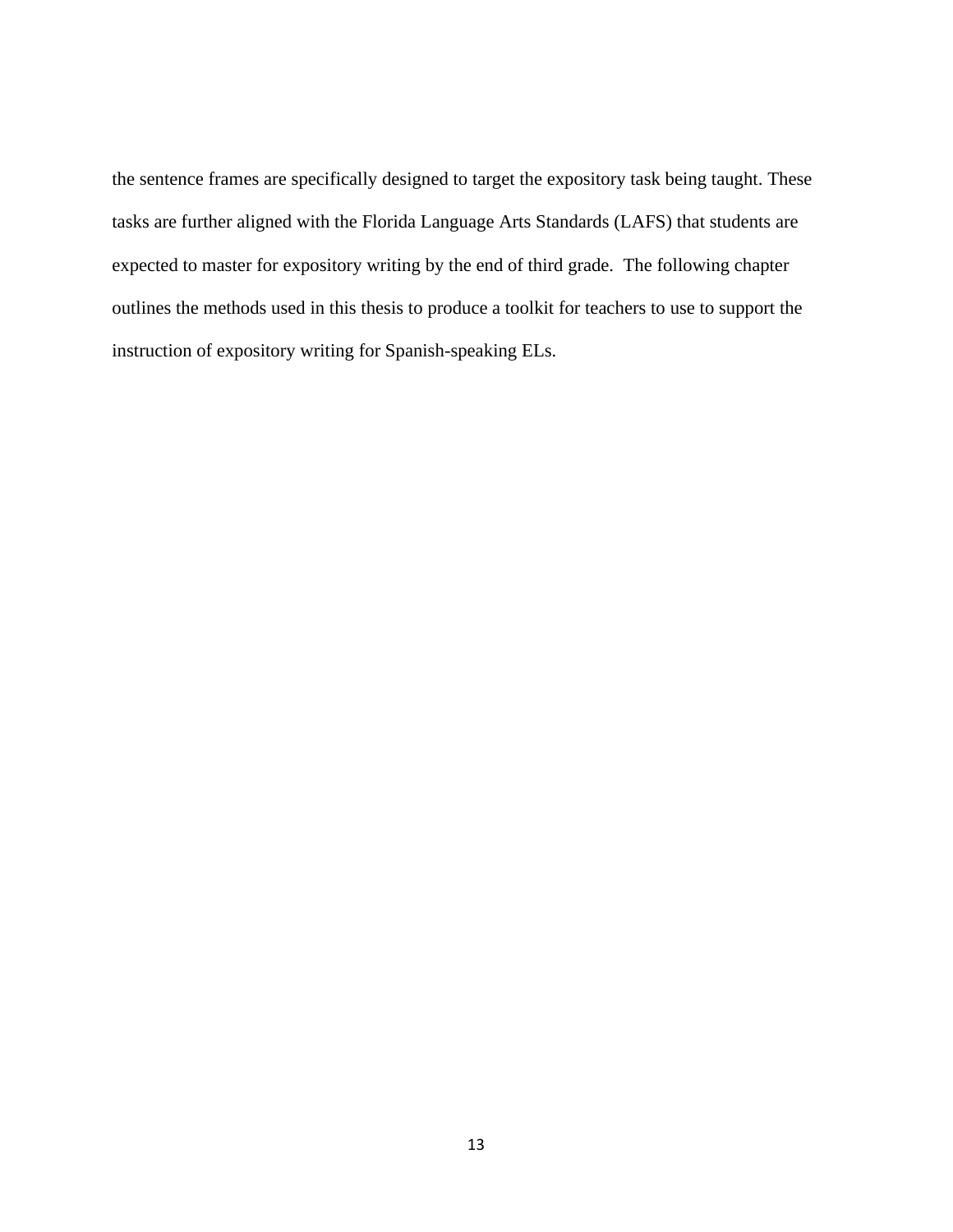### **Chapter Three: Methodology**

<span id="page-19-0"></span>This study takes a qualitative approach and is a creative research project that explored and analyzed available literature on sentence frames in order to provide educators with resources to support English Learners (ELs) during expository writing instruction. Based on the literature review of related research, and personal experience using sentence frames in professional development opportunities, this thesis created a toolkit with sentence frame examples for third grade teachers to use when teaching expository writing to Spanish-speaking ELs. The preexisting literature regarding the use of sentence frames was reviewed to explain the concept of sentence frames, how to create them, and how they benefit ELs attempting writing tasks in English. This chapter translates the literature review of the use of sentence frames with ELs into the design and creation of the toolkit through the following subheadings: An Overview of the Sentence Frame Toolkit, Sentence Starters Versus Sentence Frames, Providing Sentence Frames to Third Grade English Learners, Creating a Toolkit with Sentence Frames for Teachers of Third Grade English Learners, and Revisiting the Key Points of This Study: Supporting ELs in Writing Instruction.

### <span id="page-19-1"></span>**An Overview of the Sentence Frame Toolkit**

The goal of this creative research project was to create a toolkit with sentence frames that will help support teachers of third grade ELs in expository writing instruction. Preexisting literature reveals that the most commonly used method to gather resources about sentence frames is through printed worksheets. Nevertheless, this study created a convenient and accessible toolkit that teachers can acquire and use to implement the use of sentence frames in expository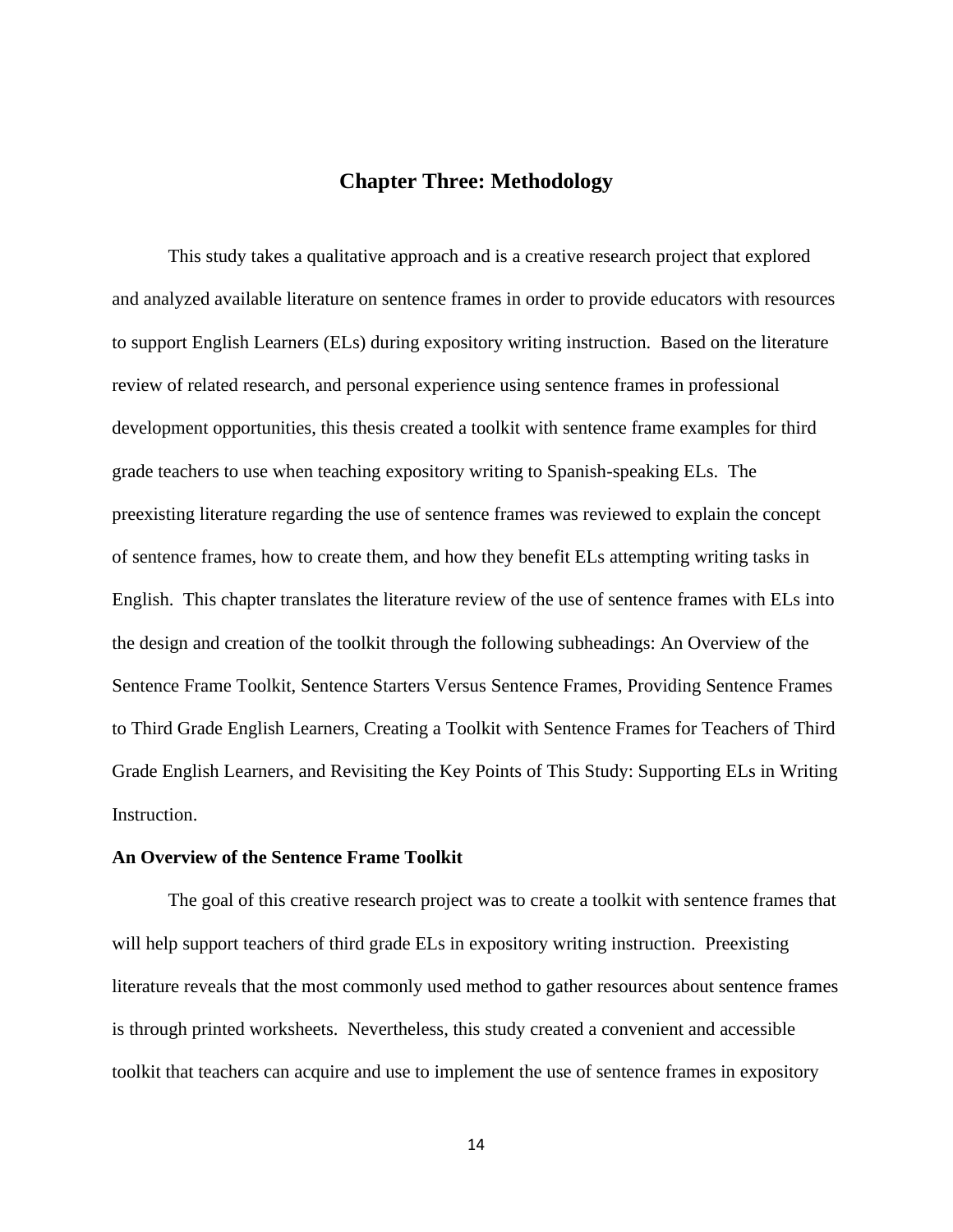writing activities to meet the goals of the Language Arts Florida Standards (LAFS). The compilation of sentence frames for expository writing was created in digital format for teachers to have the option to print and cut into strips to provide to ELs as flashcards as needed. This toolkit was created for third grade teachers to use with ELs who must demonstrate grade-level proficiency in literacy when required to produce expository writing on the state of Florida exams. The toolkit is based on the skills targeted in the following third grade expository writing standards selected from Language Arts Florida Standards Cluster 1 : LAFS.3.W.1.1: Write opinion pieces on topics or texts, supporting a point of view with reasons, and LAFS.3.W.1.2: Write informative/explanatory texts to examine a topic and convey ideas and information clearly. The toolkit offers teachers a better understanding of what sentence frames are and how they should be introduced to Spanish-speaking EL students to support their writing development. Additionally, the sentence frame toolkit clarifies any confusion between sentence starters and sentence frames.

### <span id="page-20-0"></span>**Sentence Starters Versus Sentence Frames**

Sentence starters are often confused for sentence frames; however, there is a difference between these two writing templates. Sentence starters function as prompts by providing only the beginning of a sentence for writers to complete the thought. When using starters, students have an open-ended guide to build upon using their prior knowledge and creative writing skills. On the other hand, Nutta, Strebel, Mihai, Crevecoeur-Bryant, and Mokhtari (2018) define sentence frames as "...sentence templates that leave out content information which [ELs] complete" (p.89) Sentence frames make abstract content understandable for English Learners (ELs) by framing the complete idea and leaving out the content information ELs' must focus on.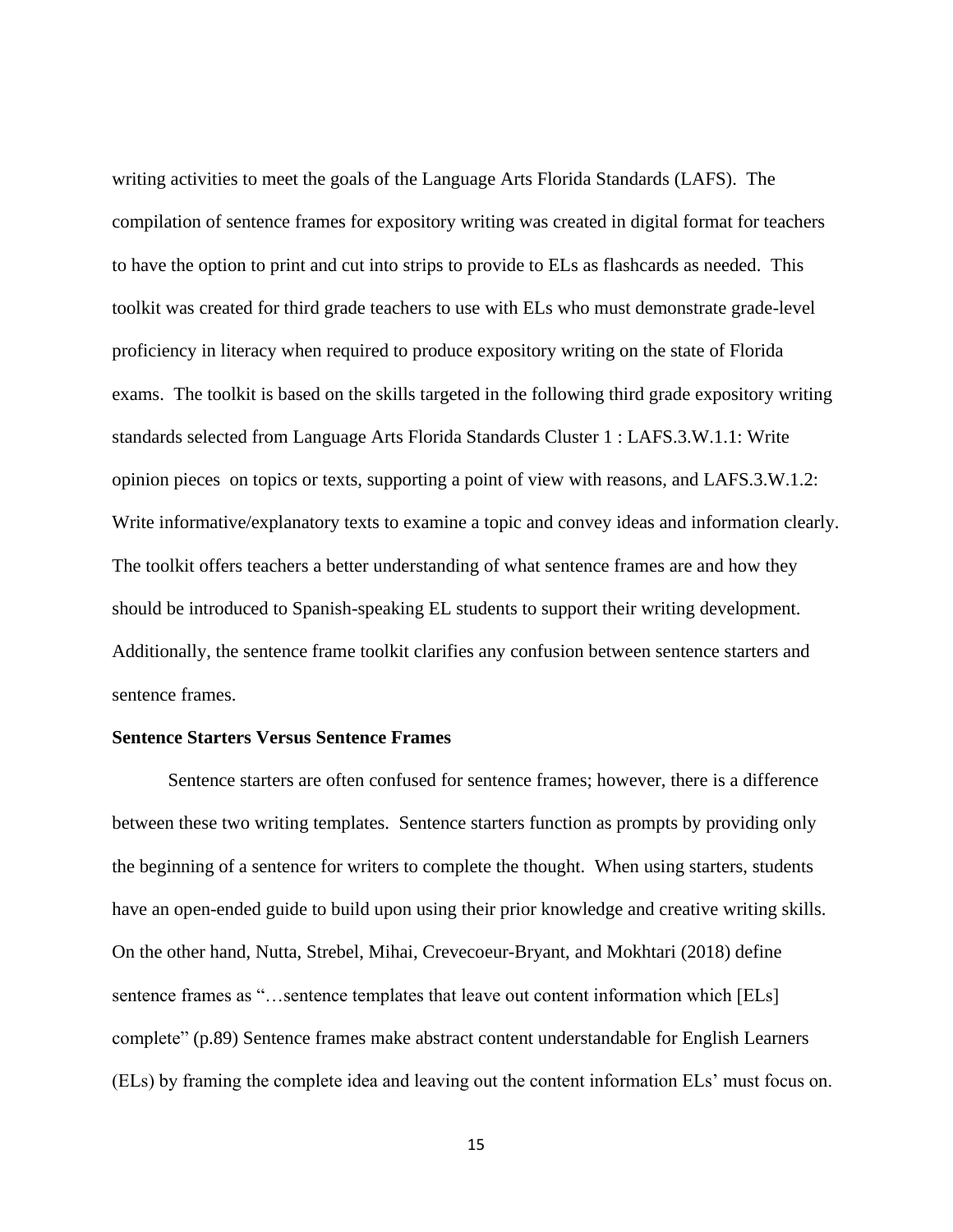When using sentence frames, students have verbal support to scaffold their writing, they can establish a clear focus for their writing, and they acquire and learn academic vocabulary as they produce writing in English. Sentence frames are a verbal support for ELs that teachers can implement during instruction to ensure these students are learning both language and content like their native-speaking peers.

Considering ELs' second-language proficiency level to accommodate their individual needs is important. Gaies (1987) states that novice writers struggle the most with getting their thoughts in order and getting it on paper (p. 88). These learners have a literacy gap that must be bridged for them to succeed academically because they may not have the necessary vocabulary to produce language on their own. Some long-term ELs have superficial oral fluency and "fossilized errors," so to address their complex linguistic needs, Kinsella (2012) recommends the use of frames (p. 28). In fact, by receiving this verbal support in the form of sentence frames, "…ELs can practice and show understanding of the concept and academic vocabulary" (p. 89) without the struggle of writing a coherent and grammatically correct response in the second language (Nutta et al., 2018).

### <span id="page-21-0"></span>**Providing Sentence Frames to Third Grade English Learners**

In Florida, third grade students are beholden to learning and demonstrating classroom command of the English language through expository writing tasks. However, this toolkit chose to focus on expository writing since that is the only genre tested by the state in writing samples. This writing assessment may be difficult for Spanish-speaking ELs because they may not have developed the necessary vocabulary in English to produce coherent writing in the second language. ELs would benefit from the use of sentence frames, because they will be able to focus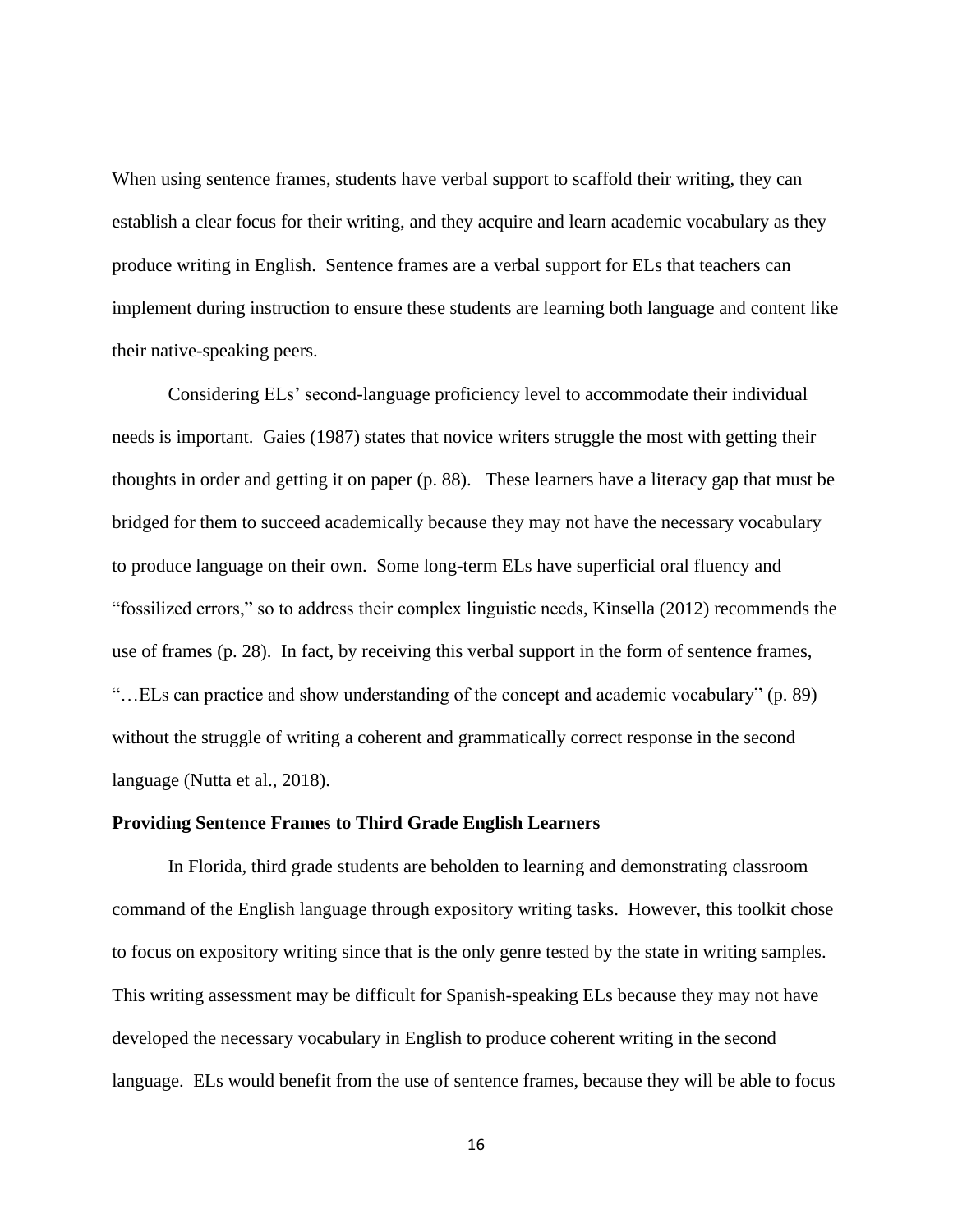on precise academic vocabulary selection and choosing evidence from a text or their prior knowledge to write about.

Therefore, having teachers become equipped and educated on what sentence frames are, what they should look like, and how they should be presented will benefit the Spanish-speaking, third grade ELs. In order to present the concept of sentence frames and explain the appropriate use of sentence frames to support ELs during writing instruction, a set of examples were created that can be used to support expository writing instruction. This set of sentence frames within this thesis were designed as a toolkit for teachers to utilize; additionally, with this toolkit, teachers can provide ELs verbal support for expository writing tasks by using these sentence frames as a learning tool.

### <span id="page-22-0"></span>**Creating a Toolkit with Sentence Frames for Teachers of Third Grade English Learners**

This thesis worked to create a toolkit with sentence frame examples for third grade teachers to use when teaching expository writing to Spanish-speaking, ELs. According to Feldman and Kinsella (2005), "[c]lassroom teachers need efficient and effective instructional strategies to [e]nsure that all students are actively and accountably responding to all lesson content" (p. 1). If students do not understand what is being said, they will not acquire the second language nor the knowledge of subject-matter. To help ELs process text and focus their thoughts to become proficient writers, this study introduces a sentence frame toolkit with information and examples of sentence frames for expository writing instruction. This toolkit can take many forms; however, for the purpose of this study, two methods for its design were suggested, and the most appropriate was created.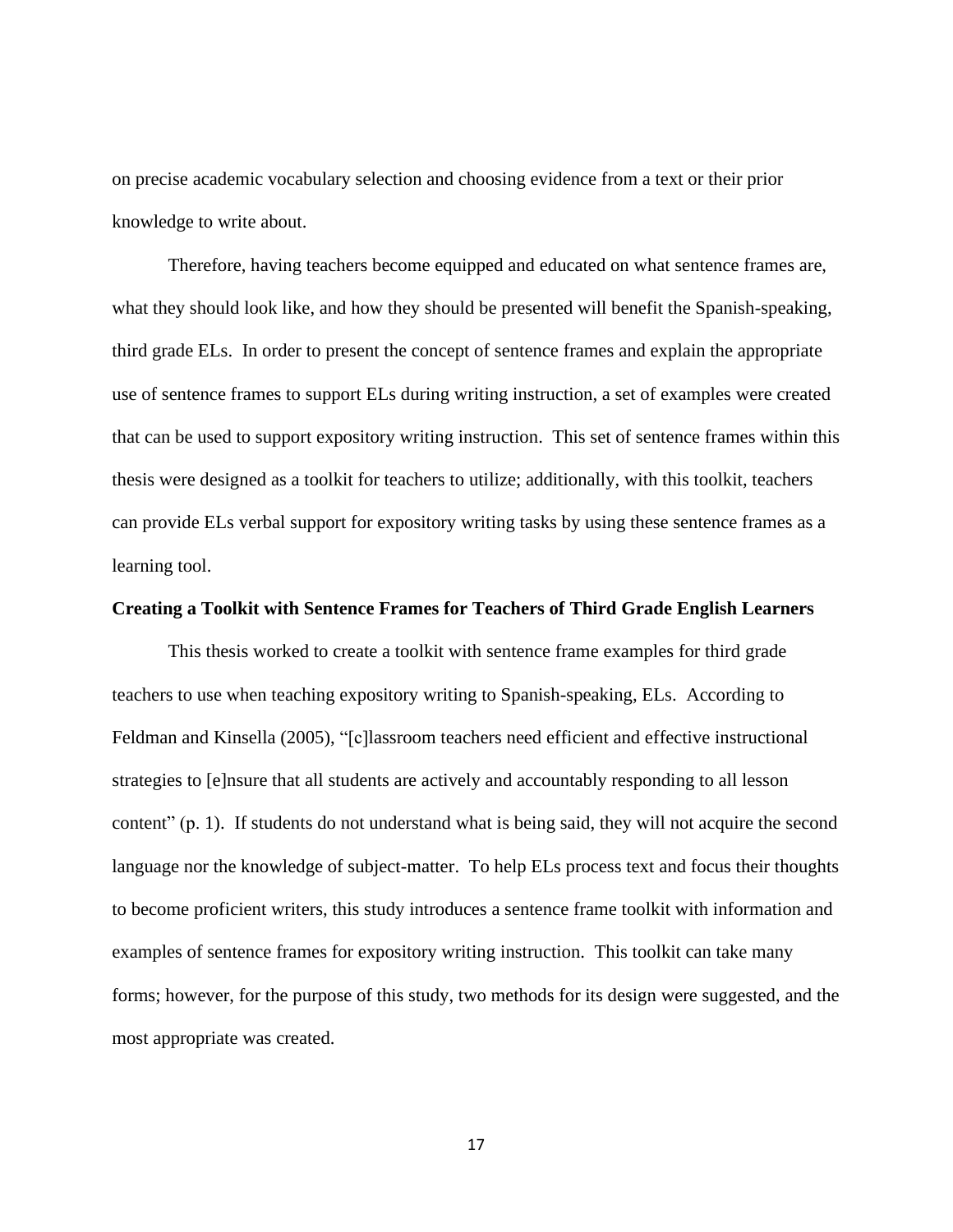Before I created the sentence frames to include in the toolkit, my committee and I made a determination to focus on the specific purpose of the writing; in this case, the ELs are writing expository pieces which would require them to analyze text content and include evidence to support their claims. Additionally, Nutta et al. (2018) explains that the procedure to prepare the sentence frames is to first identify the expressions that native English-speaking students are expected to produce, simplify the sentence structure, and replace key terms or phrases with blanks (p. 91). Also, teachers can determine if including a word bank would be necessary and beneficial for the ELs. Word banks list the key vocabulary that is being studied, and this helps students avoid grammar errors when writing. Providing sentence frames are verbal supports for ELs at each language proficiency level; additionally, the use of word banks, when necessary, serve as a scaffold to help ELs develop writing skills. These instructional tools help bridge the literacy gap between ELs' first and second language proficiency. In fact, the ELs' first language can also be used to support their understanding. For example, depending on the proficiency level, Spanish translations of key academic vocabulary and identifying existing cognates can make the process of using the frames for writing more comprehensible.

The first method to create the proposed toolkit was a compilation of sentence frames for expository writing in the form of flashcards for easy storage and access. The idea was to create a printed and physical product consisting of the groups of sentence frames cards bound by a ring. The cards were to be printed, cut, laminated, and grouped by standard, and contained in a box with the instructions and explanation labeling the cover. Each group of cards was to be color coded with a front card naming the standard to identify the resources. The second method was the chosen format: a digital and reproduceable version to allow teachers to print multiple copies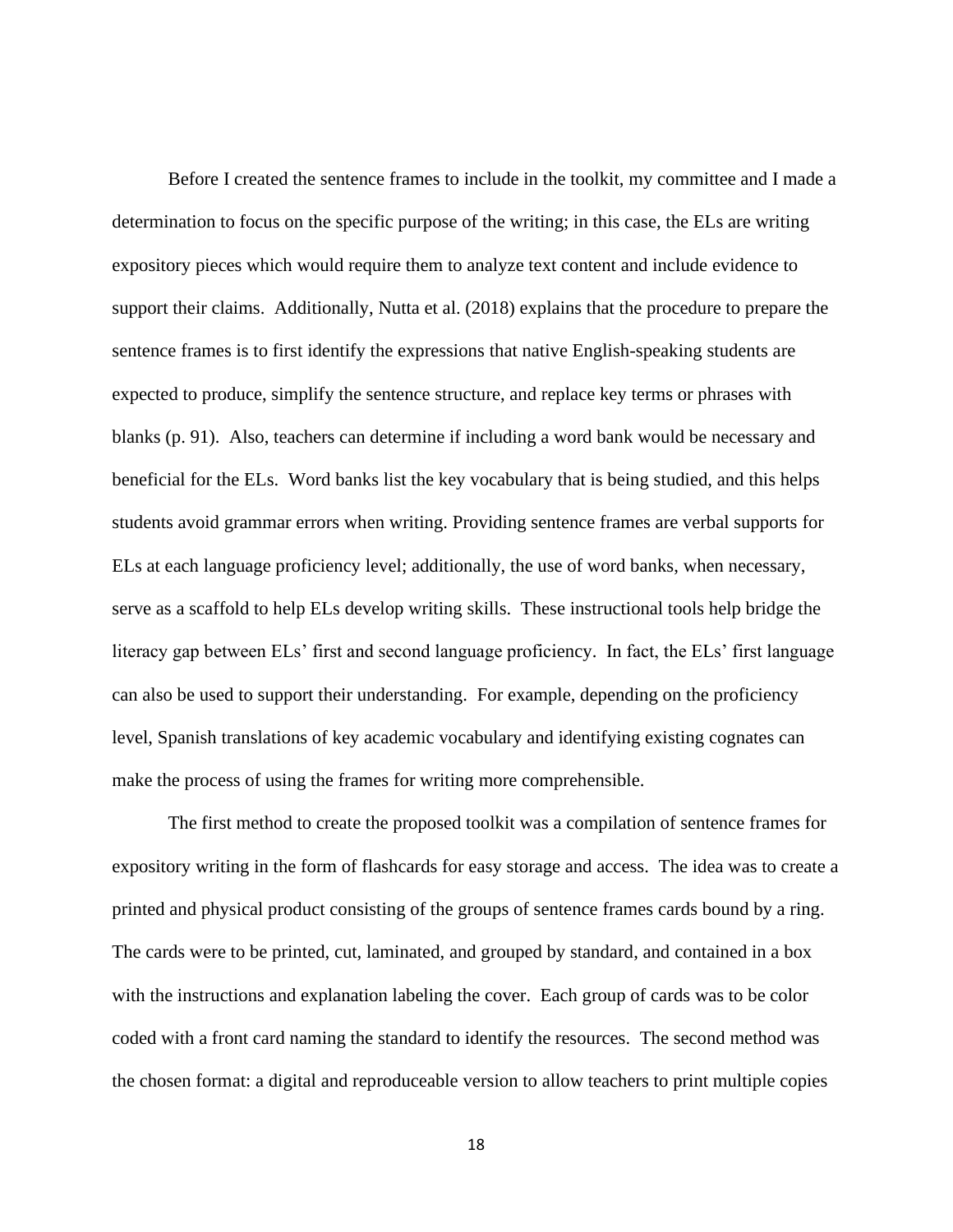of the cards in case they have more than one EL at the same proficiency level in one classroom. The chosen format was selected due to its accessibility to third grade teachers and the focus on two LAFS from Cluster 1 for expository writing. A set of base sentence frames were produced to address the skills targeted in the selected expository writing standards. Teachers may modify the sentence frames as needed to meet specific instructional goals and language needs of each EL. In addition, sample writing prompts, suggested articles, and sample paragraphs were included for teacher reference. The final format and structure of the toolkit is explained in detail on Chapter 4 of this thesis.

### <span id="page-24-0"></span>**Revisiting the Key Points of This Study: Supporting ELs in Writing Instruction**

Third grade students, including Spanish-speaking ELs at varying second-language proficiency levels, are tasked with writing to demonstrate their understanding and writing skills in the English language. This can be problematic for ELs because they may not have the necessary English vocabulary or prior knowledge needed to successfully compose a written piece. Nevertheless, this study created a toolkit highlighting sentence frame templates for third grade teachers to use when teaching expository writing to Spanish-speaking English learners. Instead of asking ELs to individually produce a complete sentence, which may be above their second language proficiency level abilities, students can be given this set of tools as a support to scaffold expository writing instruction. Using this toolkit, teachers can frame the sentence allowing the student to fill in the blanks with a word or phrase; the answers can be provided by the teacher in a work bank for beginner ELs depending on the writing task and resources used in the classroom. By using sentence frames to support ELs during English Language Arts and writing instruction, Gardner (2015) believes that teachers can unlock ELs' potential, and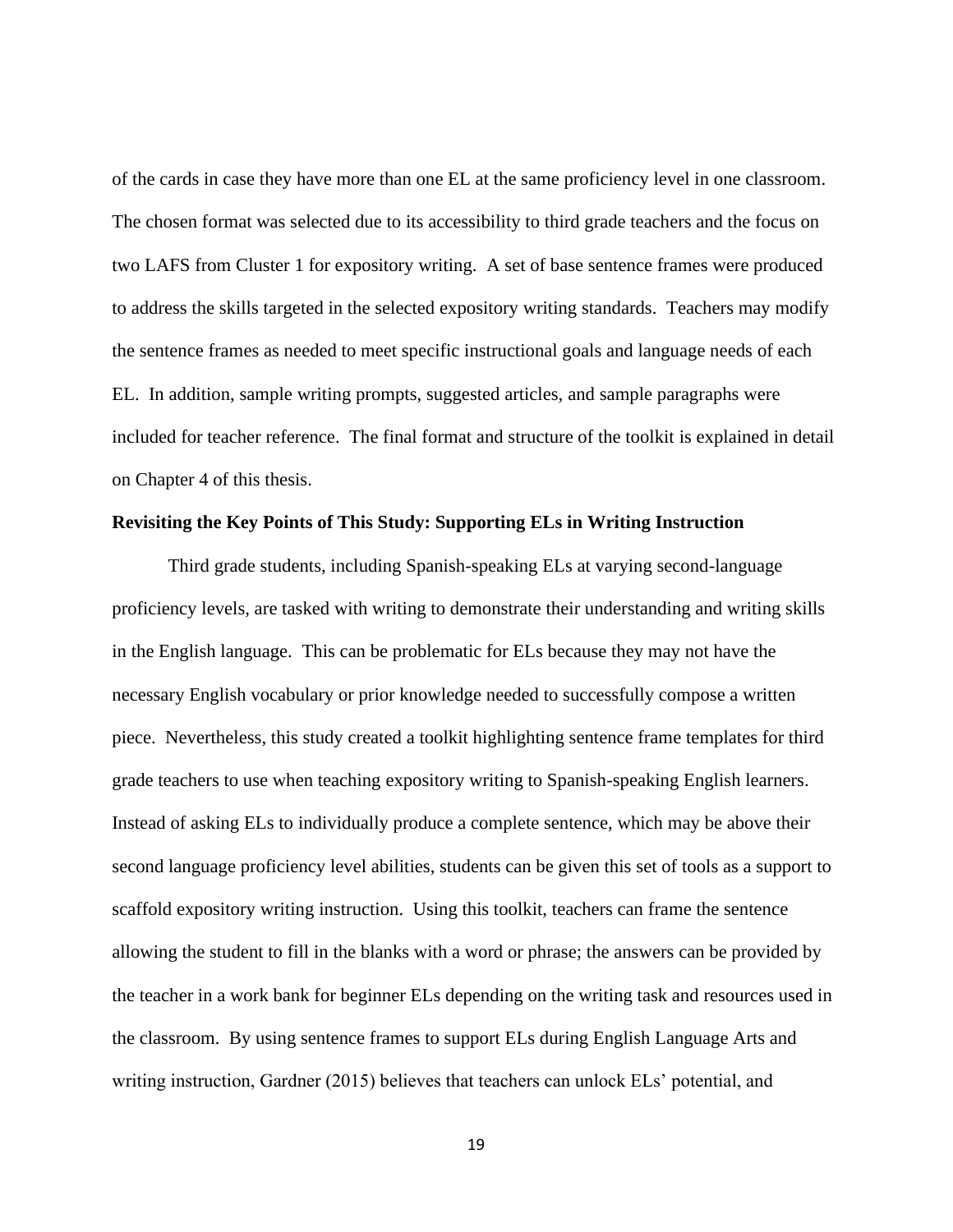"[s]tudents [can] have the same outcome as the native speaker[s], but they produce the work in a different way" (as cited in Greene, 2015, p. 40).

This toolkit with information and examples of sentence frames to support ELs during expository writing can be shared with teachers. This thesis focused on third grade, Spanishspeaking ELs due to the writing demands of the grade during standardized testing and the increasing number of Spanish-speaking ELs in Florida. The digital toolkit is provided in Chapter Four and is available for teachers. The proposed timeline to complete the preparation and design of the instructional toolkit was a period of three months; however, the period was extended to two academic semesters due to the change in format of the product. During that time, the sets of sentence frames supporting expository writing were created and the Sentence Frame Toolkit for Third Grade was finalized.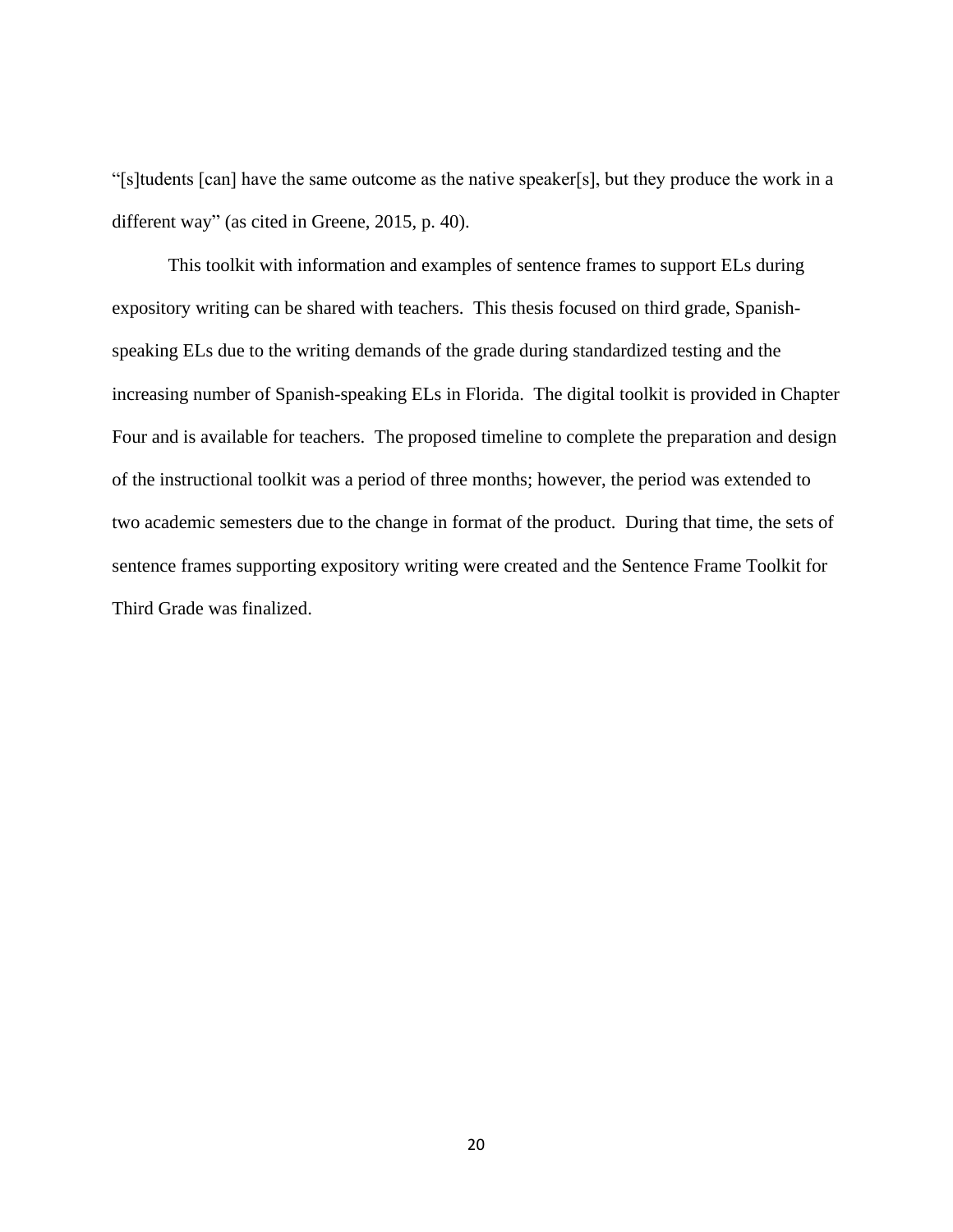### **Chapter Four: The Sentence Frame Toolkit**

<span id="page-26-0"></span>The purpose of this thesis was to create a toolkit of sentence frames for third grade teachers to provide to students when teaching expository writing in English Language Arts to Spanish-speaking, English learners (ELs). ELs have varying language needs and must be provided certain accommodations in order to be successful at writing tasks in English. Teachers can use these sentence frames to make the writing process more concrete for ELs, because they will help these students focus their writing on the specific topic and produce a complete thought to meet the tasks of the standards.

### <span id="page-26-1"></span>**An Introduction of the Sentence Frame Toolkit**

The primary direction of this research project shifted during the procedure of creating the sentence frames for the toolkit. The original intent was to make a set of universal sentence frames that could be used throughout a variety of expository texts for students to be able to write paragraphs and essays that met the skills targeted in the following third grade expository writing standards selected from Language Arts Florida Standards (LAFS) Cluster 1: LAFS.3.W.1.1: Write opinion pieces on topics or texts, supporting a point of view with reasons, and LAFS.3.W.1.2: Write informative/explanatory texts to examine a topic and convey ideas and information clearly. These two standas are focused on expository writing, and they were selected due to their relevance for third grade ELs who will have to demonstrate their writing acumen during the standardized state testing process.

The rationale behind this toolkit is to have a set of tools, the sentence frames, available for teachers of EL students to reference when writing opinion pieces and informative or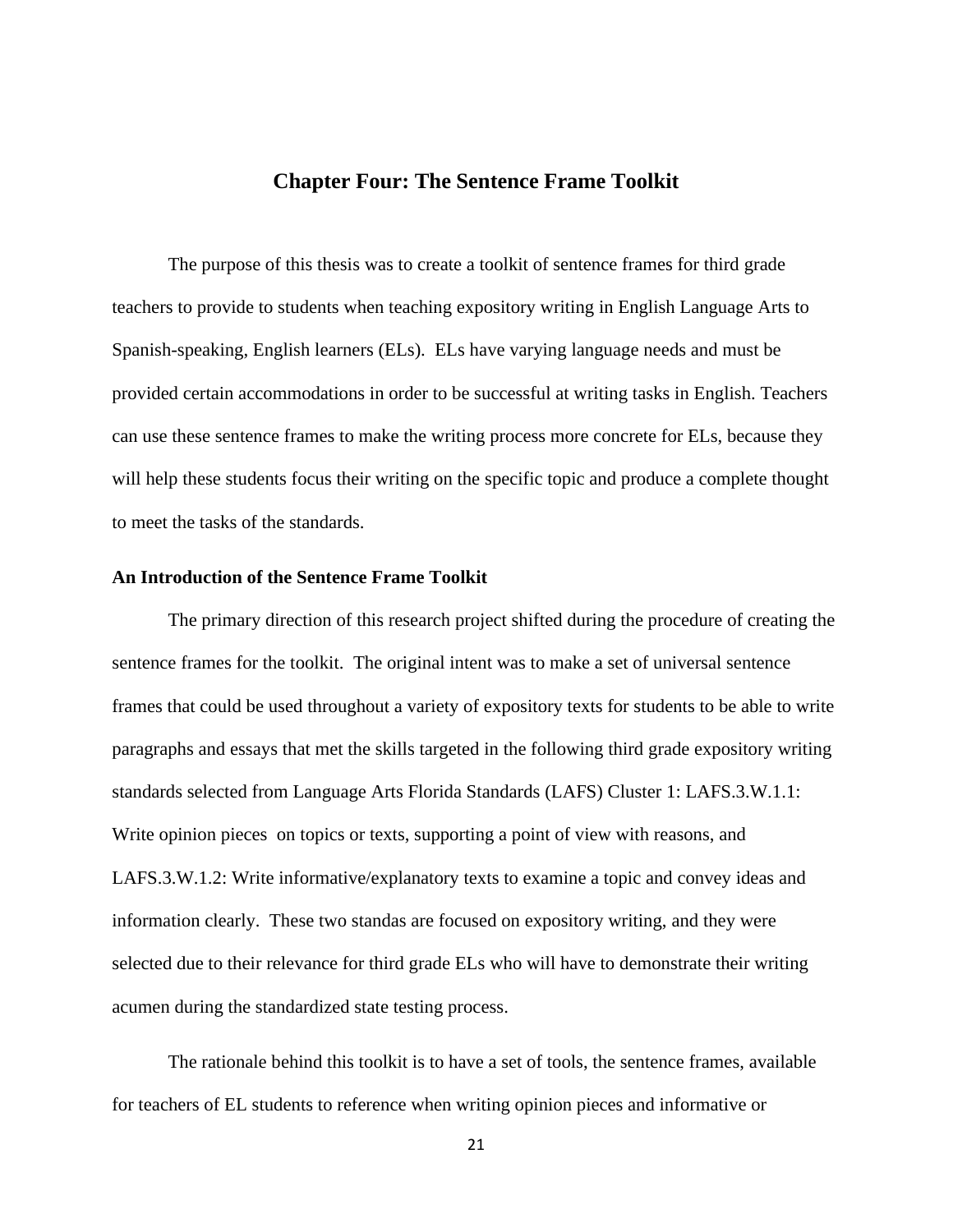explanatory texts. This toolkit supports my targeted audience of the teachers of Spanishspeaking, third grade ELs, to meet the learning goals of the selected LAFS and improve writing skills by using the sentence frames tools as verbal supports.

As I worked to enact this goal, I realized that each writing task addressed in the LAFS, such as writing the opinion pieces and writing the informational and explanatory texts, would require specific sentence frames rather than universal frames in order to create grade-level writing. Therefore, my committee and I realized that it would not be realistic nor beneficial to create a set of universal sentence frames for these tasks, since the writing can take many directions during the writing process. However, as I studied the literature review of related research on the use of sentence frames, I adjusted the procedure to create the toolkit to include specific readings, prompts, and example sentence frames in a way that would allow teachers to use these sentence frames as written in their lesson planning. Additionally, these sentence frames and accompanying readings act as a guide for teacher to make the writing process more concrete and for creation of their own unique sets of sentence frames for EL students.

Another adjustment during the creation process was the decision to make the set of sentence frames universal rather than specific to each EL language proficiency level. My committee and I came to this decision because in order to make each sentence frame correspond to a second language proficiency level, it was necessary to make each frame very specific to the text the student would be writing about. During the period of my research, I concluded this was not possible to accomplish while keeping the sentence frames universal to use for a variety of expository writing tasks, so the sentence frames were written as a base model that teachers can adjust to meet the specific language needs of the ELs.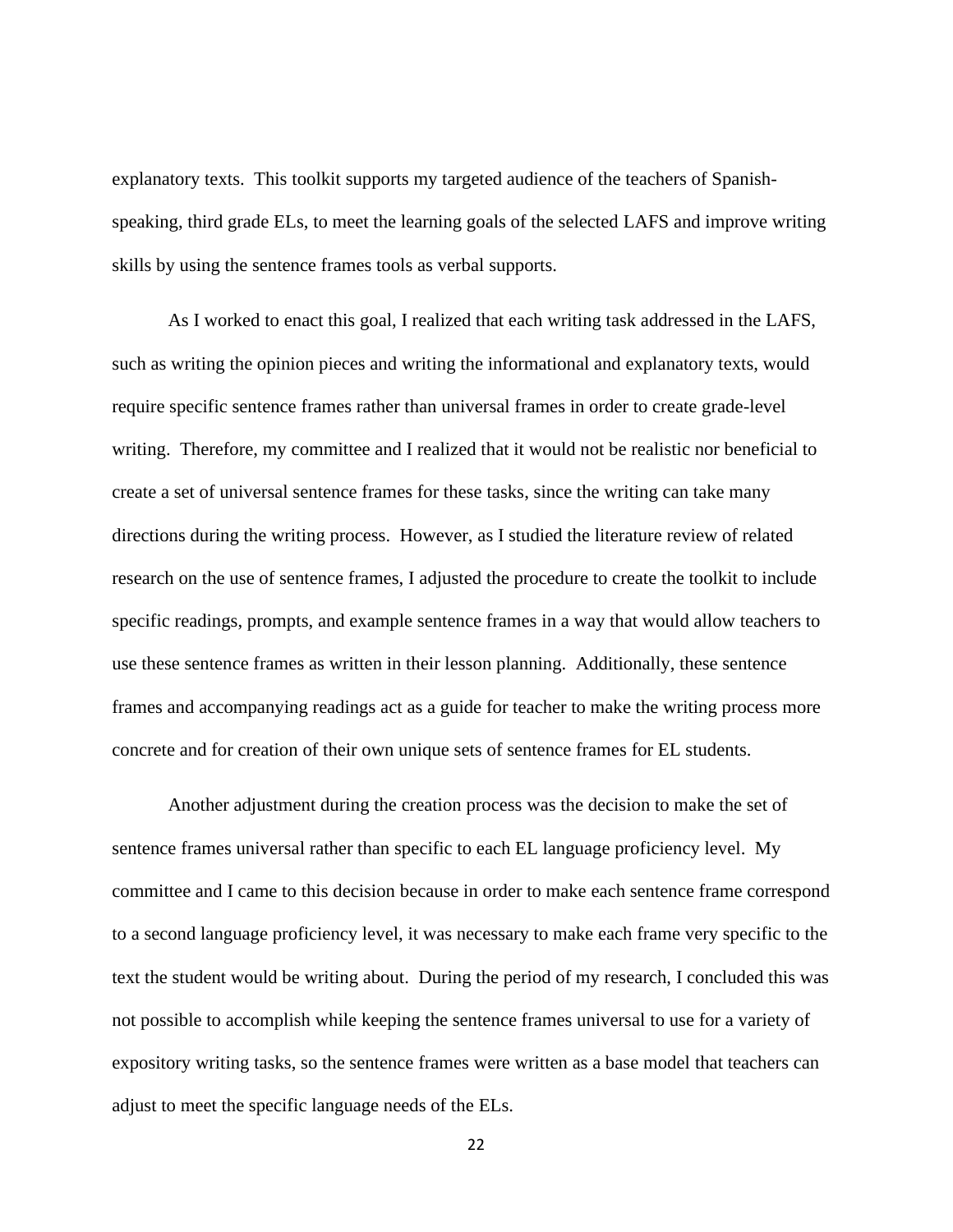### <span id="page-28-0"></span>**From the LAFS to the Toolkit**

The sentence frames included in the toolkit were created based on the skills addressed in the state of Florida writing standards (LAFS.3.W.1.1 and LAFS.3.W.1.2) to ensure expository writing that introduces a topic, states an opinion, supports the opinion with reasons and/or evidence, connects ideas, and provides a concluding statement. The final product was created by referencing the subskills of each standard, so students using these sentence frames to write opinion and/or expository pieces can reach mastery of the standards. I produced a set of base sentence frames that teachers may modify as needed to meet specific instructional goals and language needs. In addition, articles were selected from Newsela, a database of student-friendly current event stories, and details from those articles were used to fill in the sentence frames and create student sample paragraphs for reference.

The articles included in the toolkit were retrieved from *Newsela.com,* to provide context of how to use this teacher-friendly toolkit with instructional reading material. The articles were selected from the topics for debate text sets available for the elementary level. The readability of the articles is text level 3. For writing performance on Florida's third grade standardized testing, the students would reference two or more articles at their text level readability. For the purpose of my thesis, I included at least two articles so as to mirror the Florida end of year writing sample test. For each writing sample of each standard, articles were selected as an example, but the articles are not specifically leveled for third grade. These writing prompts and articles were selected to provide context and help teachers understand how to put the sentence frames from the toolkit into practice.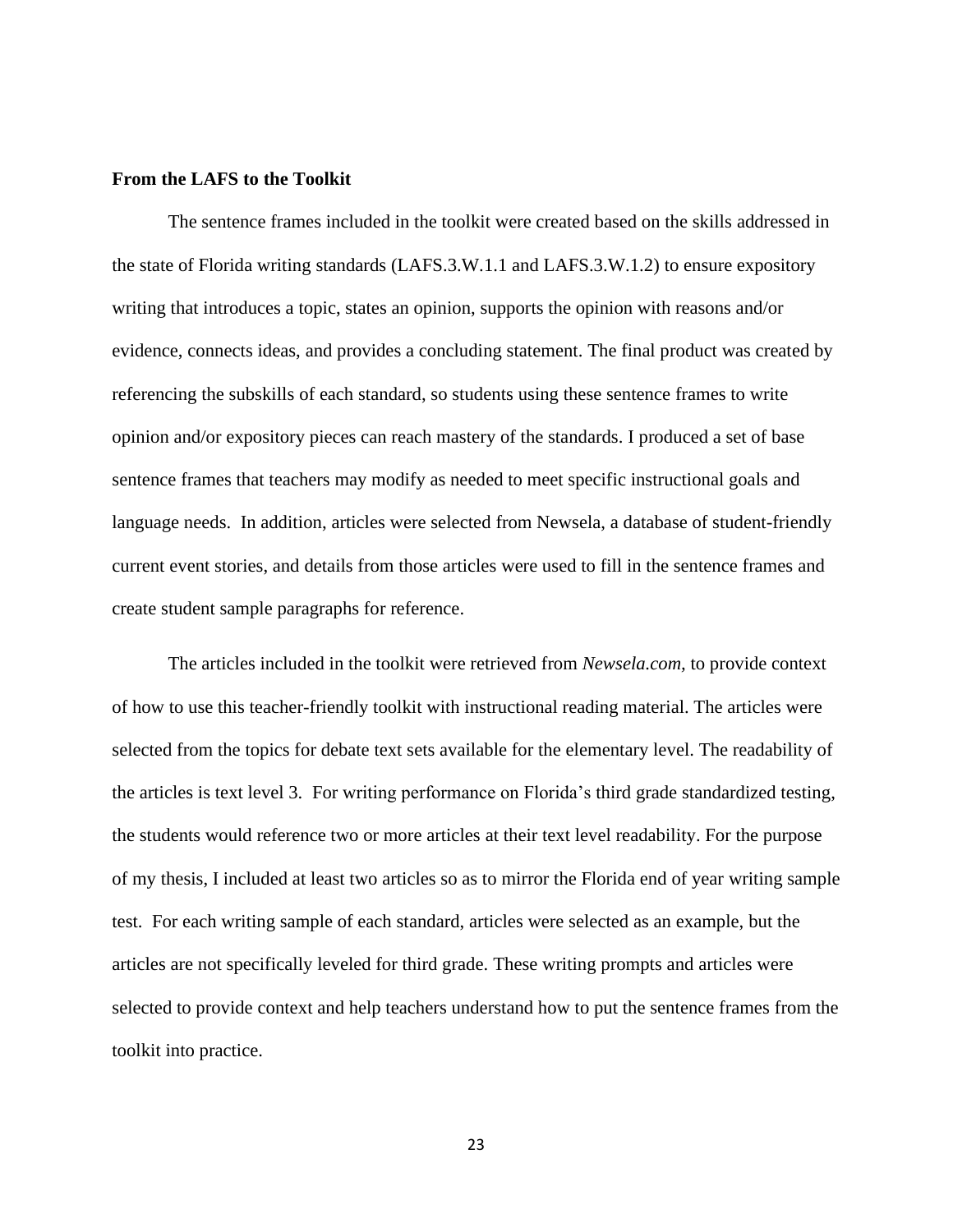#### <span id="page-29-0"></span>**An Explanation of the Structure of the Sentence Frame Toolkit**

The following sentence frame toolkit is organized as follows. At the beginning, there is an overview of the toolkit's contents and its purpose for teachers to understand the resource. The Sentence Frame Toolkit for Third Grade is a set of sentence frames based on Cluster 1 of the third grade Language Arts Florida Standards (LAFS) for writing. The kit includes sentence frames for the skills targeted in the following third grade writing standards selected from LAFS Cluster 1: LAFS.3.W.1.1: Write opinion pieces on topics or texts, supporting a point of view with reasons, and LAFS.3.W.1.2: Write informative/explanatory texts to examine a topic and convey ideas and information clearly. This teacher-friendly kit also includes examples for each standard which shows how to use the sentence frames to create a paragraph based on suggested writing prompt and article to be used as a resource. The prompt, article, and sample paragraph citations are included in the same packet. This section allows teachers to put these sentence frames into use with appropriate context including a writing prompt and articles followed by an example opinion paragraph that was created using sentence frames from the toolkit. The paragraphs created with the sentence frames serve as a model to show how the paragraphs used in a full essay should be constructed. The first thing teachers see in the packet of the toolkit is a page with an overview of what the resource is and how to use it. Next, the code of the writing standard, LAFS.3.W.1.1 or LAFS.3.1.2, then the verbiage explaining the goal for that standard, and finally a list of each skill addressed within the standards. Next, the headings explicitly state which skill from the list is addressed in each set of sentence frames.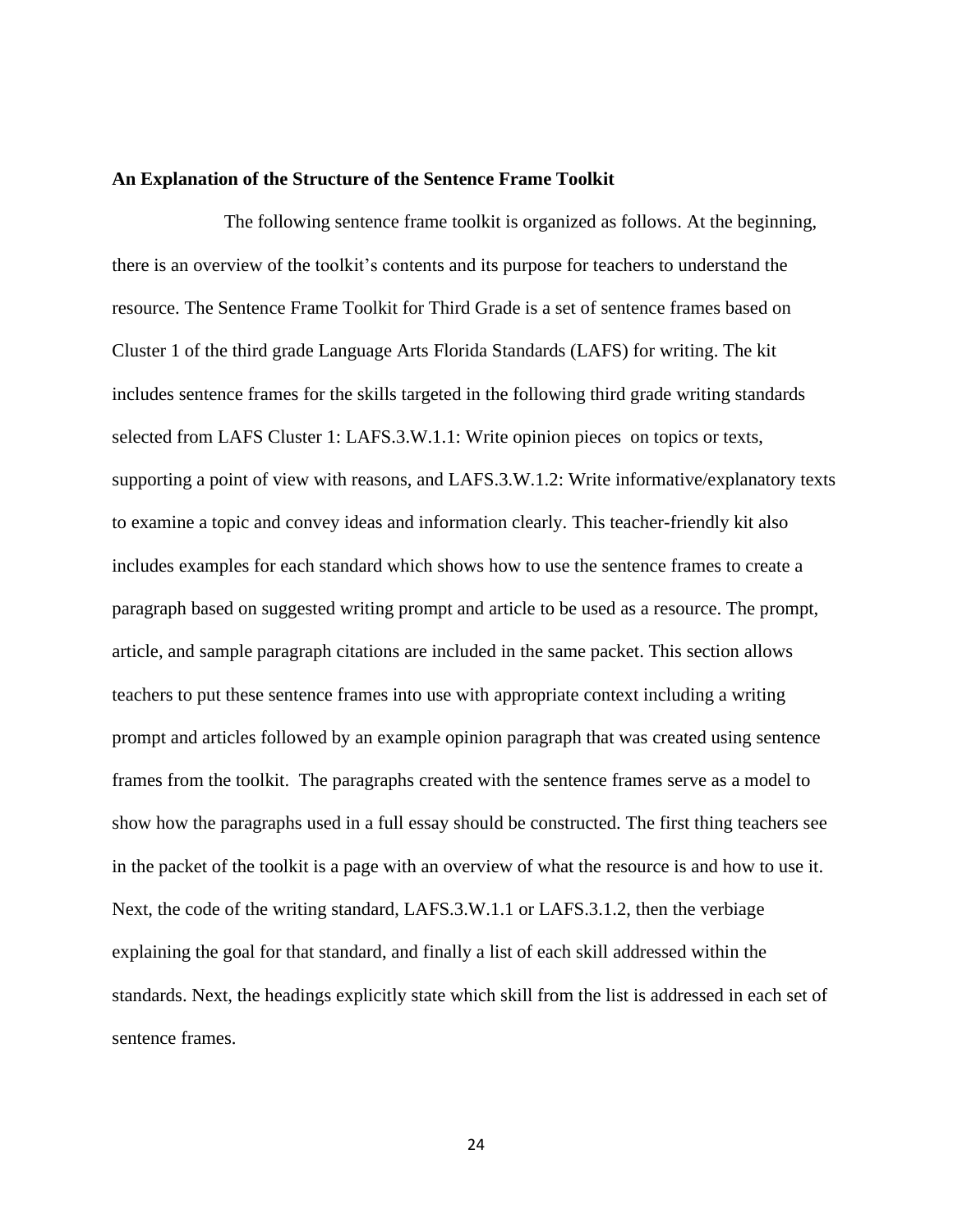For the first writing standard addressed in this thesis, LAFS.3.W.1.1: Write opinion pieces on topics or texts, supporting a point of view with reasons, a set of 26 sentence frames were created to cover the four skills listed in the standard (see the product below for a full description of each standard and skills). Each set of sentence frames is in a table form. The first skill is to introduce the topic, which is letter (a) in the list and color coded in green for "go," and that set has 5 sentence frames. Within that same skill description is to state an opinion, and a separate set of 5 sentence frames was created for that purpose and color coded in blue to differentiate. The next skill is to support opinion with reasons/evidence, which is letter (b) in the list and color coded in yellow for "wait, add reasons/evidence." Along with that skill is skill (c) which is to use linking words and phrases to connect ideas. Those two skills are covered in the yellow set of 10 sentence frames. Lastly, skill (d) is to provide a concluding statement, and it was color coded in red for "stop and conclude." That final set has 5 sentence frames.

For the second writing standard addressed in this thesis, LAFS.3.W.1.2: Write informative/explanatory texts to examine a topic and convey ideas and information clearly, a set of 16 sentence frames were created to cover the four skills listed in the standard (see the product below for a full description of each standard and skills). Each set of sentence frames is in a table form. The first skill is to introduce the topic, which is letter (a) in the list and color coded in green for "go," and that set has 5 sentence frames. Along with that skill is to develop the topic with facts/details, which is letter (b) in the list and placed in the same green group. The next skill which is letter (c) is to use linking words and phrases to connect ideas, and it is a set of 6 sentence frames color coded in yellow for "wait, connect ideas." Lastly, skill (d) is to provide a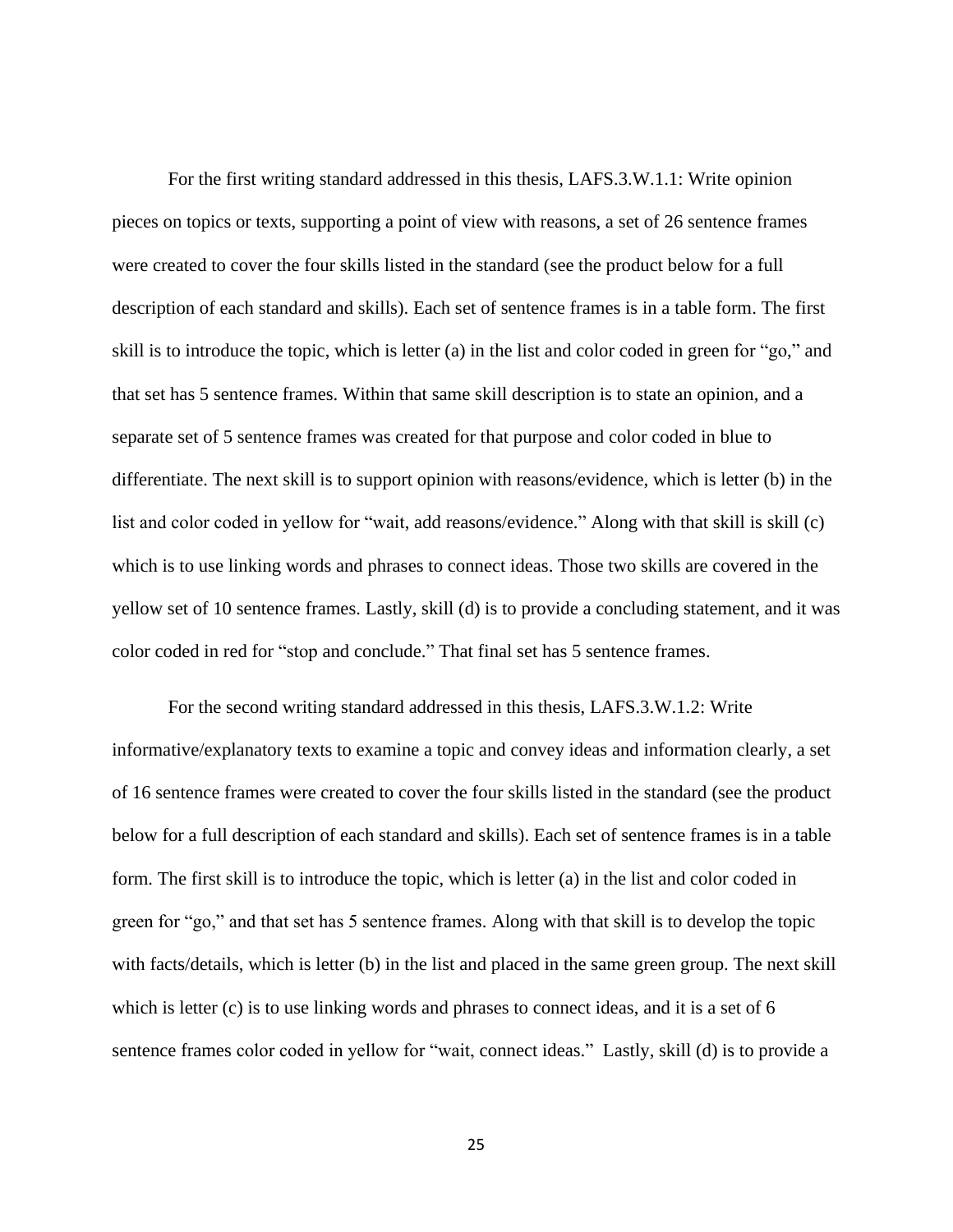concluding statement, and it was color coded in red for "stop and conclude." That final set has 5 sentence frames.

Each set is preceded by the written standard, list of skills from the standard, and a table explaining the mentioned color coding for reference as teachers or students use the toolkit. A note on starting with the skill of introductory sentences: for the purpose of this project, the skills were kept in the same order as they were presented in the LAFS (introduction, state opinion or develop a topic, connect ideas, and conclude). However, usually in the writing process, writers will begin with the research and evidence, and later determine the introduction of a piece of writing. The order in which the sentence frames are used can adapt to the instructional plans of the teacher using the Sentence Frame Toolkit for Third Grade as a resource in the ELA classroom.

The sentence frames, as previously mentioned in Chapter 2's literature review, are templates of a sentence that have blanks to be filled out by content information, information from texts, or the ELs' ideas. Some sentence frames in this toolkit also include options in the form of maze (a forward slash dividing the words) for the ELs to choose which word applies to their writing. ELs may select one or more sentence frames from each set depending on the requirements of the expository writing tasks to put together one or more paragraphs. Below is the Sentence Frame Toolkit for Third Grade.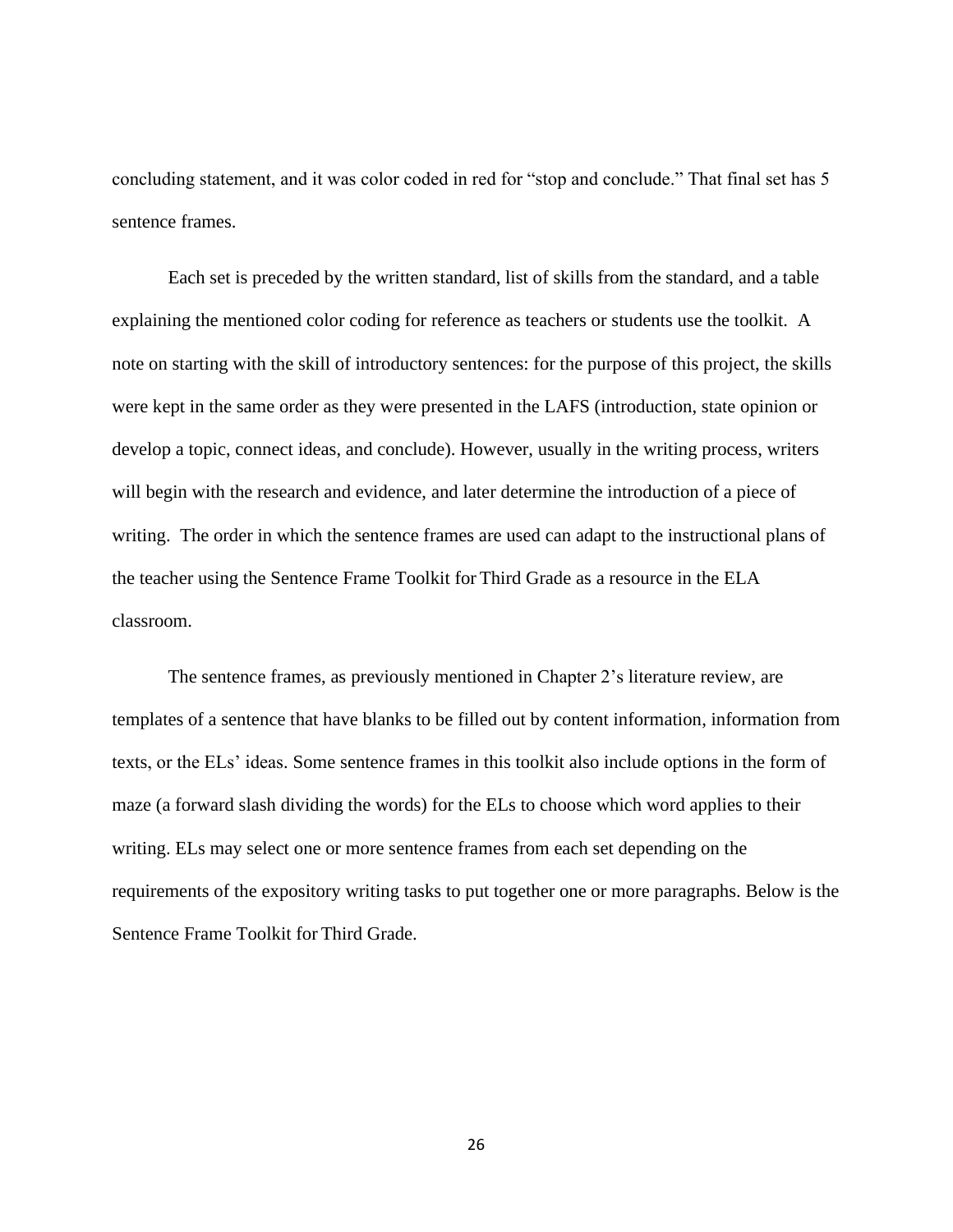# <span id="page-32-0"></span>**Sentence Frame Toolkit for Third Grade**

## Aligned to Florida's third grade expository writing standards

Cluster 1: Text Types and purposes Standard codes included: LAFS.3.W.1.1 & LAFS.3.W.1.2

Developed by Ms. Tanisha J. Rosa Le Bron *Permission to use or share this Toolkit can be obtained from the creator at the following email address: [tanisharosa@knights.ucf.edu](mailto:tanisharosa@knights.ucf.edu)*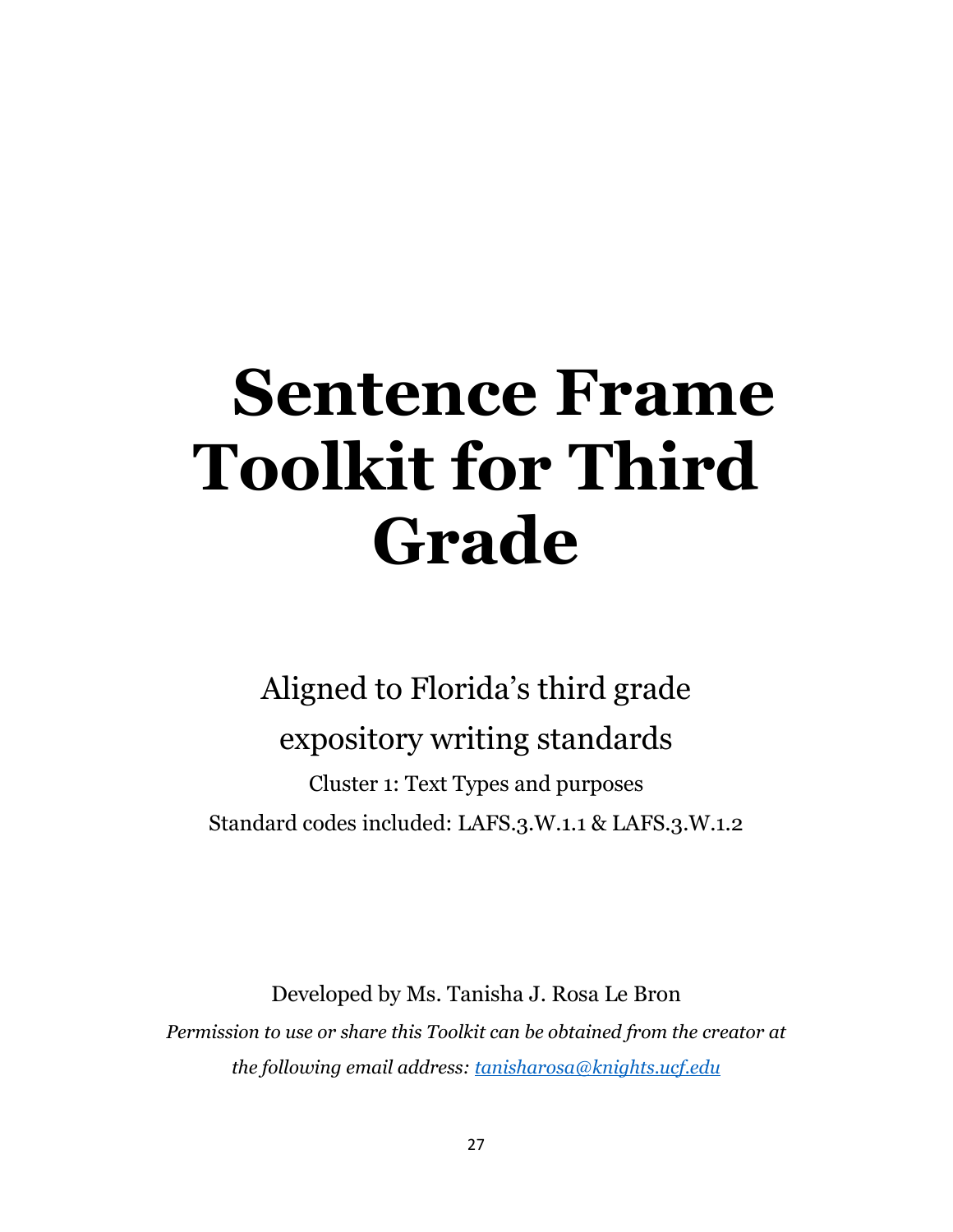## **What is the Sentence Frame Toolkit for Third Grade?**

This set of sentence frames is based on Cluster 1 of the third grade State of Florida LAFS. The kit includes sentence frames for LAFS.3.W.1.1 and LAFS.3.W.1.2. This teacher-friendly kit also includes examples for each standard which shows how to use the sentence frames to create a paragraph based on a suggested writing prompt and article to be used as a resource. The prompt, article, and sample paragraph citations are included at the end of this resource.

## **Who will this help?**

This toolkit is designed specifically for third grade writing teachers as a resource to support English learners (ELs) during writing instruction; in particular for expository writing.

## **What does it help with?**

These sentence frames provide research-based support to ELs during the writing process in English to make expository writing more concrete and comprehensible by breaking down the writing process into chunks.

## **Why sentence frames?**

Sentence frames help these EL students focus their writing on the specific topic, provide common language, break ideas into parts, and produce complete thoughts to meet the complex tasks of the writing standards.

## **How can I use it with my students?**

The sentence frames are divided by standard (LAFS.3.W.1.1 & LAFS.3.W.1.2) and by skill (each letter a, b, c, etc.). The skills are color coded to explain the tasks (see below each standard for color key). The colors are: green (go for introduction), blue (add opinion statement), pink (connect ideas), yellow (add evidence), red (stop and conclude). These color codes help identify what sentence frames to use. For example, ELs who need help writing an introductory sentence can use a sentence frame from the green section.

The Sentence Frames Toolkit can be printed and laminated, and/or each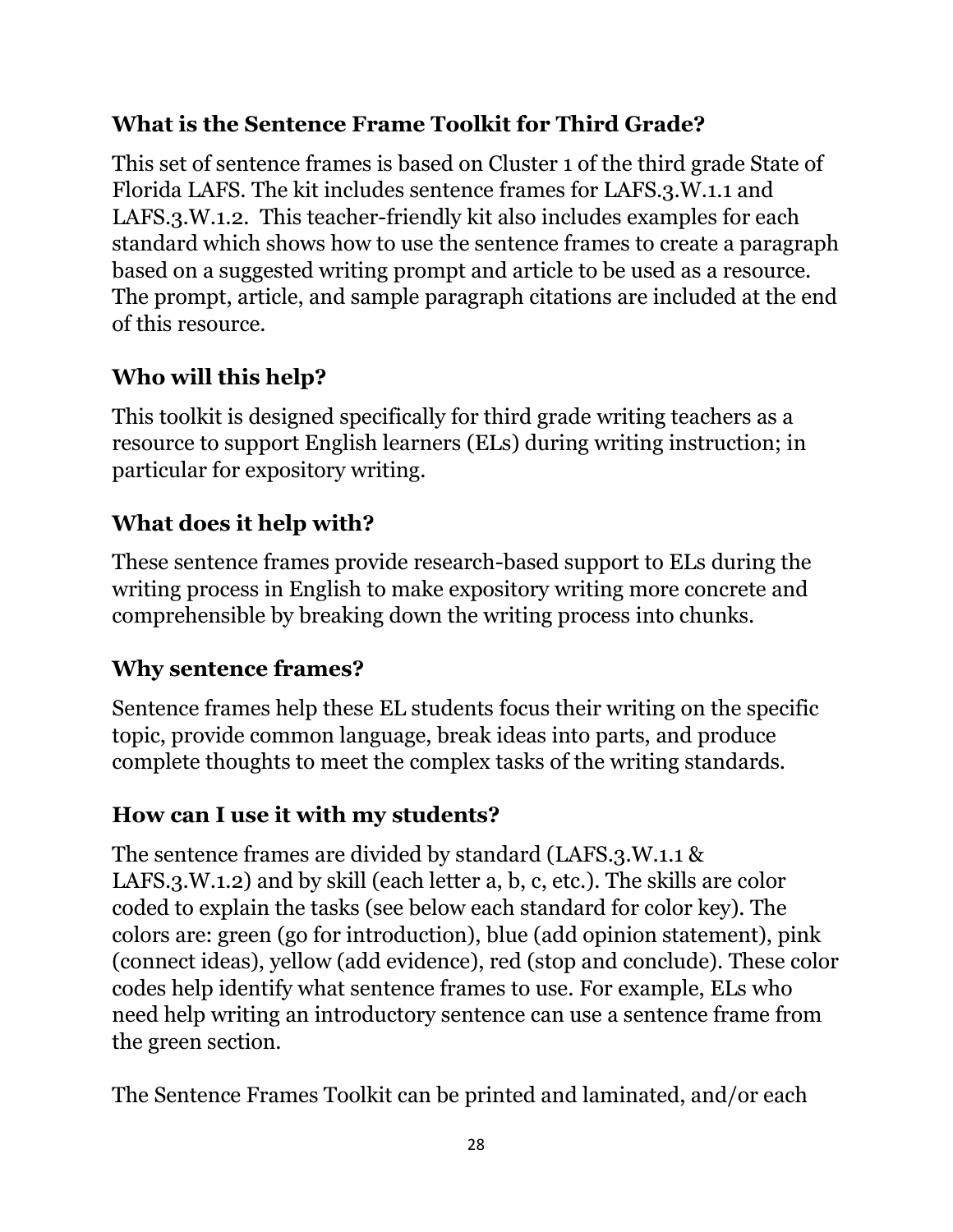sentence frame can be cut into strips and grouped by category and by need. Students can put sentence frames together and use resources such as texts or articles to plug in the information and create complete sentences. Students may also generate their own ideas to complete the sentence frames and write.

After the sentence frames for both standards, you will find the next section: The Sentence Frames in Use. There is a suggested writing prompt and two articles for each expository writing standard to model the use of the sentence frames. The articles are highlighted in yellow with suggested key information that ELs could select to include in their writing using the sentence frames. After the articles, you will find a sample student paragraph demonstrating how the Sentence Frames Toolkit for Third Grade can help your students complete standard-based expository writing.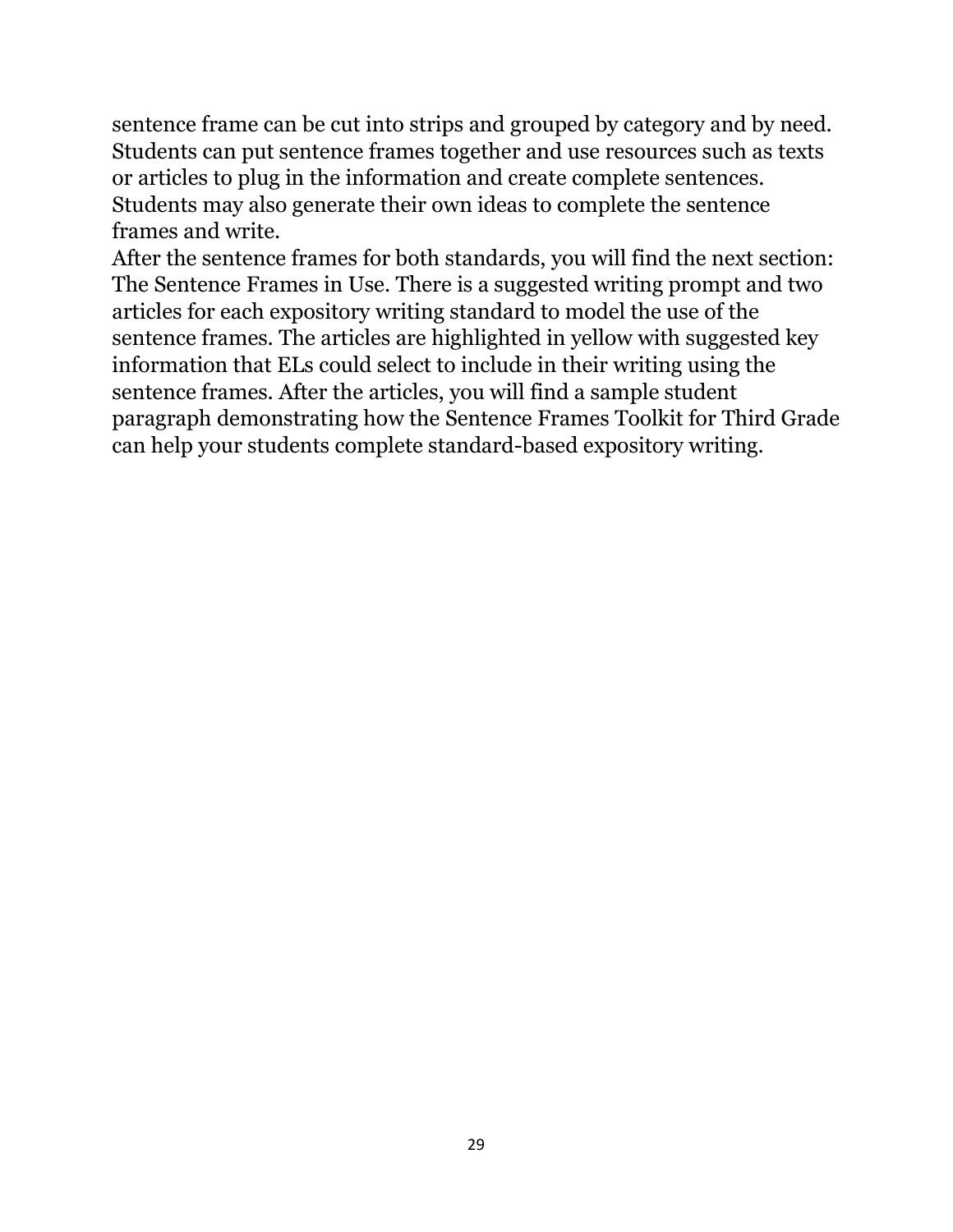## **LAFS.3.W.1.1**

## **Write opinion pieces on topics or texts, supporting a point of view with reasons.**

- a. Introduce the topic or text they are writing about, state an opinion, and create an organizational structure that lists reasons.
- b. Provide reasons that support the opinion.
- c. Use linking words and phrases (e.g., because, therefore, since, for example) to connect opinion and reasons.
- d. Provide a concluding statement or section.

| <b>Color</b><br>code | <b>Meaning</b>           | <b>Standard skill addressed</b>                                                                                                        |
|----------------------|--------------------------|----------------------------------------------------------------------------------------------------------------------------------------|
| Green                | Go for introduction      | Introduce the topic or text they are writing<br>about, state an opinion, and create an<br>organizational structure that lists reasons. |
| <b>Blue</b>          | Add your opinion         | Introduce the topic or text they are writing<br>about, state an opinion, and create an<br>organizational structure that lists reasons. |
| Yellow               | Add reasons/<br>evidence | Use linking words and phrases (e.g.,<br>because, therefore, since, for<br>example) to connect opinion and reasons.                     |
| Red                  | <b>Stop and conclude</b> | <b>Provide a concluding statement or section.</b>                                                                                      |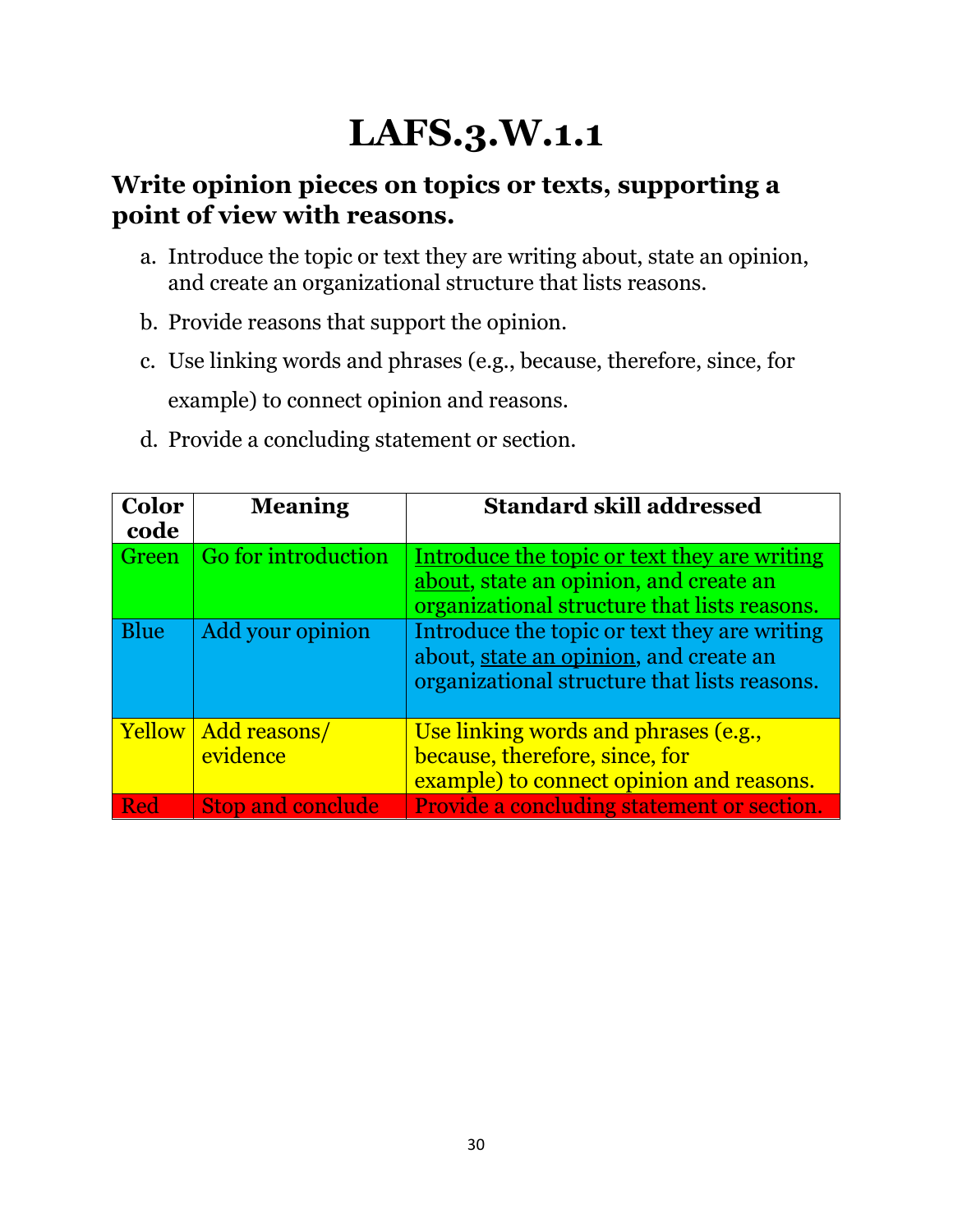**Skill(a):** <u>Introduce t</u>he topic or text they are writing about, <u>state an opinion</u>, and create an organizational structure that lists reasons.

| <b>Introduce the Topic</b>                                                                                       |
|------------------------------------------------------------------------------------------------------------------|
| A (what you are talking about) is/are (describe the topic).                                                      |
| A (what you are talking about) is (describe the topic).                                                          |
| $\frac{1}{\sqrt{1-\frac{1}{2}}}\sin \frac{1}{2}$<br>(What you are talking about) is (describe/define the topic). |
| The text (title of the text) states that (evidence from the text).                                               |
| The article (title of the article) by (author's name) states that (evidence from the text).                      |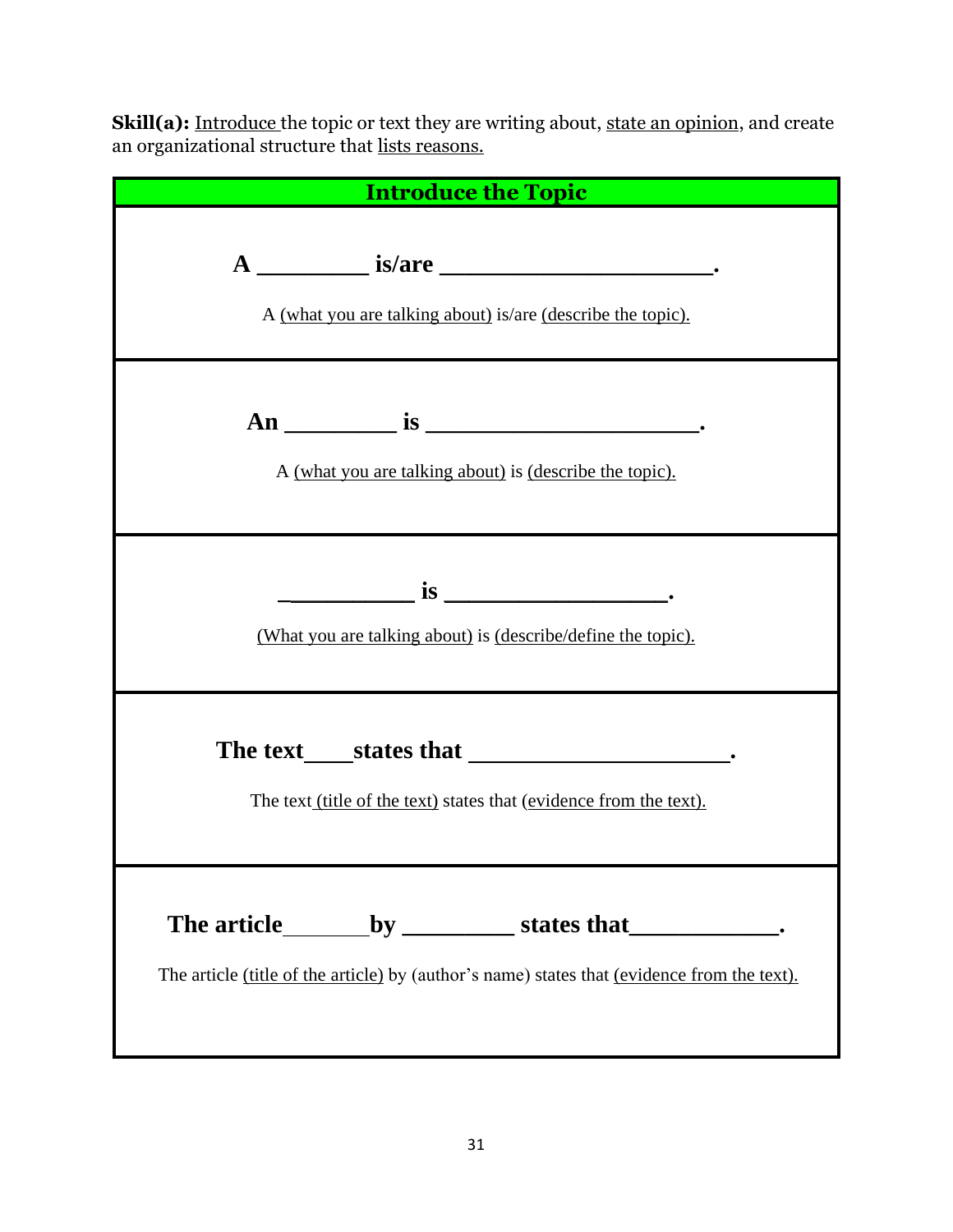**Skill(a):** <u>Introduce</u> the topic or text they are writing about, <u>state an opinion</u>, and create an organizational structure that <u>lists reasons</u>

| <b>State an Opinion and List Reasons</b>                                                                                                                                                                                                                                                                          |
|-------------------------------------------------------------------------------------------------------------------------------------------------------------------------------------------------------------------------------------------------------------------------------------------------------------------|
| $\frac{1}{\sqrt{1-\frac{1}{2}}}\text{ is }$ for many reasons.<br>(Your topic) is (describe with an adjective) for many reasons.                                                                                                                                                                                   |
| <b>EXAMPLE 10 ISSUE CONSUMING THE EXAMPLE 2014 THE EXAMPLE CONSUMING LIGHT CONSUMING THE EXAMPLE CONSUMING THE EXAMPLE CONSUMING THE EXAMPLE CONSUMING THE EXAMPLE CONSUMER LIGHT CONSUMER.</b><br>I (agree/disagree) that (statement from the text) _______ because I believe (your opinion<br>about the topic). |
| I with <u>Later because</u> I believe <u>Later and the set</u><br>I (agree/disagree) with _______ because I think (your opinion about the topic).                                                                                                                                                                 |
| I (agree/disagree) because I believe there are more (what you think is the bigger<br>problem/situation) than (what you compare it to).                                                                                                                                                                            |
| I believe that (your opinion about the topic).                                                                                                                                                                                                                                                                    |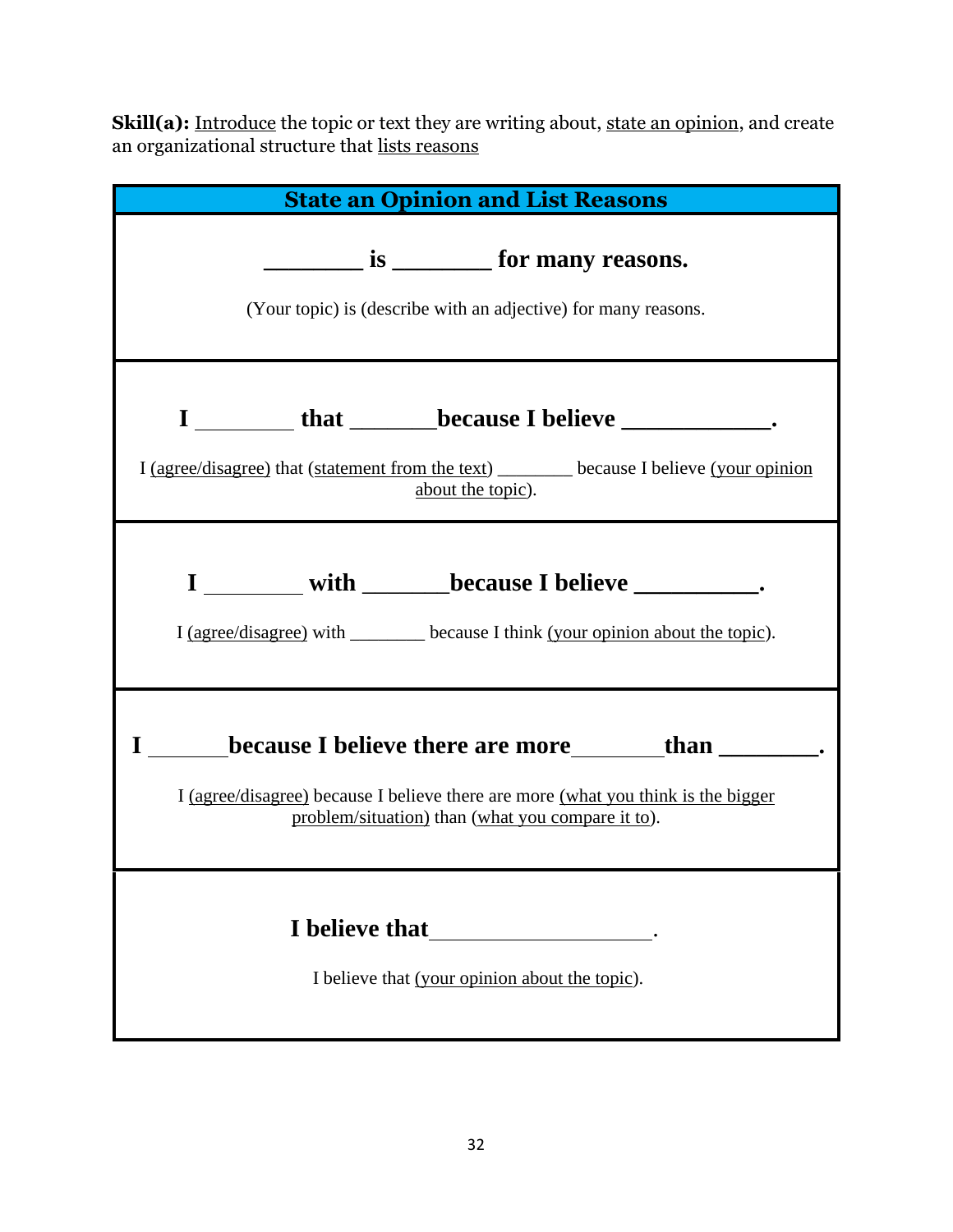**Skill (b & c):** Provide reasons that support the opinion & Use linking words and phrases to connect opinion and reasons

| <b>Support opinion with reasons/evidence</b>                                                                                                                                                                     |
|------------------------------------------------------------------------------------------------------------------------------------------------------------------------------------------------------------------|
| (Topic) is/are (describe the topic) because (reason to support your opinion statement).                                                                                                                          |
| ________ reports/states that _______________________.<br>("Article/book title") reports/states that (evidence from the text to support your opinion<br>statement).                                               |
| In fact, ______________reports/states that________________.<br>In fact, (the article/the book/the author) reports/states that (evidence from the text to support<br>your opinion statement).                     |
| Also, the author states/expresses that ________, so __________.<br>Also, the author states/expresses that (evidence from the text), so (explain how it supports<br>your opinion statement).                      |
| According to ____________, ____________; therefore, ______________.<br>According to (the article/the book/the author), (evidence from the text); therefore, (explain<br>how it supports your opinion statement). |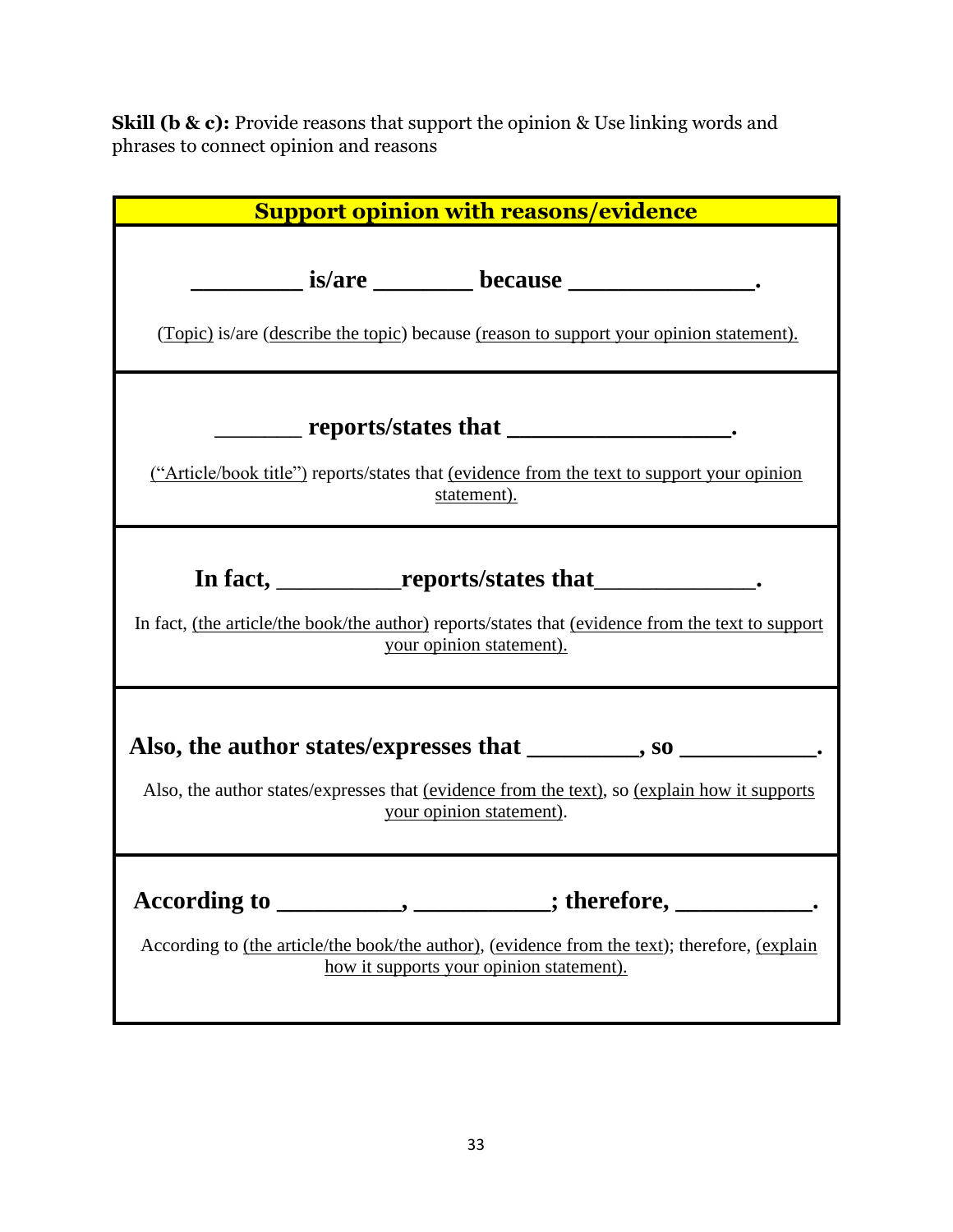**Skills (b &c):** Provide reasons that support the opinion & Use linking words and phrases to connect opinion and reasons

| <b>Support opinion with reasons/evidence</b>                                                                                                                                                                                                                                           |
|----------------------------------------------------------------------------------------------------------------------------------------------------------------------------------------------------------------------------------------------------------------------------------------|
| One reason that/why ________ is that ______________.<br>One reason that/why (your opinion statement) is that (reason to support your opinion).                                                                                                                                         |
| One example that/why (your opinion statement) is (reason to support your opinion).                                                                                                                                                                                                     |
| Another way in which ________ supports that __________ is __________.<br>Another way in which (example) supports that (your opinion statement) is (evidence to<br>support your opinion).                                                                                               |
| In addition, the author states/expresses that ________, so<br>In addition, the author states/expresses that (evidence from the text), so (explain how it<br>supports your opinion).                                                                                                    |
| $\frac{1}{\sqrt{1-\frac{1}{2}}}\text{ is }$ $\frac{1}{\sqrt{1-\frac{1}{2}}}\text{ is }$ $\frac{1}{\sqrt{1-\frac{1}{2}}}\text{ is }$ $\frac{1}{\sqrt{1-\frac{1}{2}}}\text{ is }$<br>(Topic) is (describe the topic/your opinion); for example, (example that supports your<br>opinion). |
| Since ____________, then ______________________.<br>Since (evidence from the text), then (your opinion statement).                                                                                                                                                                     |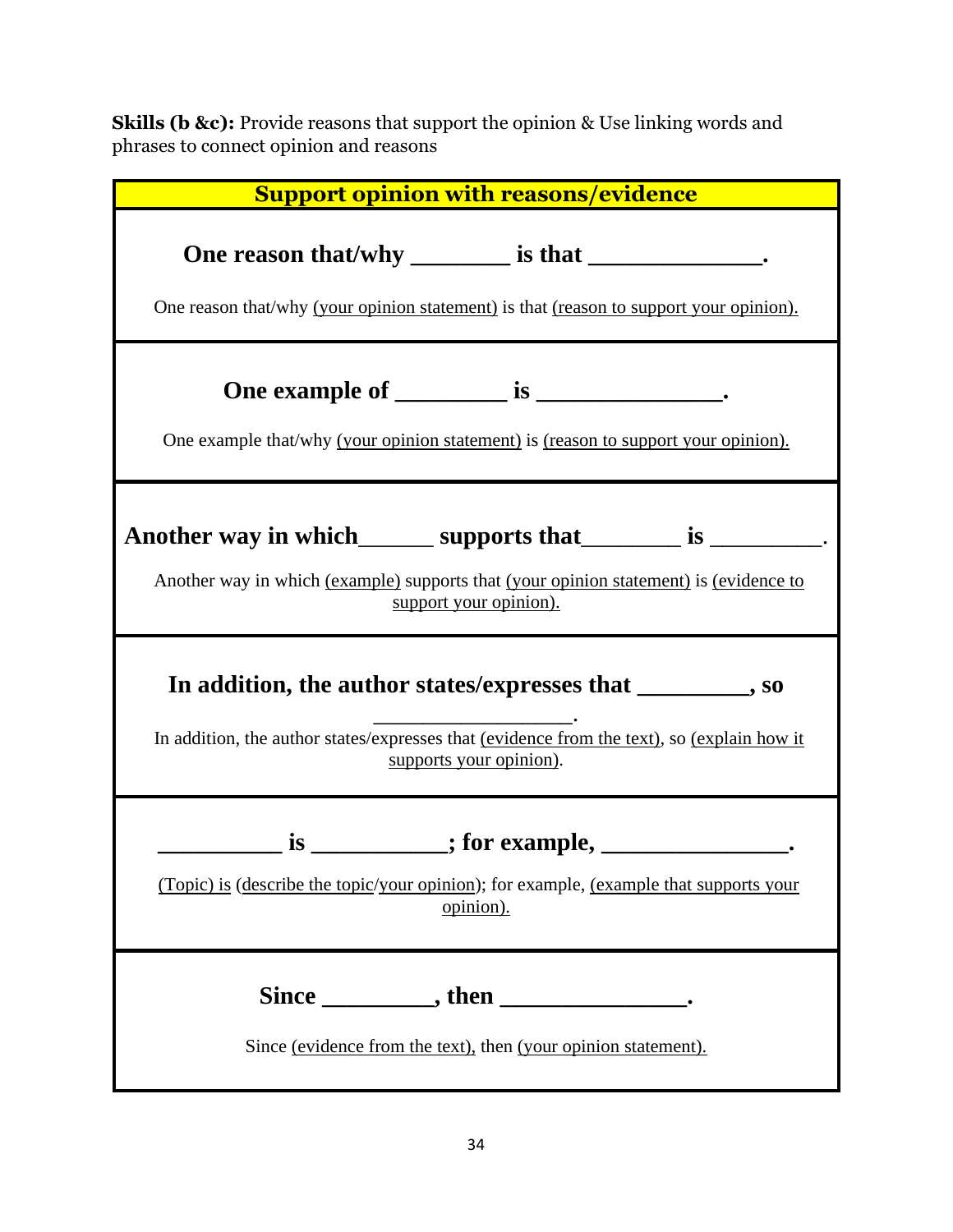**Skill (d):** Provide a concluding statement or section.

| <b>Concluding Statement</b>                                                                                                                                 |
|-------------------------------------------------------------------------------------------------------------------------------------------------------------|
| Since evidence supports that ________, I believe ________.<br>Since evidence supports that (evidence from the text) because (concluding opinion statement). |
| Based on the evidence from the text/article (concluding opinion statement).                                                                                 |
| Clearly, (topic) is/are (your opinion statement) because (concluding opinion statement).                                                                    |
| For all these reasons, (topic) is/are/should be _____________.<br>For all these reasons, (topic) is/are/should be (concluding opinion statement).           |
| To conclude,<br>To conclude, (concluding opinion statement).                                                                                                |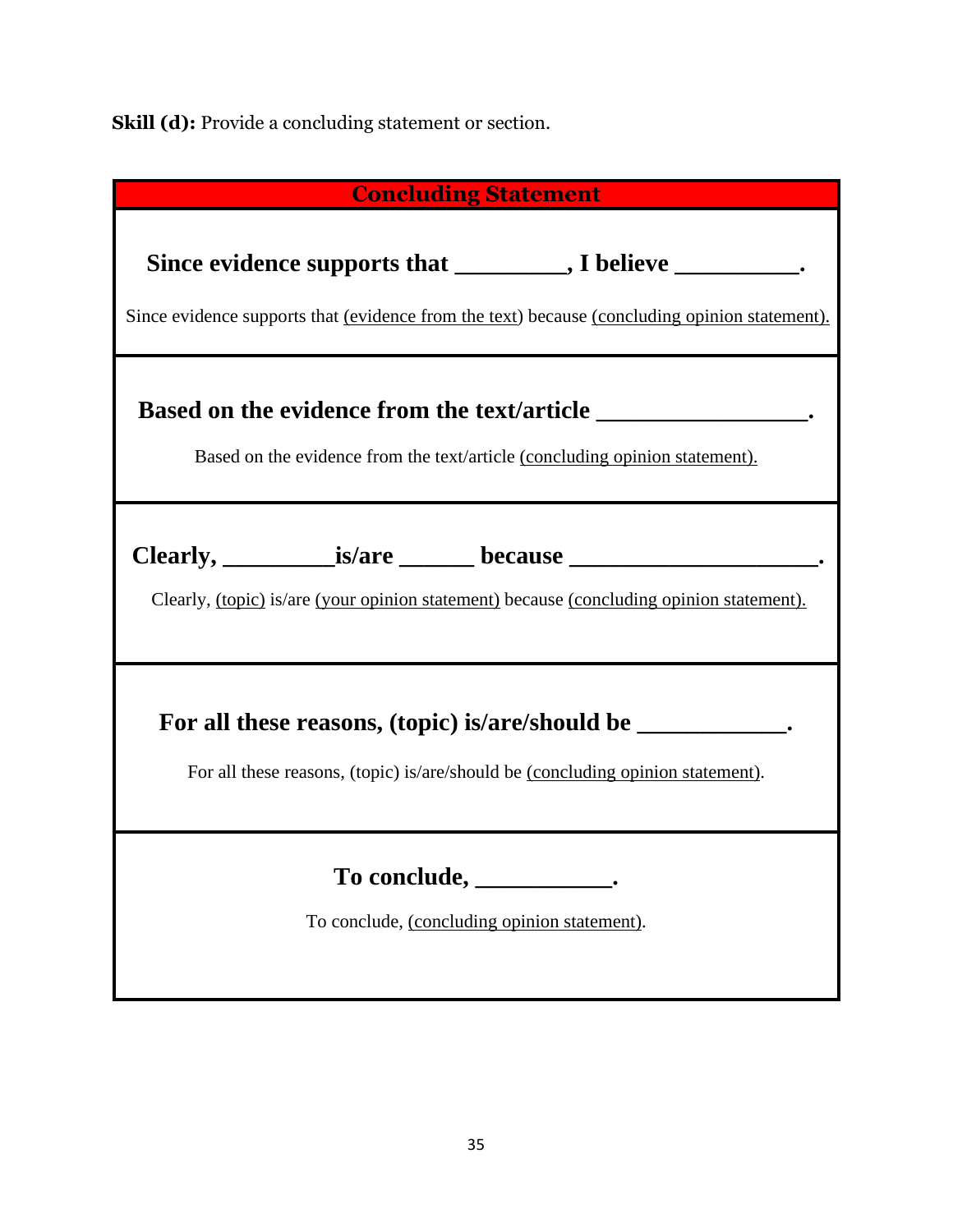## **LAFS.3.W.1.2**

## **Write informative/explanatory texts to examine a topic and convey ideas and information clearly.**

- a. Introduce a topic and group related information together; include illustrations when useful to aiding comprehension.
- b. Develop the topic with facts, definitions, and details.
- c. Use linking words and phrases (e.g., also, another, and, more, but) to connect ideas within categories of information.
- d. Provide a concluding statement or section

| <b>Color</b><br>code | <b>Meaning</b>              | <b>Standard skill addressed</b>                                                                                              |
|----------------------|-----------------------------|------------------------------------------------------------------------------------------------------------------------------|
| Green                | Go for introduction         | Introduce a topic and group related<br>information together; include illustrations<br>when useful to aiding comprehension.   |
|                      | Develop topic               | Develop the topic with facts, definitions,<br>and details.                                                                   |
|                      | <b>Yellow</b> Connect ideas | Use linking words and phrases (e.g., also,<br>another, and, more, but) to connect ideas<br>within categories of information. |
| Red                  | <b>Stop and conclude</b>    | Provide a concluding statement or section.                                                                                   |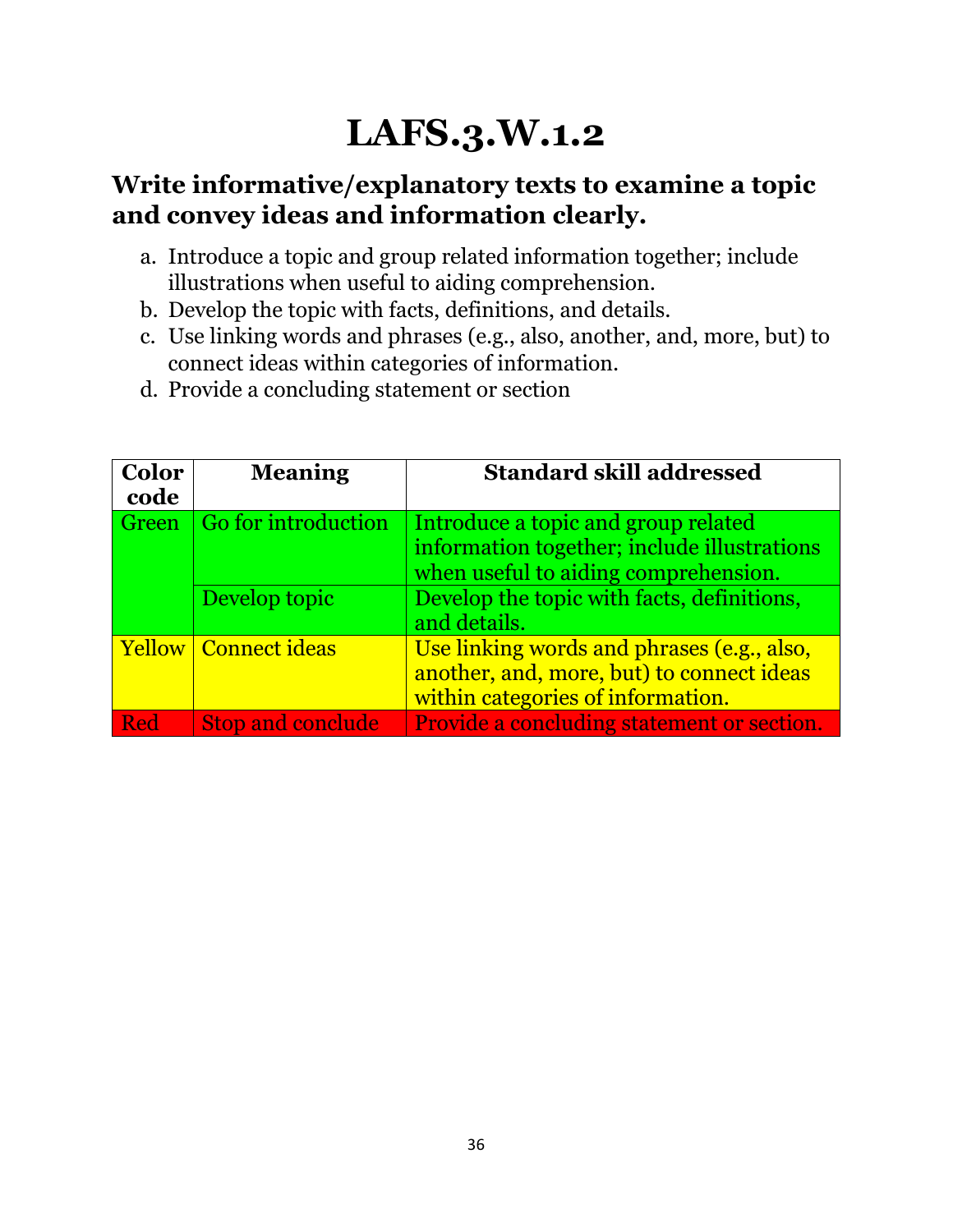**Skill (a & b):** Introduce the topic or text they are writing about, state an opinion, and create an organizational structure that lists reasons & Provide reasons that support the opinion.

| <b>Introduce the Topic</b>                                                                                                                                      |
|-----------------------------------------------------------------------------------------------------------------------------------------------------------------|
| (What you are talking about) is (describe/define the topic).                                                                                                    |
| Something interesting about (topic) is (a fact about the topic).                                                                                                |
| Many people don't know that ______________ can affect<br>Many people don't know that (topic) can affect (who/what it affects) by (explain the effect).          |
| For example, there is/are ________________.<br>For example, there is/are (fact/detail about the topic)                                                          |
| Statistics/Studies show that _________ which suggests that<br>Statistics/Studies show that (fact about topic) which suggests that (what you think of the fact). |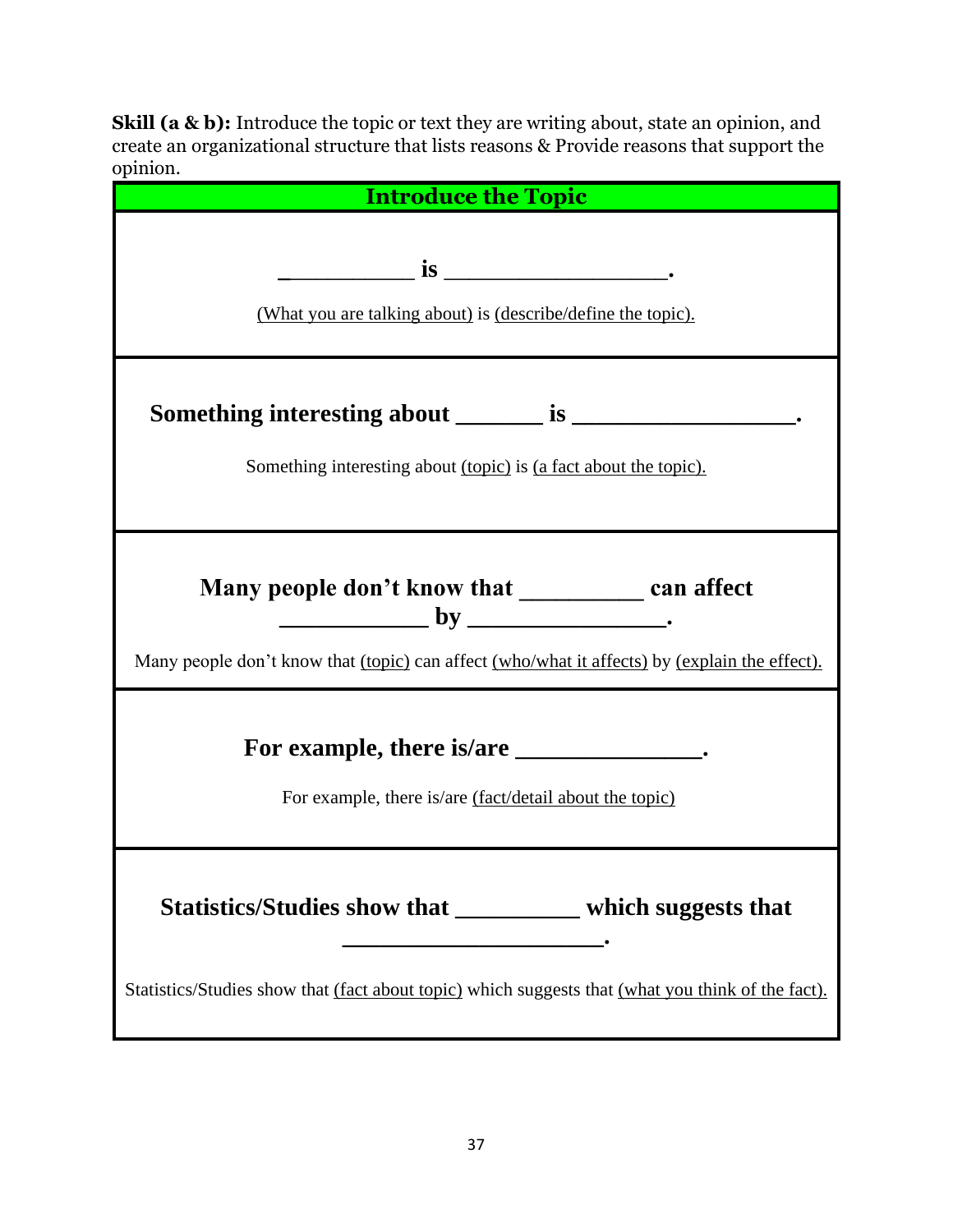**Skill (c):** Use linking words and phrases (e.g., also, another, and, more, but) to connect ideas within categories of information

| <b>Connect Ideas</b>                                                                                                                                                                                |
|-----------------------------------------------------------------------------------------------------------------------------------------------------------------------------------------------------|
| Another interesting fact about ______________ is that                                                                                                                                               |
| Another interesting fact about (topic) is (fact about the topic).                                                                                                                                   |
| Also, ________ is important because ________________________.<br>Also, <i>(topic)</i> is important because <i>(fact/idea about the topic)</i> .                                                     |
| In addition, $\frac{1}{\sqrt{1-\frac{1}{2}}\sin\left(\frac{1}{2}\right)}$ is $\frac{1}{\sqrt{1-\frac{1}{2}}\sin\left(\frac{1}{2}\right)}$ .<br>In addition, (topic) is (fact/idea about the topic). |
| Another interesting detail about _____________ is that<br>Another interesting detail about (topic) is (describe the topic).                                                                         |
| Not only is ________________________________, but also                                                                                                                                              |
| Not only is <u>(topic)</u> (detail about the topic), but also (second detail about the topic).                                                                                                      |
| $\overrightarrow{\text{According to}}$ $\overrightarrow{\text{}}$                                                                                                                                   |
| According to <u>(text/article/author name)</u> , (topic) is/are (detail/fact about topic).<br>According to (text/article/author name), (fact from the text).                                        |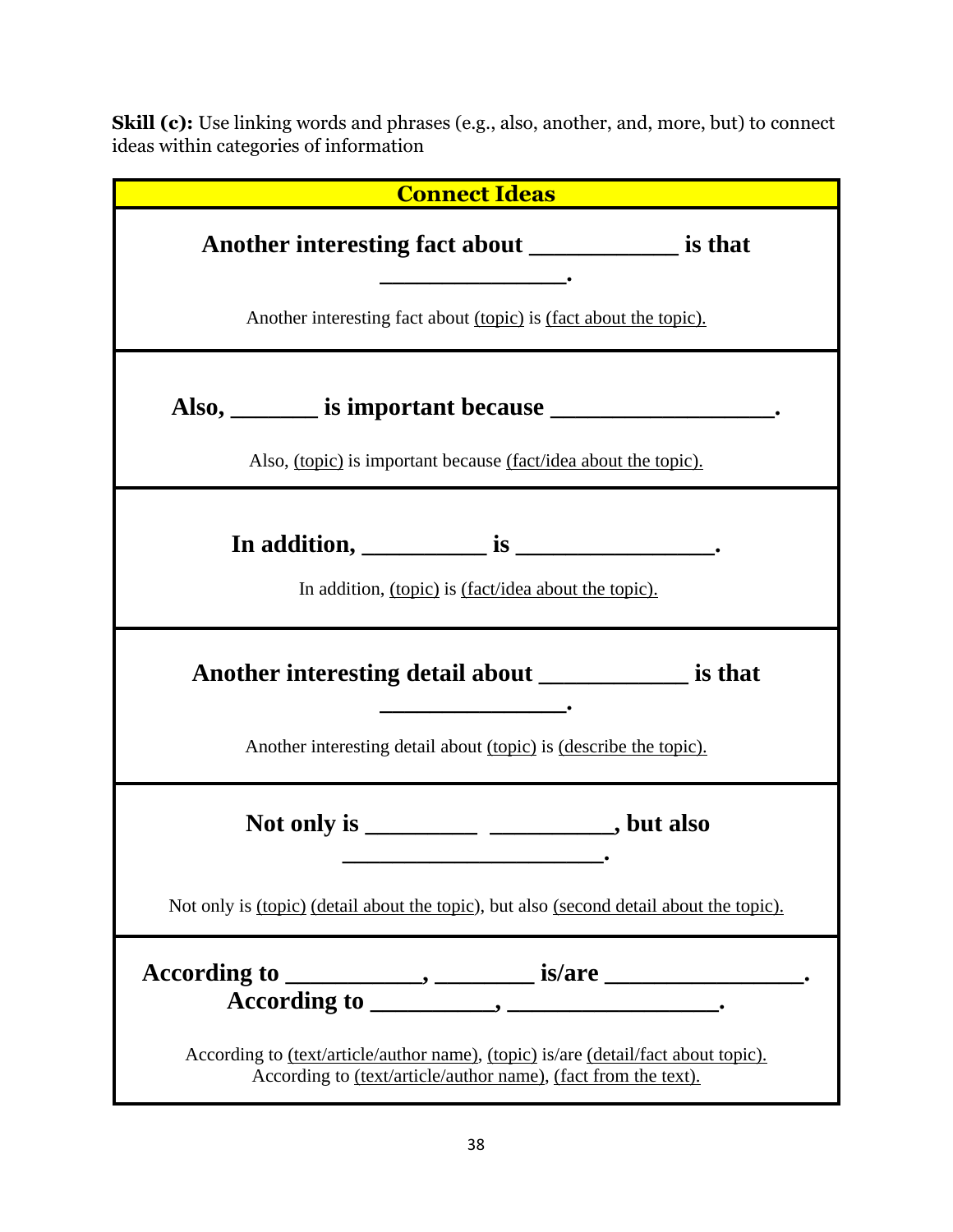**Skill (d):** Provide a concluding statement or section

| <b>Concluding Statement</b>                                                                                                                                         |
|---------------------------------------------------------------------------------------------------------------------------------------------------------------------|
| All this information helps us understand why (topic) is/are (concluding statement).                                                                                 |
| These facts support that _____________ is/is not beneficial because<br>These facts support that (topic) is/is not beneficial because (concluding statement).        |
| because ______________________.<br>In conclusion, (topic) is a good (method/alternative/practice/way) for/to (opinion statement)<br>because (concluding statement). |
| To conclude, ____________ is important because ___________________.<br>To conclude (topic) is important because (concluding statement).                             |
| It is important to (topic) because (concluding statement).                                                                                                          |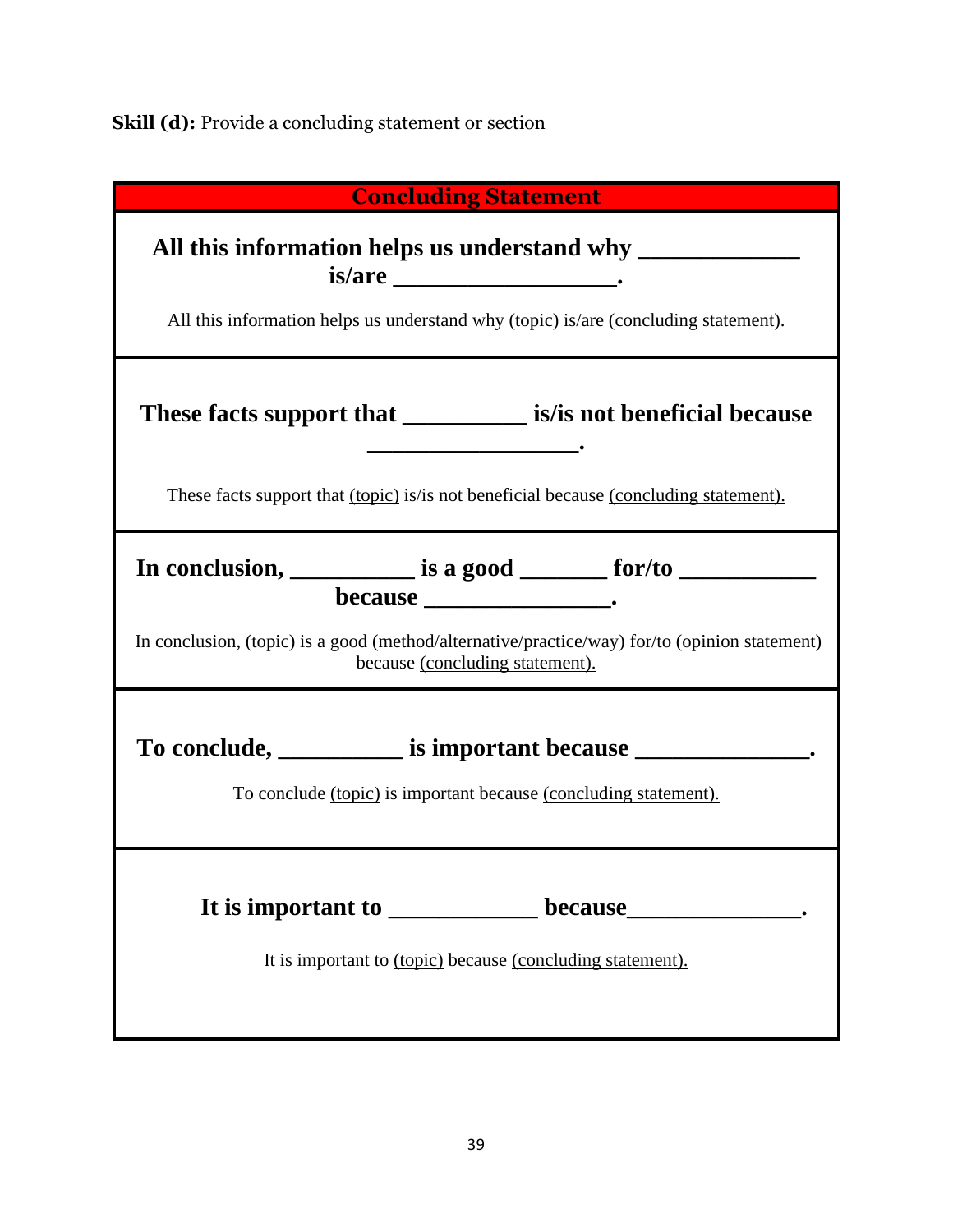## **The Sentence Frames in Use**

This section will allow teachers to put these sentence frames into use with appropriate context including a writing prompt and articles followed by an example opinion paragraph that was created using sentence frames from the toolkit.

These articles were retrieved from *Newsela.com*, a database of student-friendly current event stories, to provide context of how to use this teacher-friendly toolkit with instructional reading material. The articles were selected from the topics for debate text sets available for elementary level.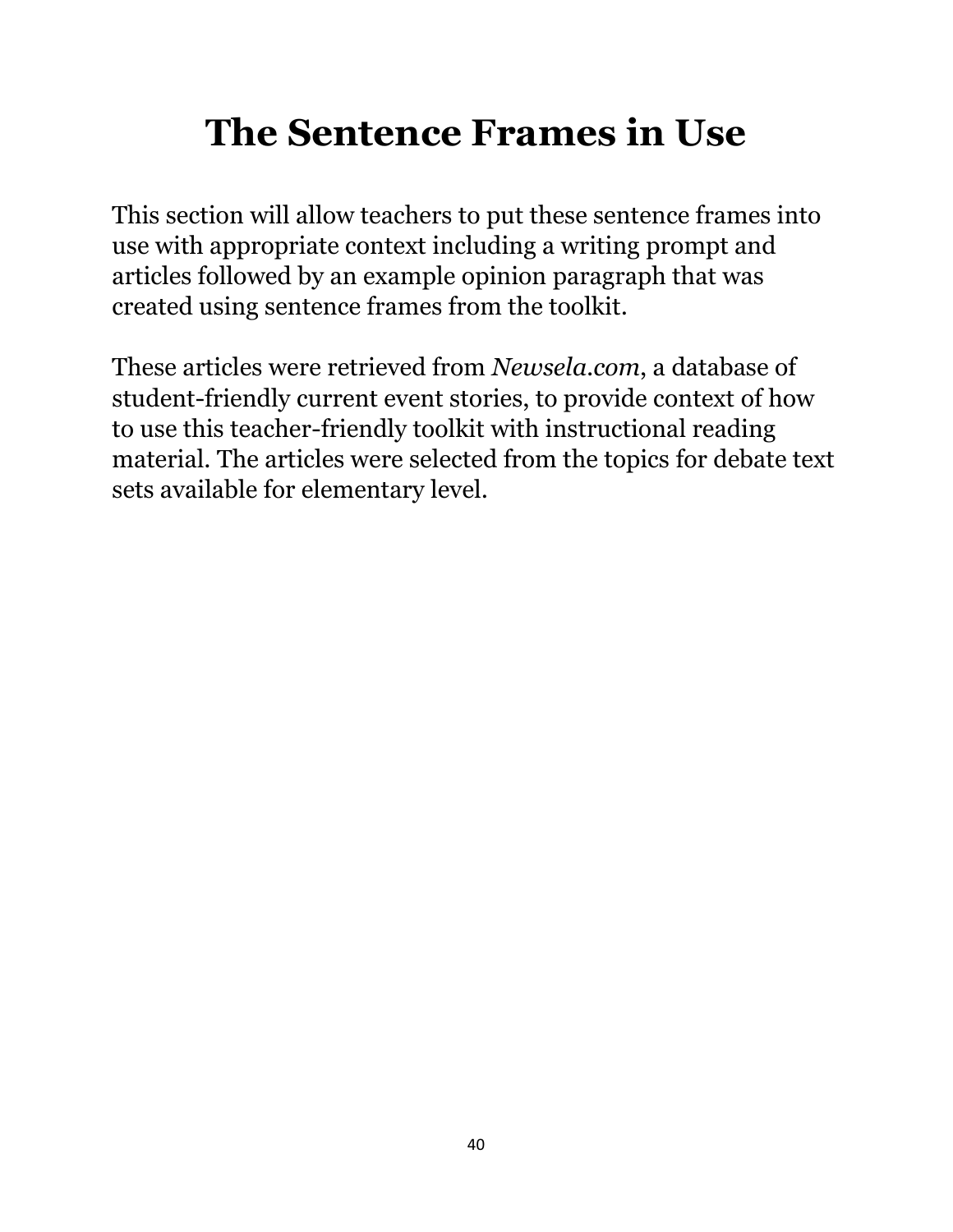## **Example #1 for LAFS.3.W.1.1 using the toolkit**

## **Writing prompt:**

Are Esports Really Sports?

## **Article reference 1:**

By Milwaukee Journal Sentinel, adapted by Newsela staff Published:06/05/2017 Word Count:401 Recommended for:Middle School - High School Text Level:3

HARTLAND, Wisconsin — It was a hot afternoon in Hartland, Wisconsin. Some Arrowhead High School students were playing tennis outdoors. Others ran in a track race.

Meanwhile, another Arrowhead sports team played indoors. They were playing esports.

Unlike outdoor sports, esports is played inside on computers or game systems. They are video game competitions. Each team has several people. The teams play against each other online.

## **Teams Play "League Of Legends" Video Game**

Five boys on the Arrowhead esports team sat shoulder to shoulder. They shouted advice to each other. All sat in front of computers. They were connected to the other team through the Internet. The other team was at Reavis High School. Though the high school was about two hours away by car, they could still play.

The teams were playing a game called "League of Legends." The players controlled animated characters. The story in the game happens in the Middle Ages. The setting of the game is meant to look very old. To win, teams must pick the right characters to fight. The team that takes over the other team's control tower wins.

## **Students Must Have Good Grades To Play Esports**

Students playing sports like basketball or tennis must get good grades. If not, they are not allowed to compete. This is true for esports, too.

Mike Dahle is a teacher at Arrowhead. He coaches the esports and gaming club. He started the club three years ago. Dahle wants to develop a statewide school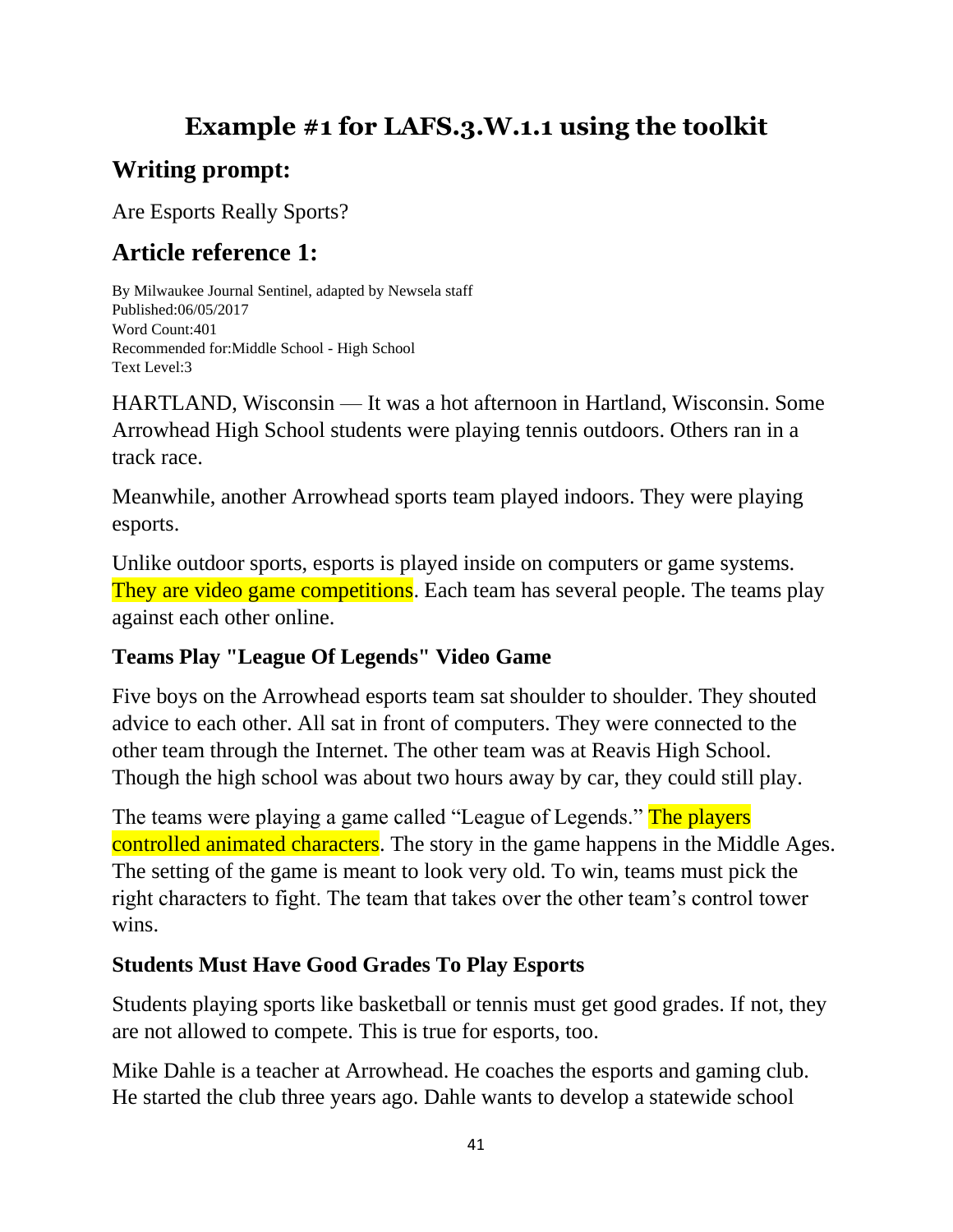esports group. It would connect esports teams all over Wisconsin. Arrowhead is not the only school.

The professional sports world has noticed online gaming. Adidas and Nike now sponsor esports teams. The teams get jerseys with the companies' logos. It helps these companies sell their clothing.

Basketball teams in the NBA are interested in esports, too. Seventeen NBA teams have bought esports teams.

## **Esports Fans Like To Watch Players Play**

Esports players like to watch other people play. Much of this happens on the game streaming website. It is called Twitch. Viewers can watch games and hear the players talking. They comment on game play.

For some players, esports pays for education. More than 30 colleges offer video game scholarships. Robert Morris University in Chicago was the first to do this in 2014.

For other players, esports can be a job. Top players can earn a lot of money at competitions.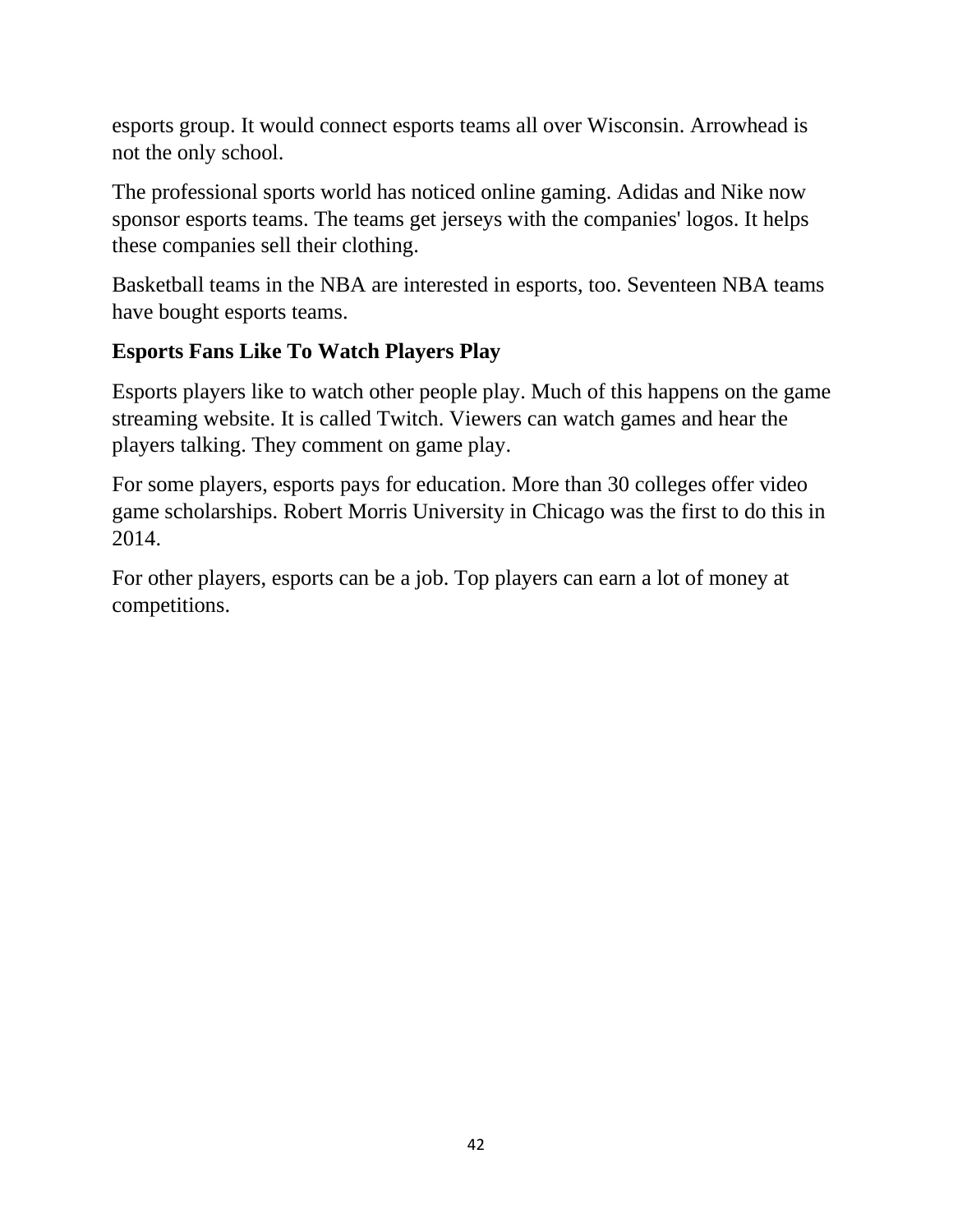## **Article reference 2:**

## **What gaming as a job looks like**

By USA Today, adapted by Newsela staff Published:03/27/2019 Word Count:439 Recommended for:Middle School Text Level:3

People might not think of video games as sports. Playing games is a job for some people, though. They train and **compete** like athletes in other sports.

One player is called Xmithie. He plays for Team Liquid. His team competes in "League of Legends," a **popular** online game. It is made by Riot Games.

Teams with five people compete against each other in "League of Legends." They need to work together to win. The idea is to destroy the other team's base and **protect** their own.

## **Making A Comfortable Living**

Pro players can make a great deal of money. The best ones make more than some surgeons and lawyers.

Teams often live together in a house or apartment building.

Steve Arhancet owns Team Liquid. He said players get their own room. They live in an apartment building **provided** by the team.

A chef makes meals. Coaches and others help the players.

## **More Than Full-Time Work**

For these players, gaming is full-time work. They work longer days than many jobs. Often, they are working on their game for six or seven days a week.

Xmithie's real name is Jake Puchero. He has been a pro "League of Legends" gamer for six years. He is 27 years old and is the oldest player in the league.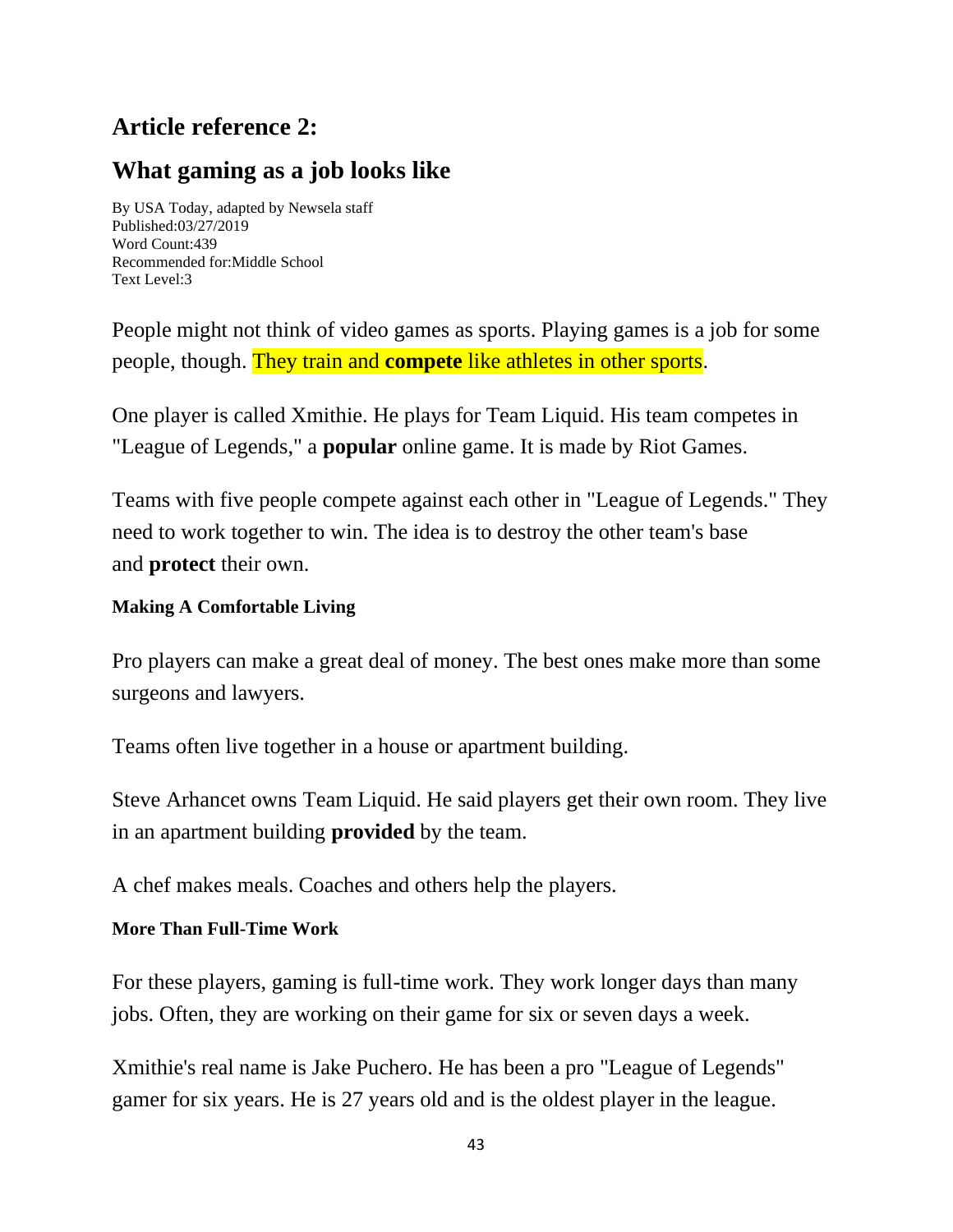Puchero said he has played computer games since he was a boy. He started "League of Legends" when he was 21 years old. He quickly became a top player.

Puchero works six days a week. The hours are long, but he plans to play a few more years.

### **Getting A Spot On Teams**

Another team is named Cloud9. Jack Etienne is the leader of Cloud9. With over 80 players on the team, he has seven houses around Los Angeles for them.

Gamers find each other online. They form teams that enter events.

This is how Zach "Sneaky" Scuderi began as a pro player. He started when he was 18 years old. Now he is 24 years old.

Scuderi was playing "League of Legends" online. He was offered a spot on a team.

The team of five competed in online tournaments. They split the prize money.

Scuderi used his prize money to buy more games.

One of his team leaders recommended him to the team that became Cloud9. So Scuderi switched teams. He moved from Florida to California.

### **Is Gaming A Job?**

Jarred Kennedy is a leader at Riot Games. He hopes people get used to the idea of gaming as a job.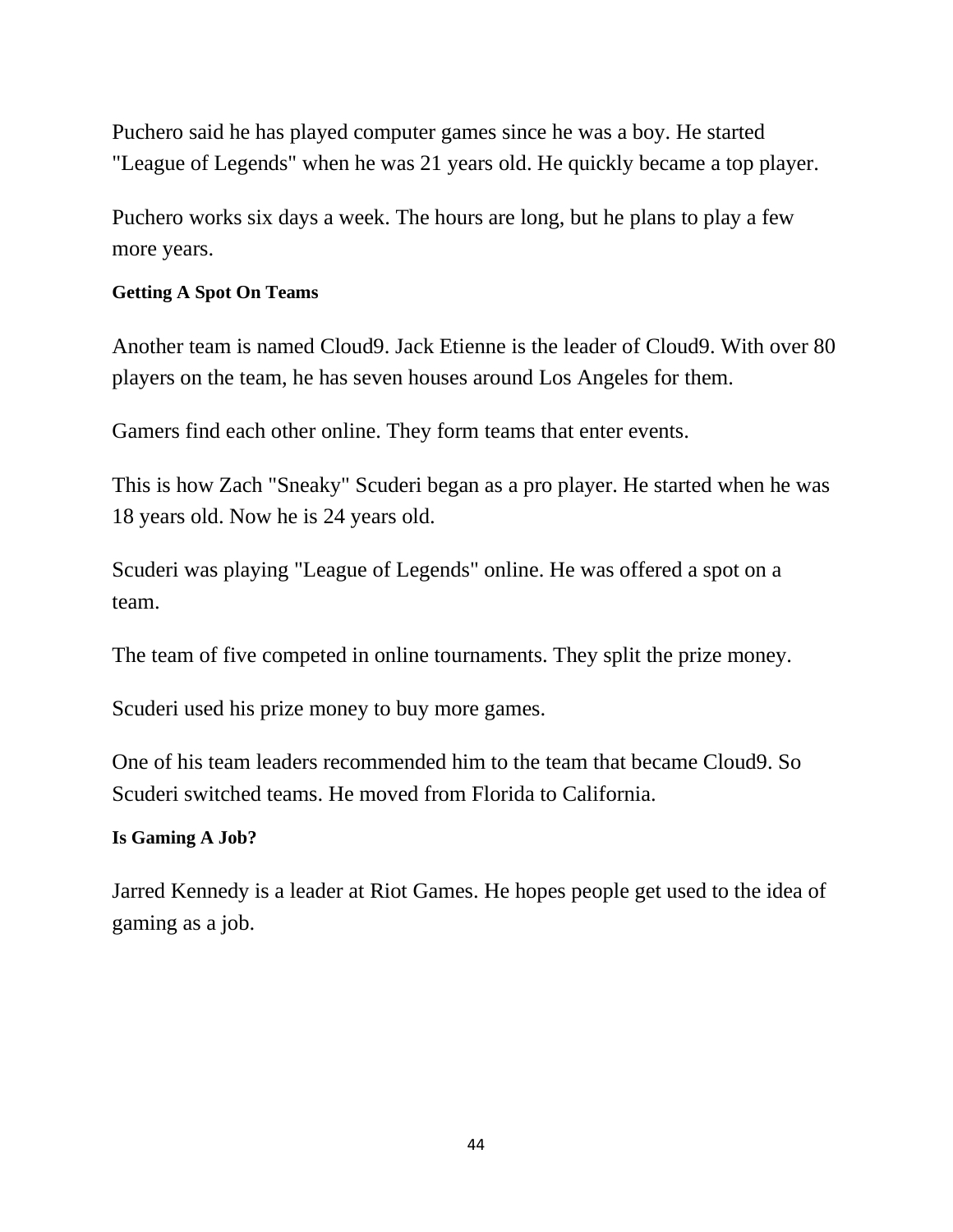**Example paragraph using sentence frames from the toolkit:**

E- sports **are** video game competitions. **I** disagree **that** Esports are really sports **because I believe** that sports involve some physical activity and training. The *Milwaukee Journal Sentinel* **reports that** the students who practice Esports control animated characters. **Since** players only need to sit in front of a computer to participate in Esports competitions, **then** they are not really doing any physical activity. **The article** "What gaming as a job looks like" **by** USA today **states that** gamers train and compete like athletes in other sports. However, the animated characters do the physical actions in Esports, not the person playing. **Also,** the *Cambridge Dictionary* **states that** a sport is all types of physical activity that people do to keep healthy or for enjoyment. **Clearly,** Esports are not really sports **because** real sports require not only collaboration and practice, but also physical activity.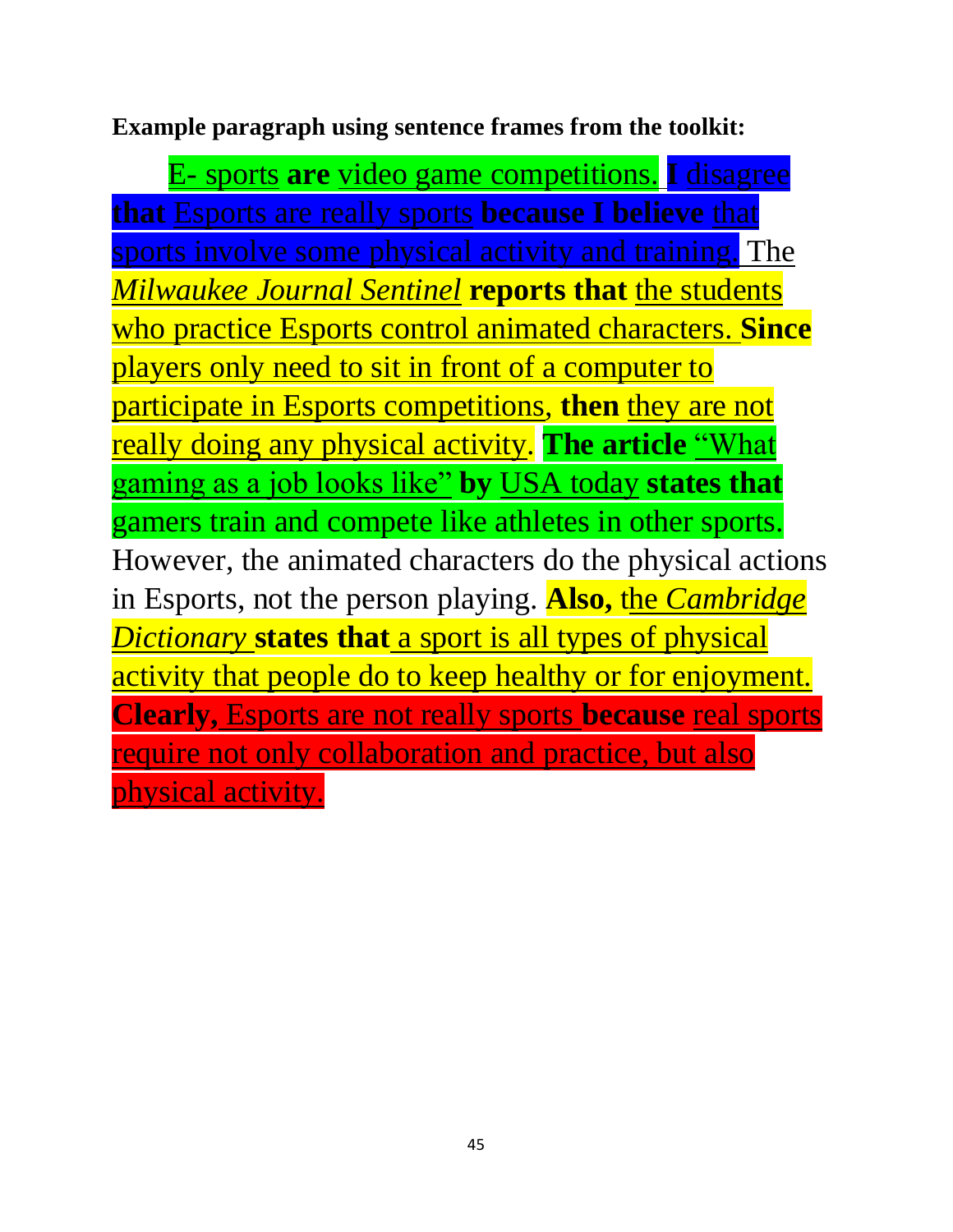## **Example #2 for LAFS.3.W.1.2 using the toolkit**

## **Writing prompt:**

Which animal makes the better pet, cats or dogs?

## **Article reference 1:**

## **Dogs can help keep their owners healthy**

By Ian Sample, The Guardian, adapted by Newsela staff Published:11/22/2017 Word Count:410 Recommended for:Middle School - High School Text Level:3

A few problems can come with owning dogs. They might chew slippers. Sometimes they bark in the middle of the night. Still, having a dog is good for your health. Owning a dog reduces the chance of heart attacks, a study says.

The study says a dog can help in other ways, too.

Scientists found that owning a dog helped people who live alone. Having a dog cut the chance of death from heart trouble. In homes with more people, dogs had less effect. They still lowered deaths from heart problems, though, the study says.

People in Sweden were in the study. Their health and pet records were studied. The people were 40 to 80 years old. They were studied for up to 12 years. Over 1 in 10 of them had pet dogs.

## **Dogs Help Owners Live Longer**

Tove Fall is a professor at Uppsala University. She owns a puppy. Fall said owning a dog seemed the best for people who lived alone. Dogs seemed to help them more than those in homes with more people. Having a dog ends the effects of living alone, Fall said.

Helen Stokes-Lampard is the leader of a group of doctors. They did a study in Britain. She said that being lonely was as bad as illnesses like diabetes.

Lonely people might even die sooner. They appear more likely to die early than those with many friends. People who live alone are not always lonely. Still, many in the study seemed better from having a dog.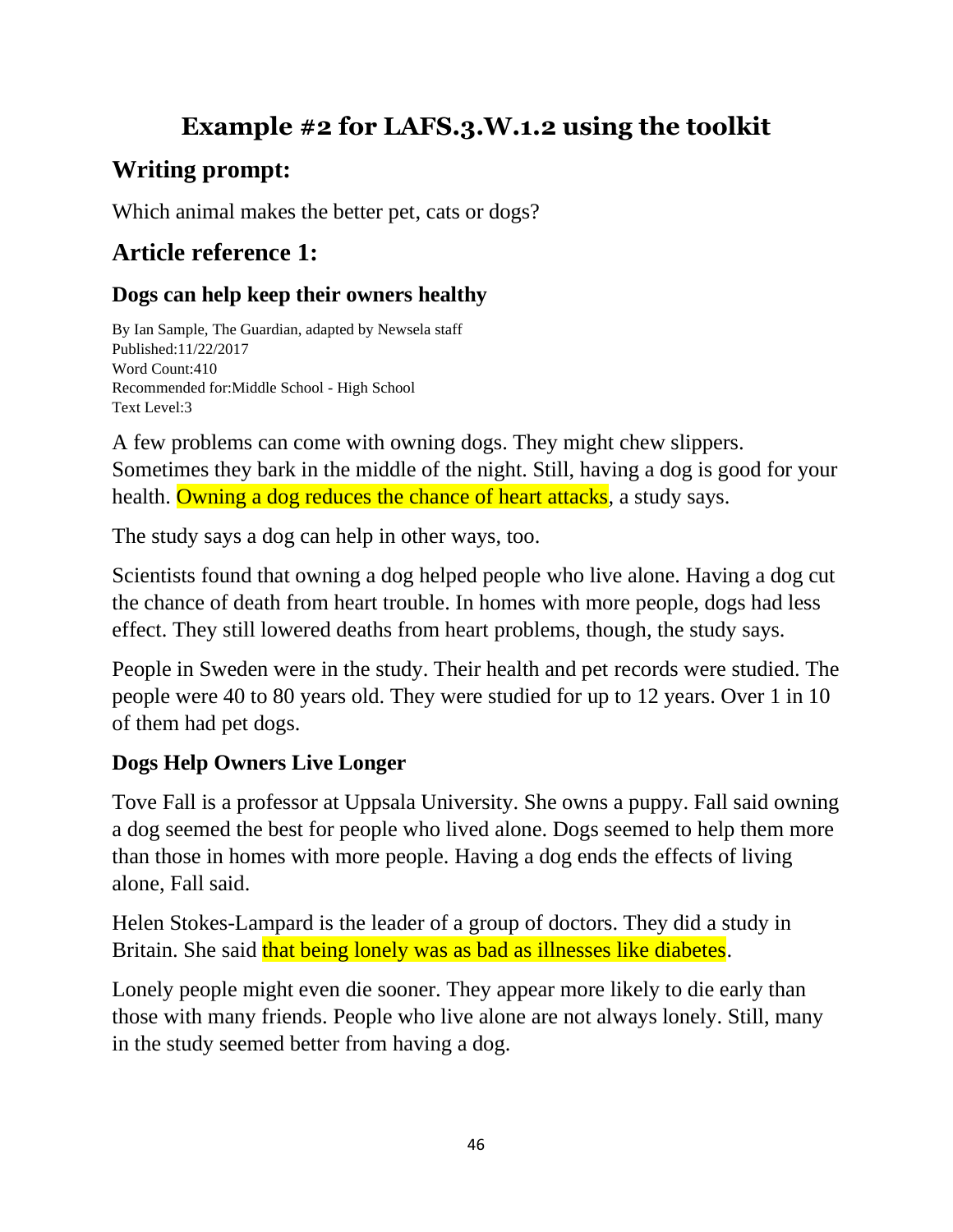Mwenya Mubanga is a scientist who worked with Fall. They used records from Sweden. They looked at more than heart problems. The study looked at other deaths. It found that people who lived alone with their dogs were less likely to die. They did better than those without dogs. In homes with more people, the chance of death was also lower for dog owners.

## **Good Friendship And Good Germs**

The study cannot explain why dogs might help with health. It could be just that they keep people company. They might also help people get more exercise. Dogs need to walk or exercise. Their owners help with that.

Fall thinks it is about more than exercise. She believes it has to do with friendship, she said.

Other explanations have been given, too. Dogs can give people germs. Some germs might be good for people.

Fall plans to keep learning. She hopes to have more answers soon.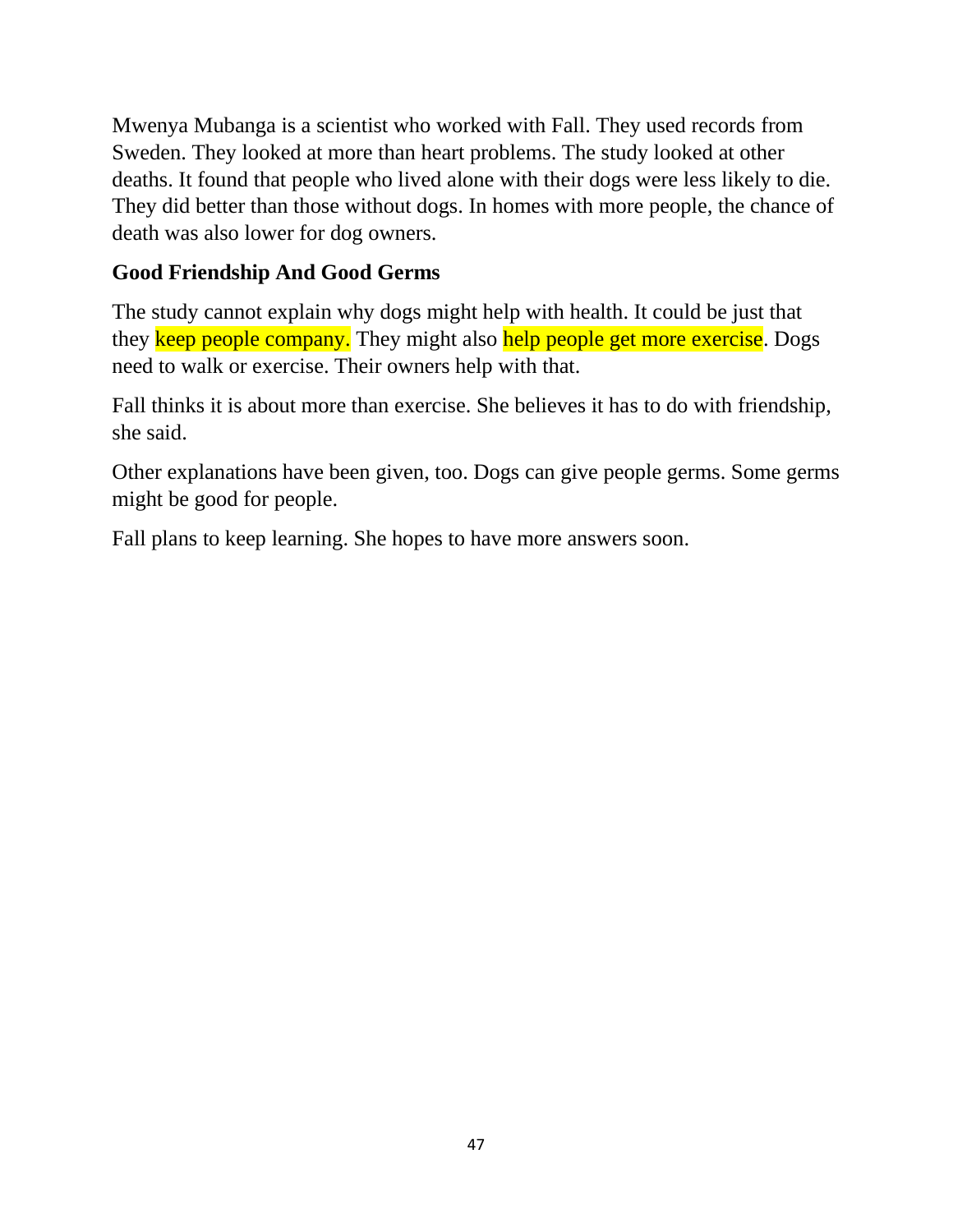## **Article reference 2:**

## **Dogs want to help humans in trouble, study says**

By Baltimore Sun, adapted by Newsela staff Published:08/21/2018 Word Count:367 Recommended for:Upper Elementary School - Middle School Text Level:2

Dogs will do a great deal for people.

Dog owners already know this. Just take a look on the internet. There are millions of stories of dogs. There are stories of them helping people.

## **Nothing Can Get Between A Dog And His Human**

A new **study** was done. It shows that dogs will help humans. They will help even if something is in their way.

"There was a gap to be filled," said Emily Sanford. She helped write the study. She said people did not know how far dogs would go to help people.

Ms. Sanford worked on the study as a college student. She worked with Julia Meyers-Manor. Ms. Meyers-Manor is an **expert** on people's **emotions**.

Together they wanted to study dogs. They made an experiment. They put dogs on one side of a see-through door. Their owners were on the other side. They had the owners cry. They also had the owners sing. About half the dogs came through the door. What if the owner cried? Then, the dogs came over faster.

## **Dogs Come Running When People Cry Out**

The pair got the idea from Meyers-Manor's dog. One day, she was playing with her children. They covered her in pillows. She called for help. Her dog came running. Meyers-Manor wanted to see if any other dogs would do the same thing.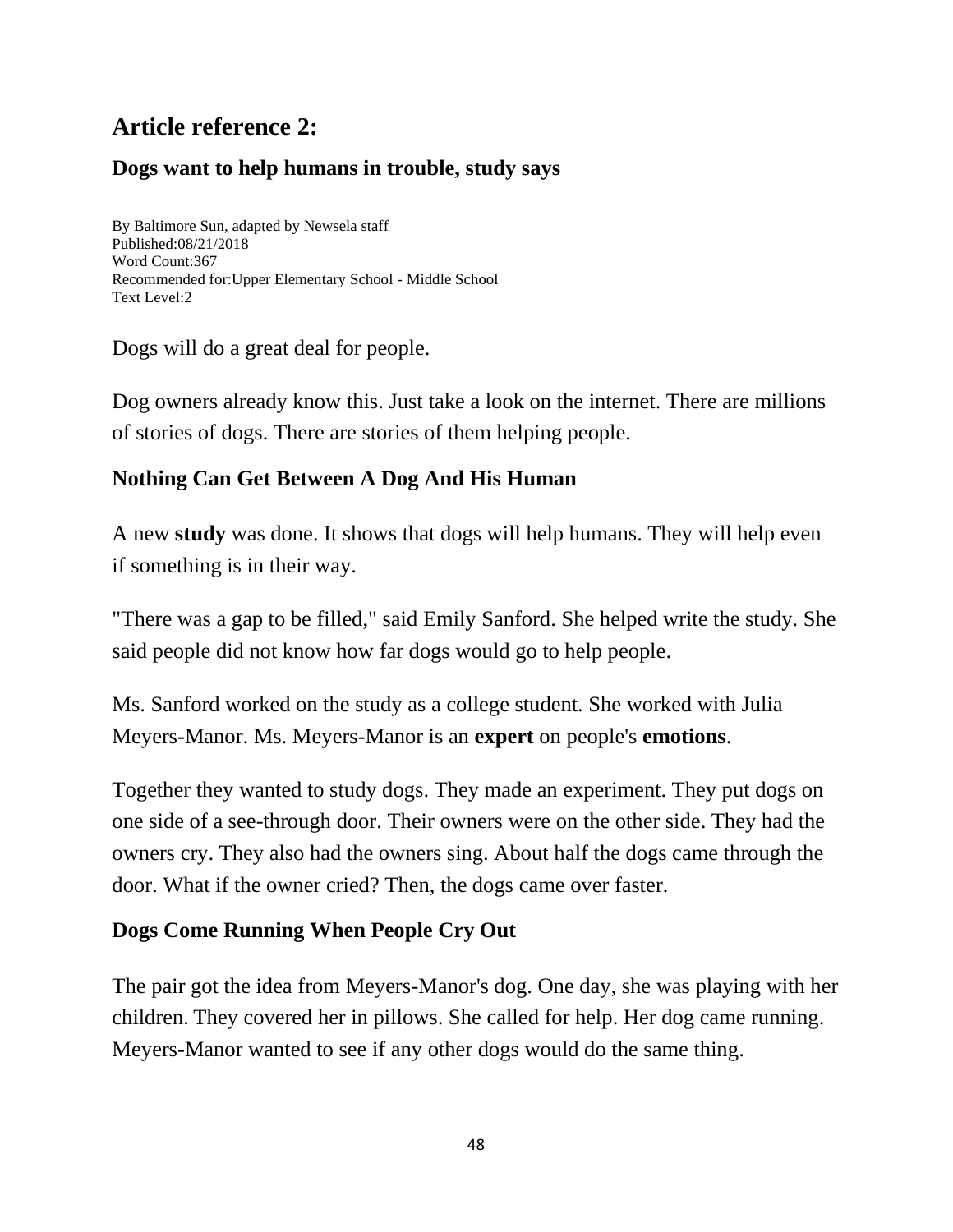The new study tells us more about dogs and humans. Studying dogs could help scientists learn about people, too.

Hoot is an example of a helpful dog. He is a therapy dog in the Baltimore-Washington **area**. He has been trained to work with people who need more help.

Hoot lives with Gayle Bragg, a teacher. She found out that he understood her needs. They have taken part in studies together.

## **Dogs Connect With People**

Bragg said that **dogs can really help humans**. Hoot connects to all kinds of people. He will **change** what he does to suit the person.

"It's hard to put into words; they just sense," Bragg said. She said dogs and people can read each other. She thinks dogs just know how people are feeling.

Meyers-Manor agrees with Bragg.

"For sure, they are your best friend," she said.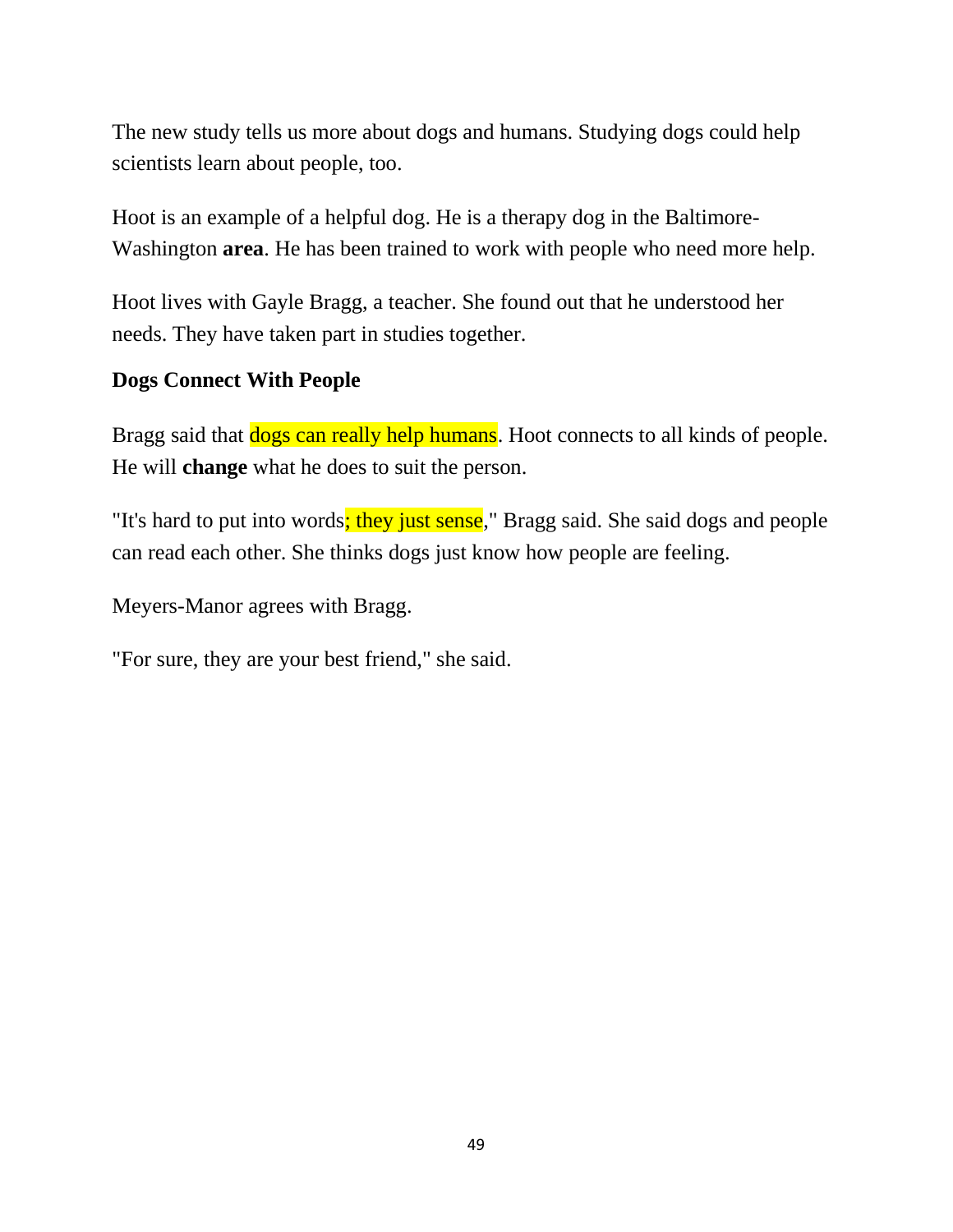**Example paragraph using sentence frames from the toolkit:**

**Many people don't know that** having a dog as a pet **can affect** humans in a positive way **by** keeping humans healthy. **Not only** are dogs fun and loyal pets, **but they also** reduce the risk of heart disease. **According to** Ian Sample, being lonely is almost as bad as having diabetes. **Another interesting fact about** dogs **is** that they help people get exercise. **Studies show that** people who live with a dog live longer, **which suggests that** dogs have a proven health benefit as pets. Also, **according to** Baltimore Sun**,** dogs help people because dogs can sense what they need. **All this information helps us understand why** dogs are better pets than cats.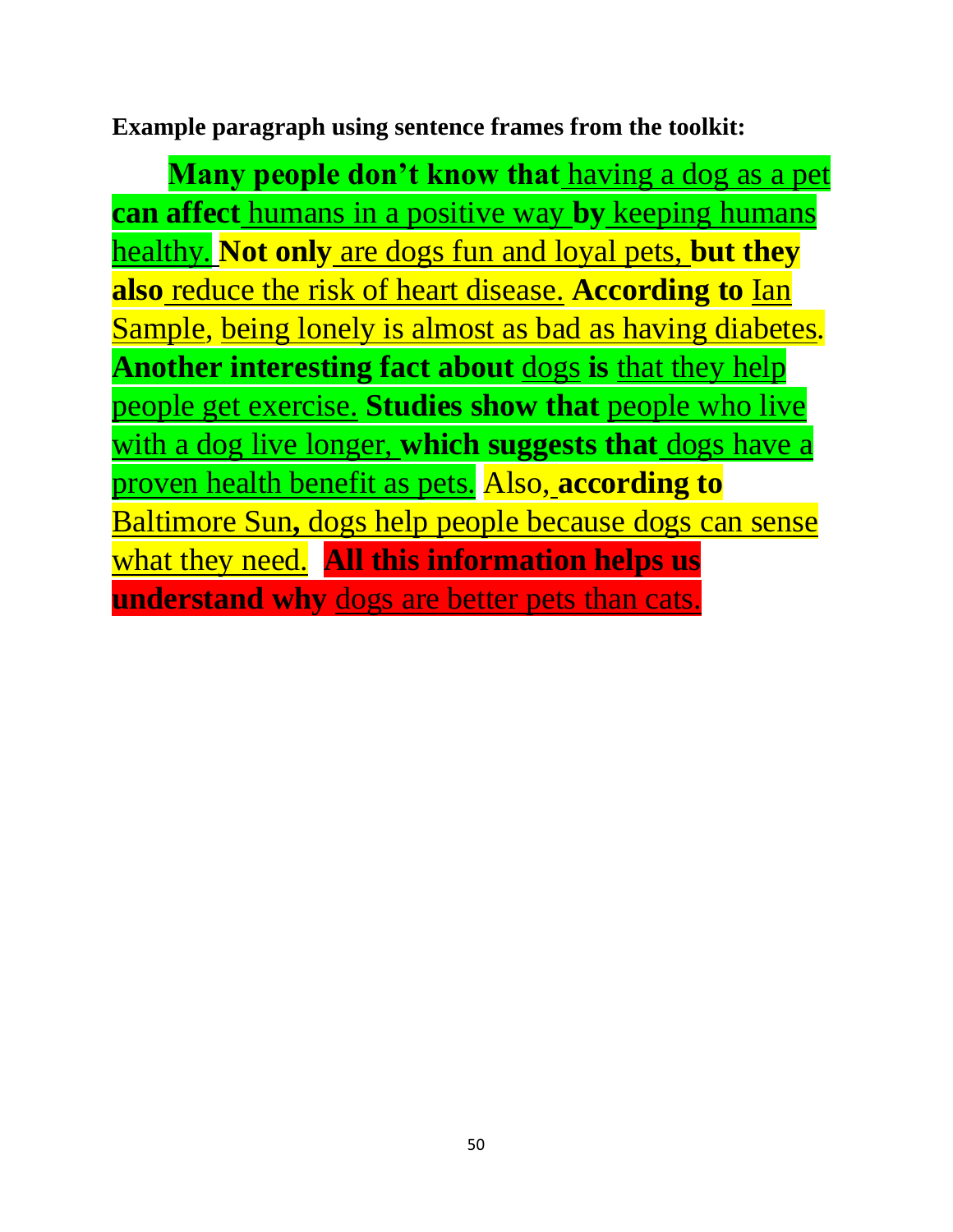### **References:**

Example 1

Prompt 1: https://newsela.com/subject/ela/2000002745/493723/2000045014/ 2000045015/2000045021

Article 1: https://newsela.com/read/esports-high-school/id/31212/

Article 2: https://newsela.com/read/professional-videogamers/id/50469/?search\_id=db294886-924d-449c-840f-1e0c24ba916a

Definition: https://dictionary.cambridge.org/us/dictionary/english/sport

Example 2

Prompt 2: https://newsela.com/subject/ela/2000002745/493723/2000045014/ 2000045015/2000158338

Article 1: https://newsela.com/read/dogs-good-for-health/id/37986/

Article 2: https://newsela.com/read/dogs-helping-humans-study/id/45438/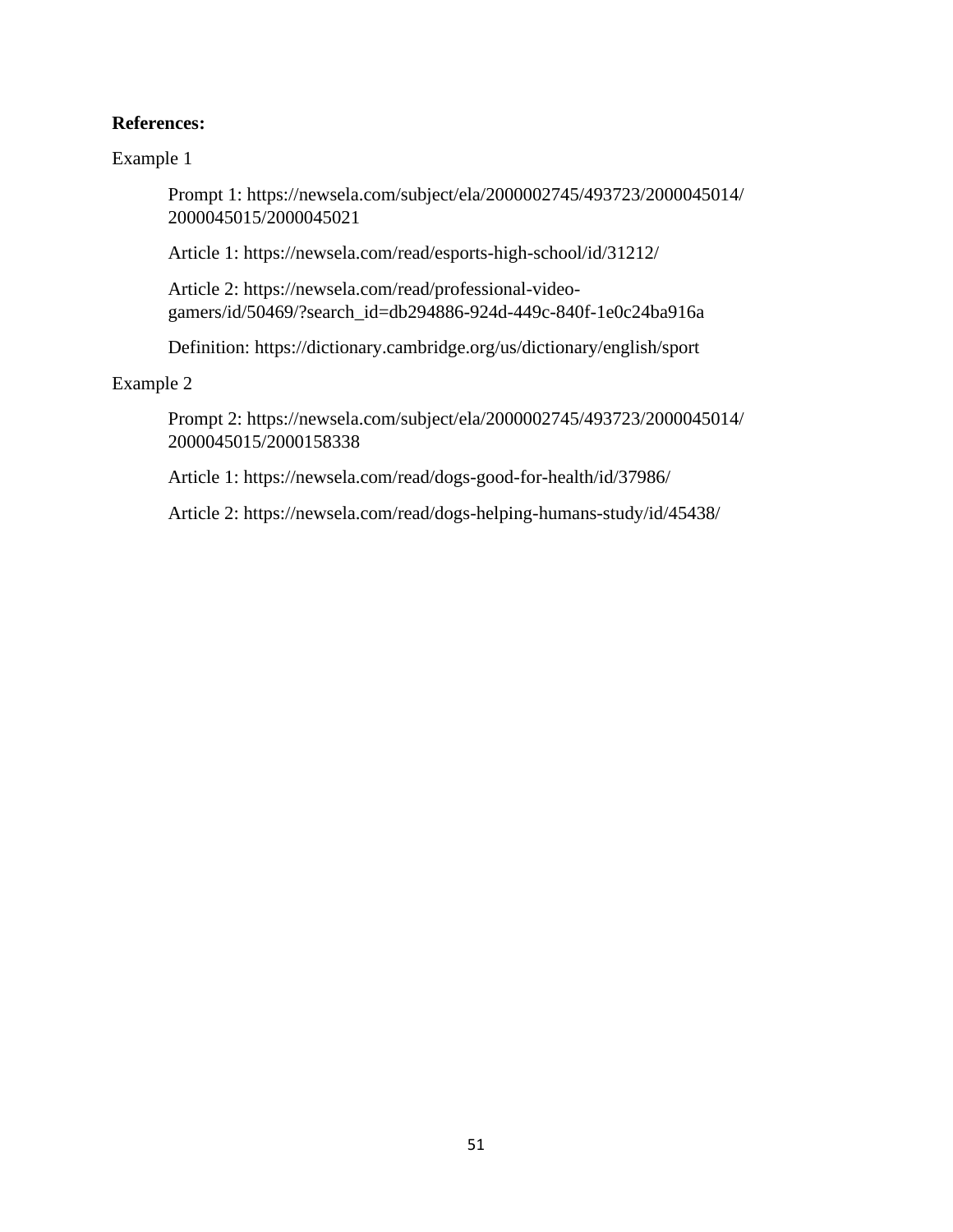### <span id="page-57-0"></span>**Findings of the Final Product**

After researching the available literature on the use of sentence frames to support ELs, studying the demands of the third grade expository writing LAFS, and structuring the toolkit, the final product provided a teacher- and student-friendly resource to support ELs during expository writing tasks. Teachers are able to use this set of sentence frames to support ELs at varying second language proficiency levels. ELs are classified as beginner, intermediate, or advanced based on their academic and social use and command of English as a second language. Likely, teachers should remember that the need may exist to adjust the sentence frames from the toolkit to meet the specific needs of the ELs in their classrooms. For example, teachers should strongly consider adding a word bank for beginner and intermediate ELs, or collaboratively brainstorming a word bank with students, using information from the readings or resources referenced during instruction to provide elaboration and evidence options to fill in the sentence frames.

The following chapter provides reflections and conclusions in regard to this study as well as limitations, implications for the classroom, and suggestions for future research.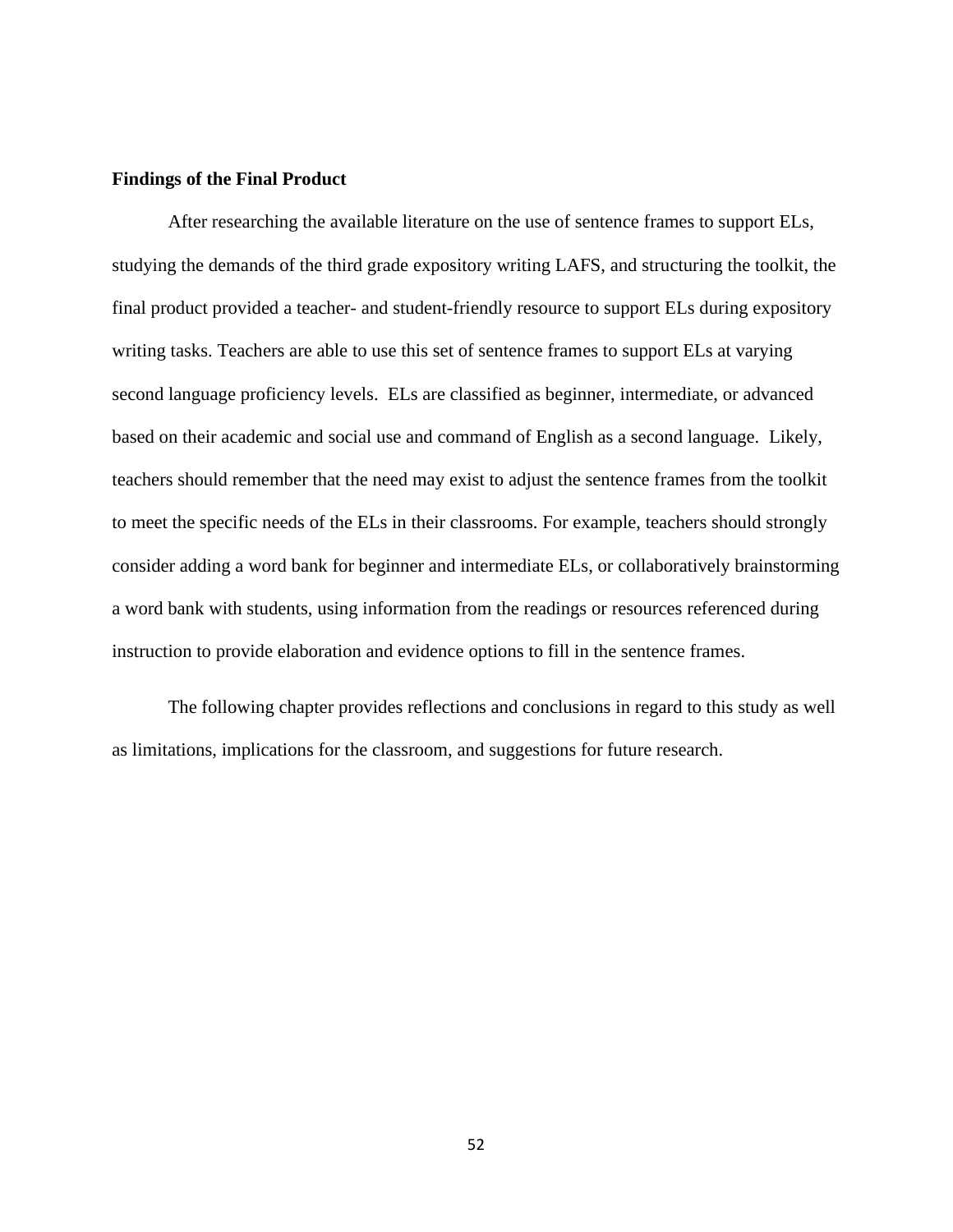### **Chapter Five: Conclusion**

<span id="page-58-0"></span>This chapter provides the reflections and conclusions in regard to this study that created a toolkit of sentence frames for third grade teachers to provide to students when teaching expository writing in English Language Arts to Spanish-speaking, English learners (ELs). In addition, the chapter discusses limitations, implications for the classroom, and suggestions for future related research.

### <span id="page-58-1"></span>**Summary of the study**

Third grade general education teachers will have English learners (ELs) in the classroom that must follow along in an English writing class at the same pace as native English speakers in order to perform grade-level, standards-based writing tasks. For this reason, it is essential that general education teachers be equipped with a helpful research-based resource to support the ELs to become equally as successful in writing instruction as their native-speaking peers. This thesis explored the use of sentence frames for improving the English skills of ELs as they start to understand and use the syntax of Standard English. As a result, this thesis created a teacherfriendly resource, the Sentence Frame Toolkit for Third Grade, containing sentence frame templates and sample student work for third grade teachers to use as a resource when teaching expository writing in English Language Arts to Spanish-speaking ELs. The sentence frames in the toolkit are aligned to Florida's third grade expository writing standards from Cluster I. By using the sentence frames in the toolkit as support, ELs will be able to turn thoughts into words, produce the second language at their pace, and become skilled writers.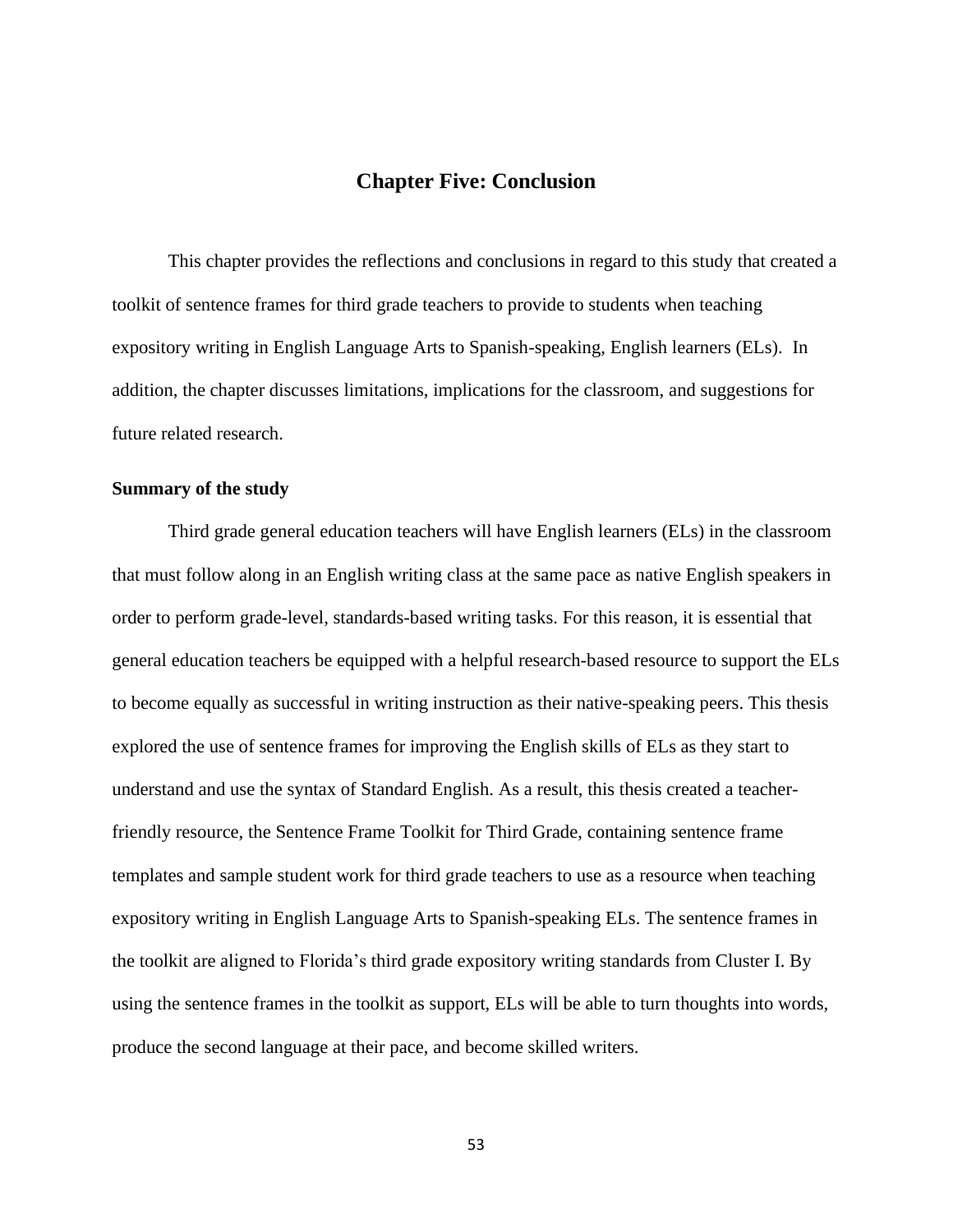### <span id="page-59-0"></span>**Concluding remarks**

Because the sentence frames within this study were created for ELs, the product produced provides both a verbal and visual support that makes expository writing in English a more concrete task for the ELs. The blanks visually indicate where students must add academic vocabulary and prompt the writing aided by the verbal support of the framed sentence template.

By using the sentence frames in this toolkit, teachers of ELs will find it easier to gather and use academic vocabulary in students' second language of English to produce grade-level, coherent writing meeting the goals of the LAFS. The sentence frames provide the scaffolding ELs need to succeed in expository writing tasks by providing a frame to prompt their writing. Not only are sentence frames a research-based support for ELs, but they are also a convenient tool to support writing instruction. The sets of base sentence frames can be modified by the teachers to meet specific learning goals of the lesson, and they can be made more specific to a certain text used during instruction.

### <span id="page-59-1"></span>**Educational implications**

After researching the available literature on using sentence frames as a tool to scaffold ELs, the findings of this thesis confirmed the effectiveness and need for this toolkit in the ELA classroom. Carrier and Tatum (n.d., p. 287) state that the sentence frames "…develop students' academic language and literacy skills" and enable students to share their thoughts orally or in writing. This sentence frame toolkit serves as a resource for teachers of third grade ELs. As a result of creating this product, teachers are now able to access a research-based support for the expository writing instruction of beginner, intermediate, and advanced ELs. This product allows teachers to help ELs learn to write expository pieces by providing them with sentence frames as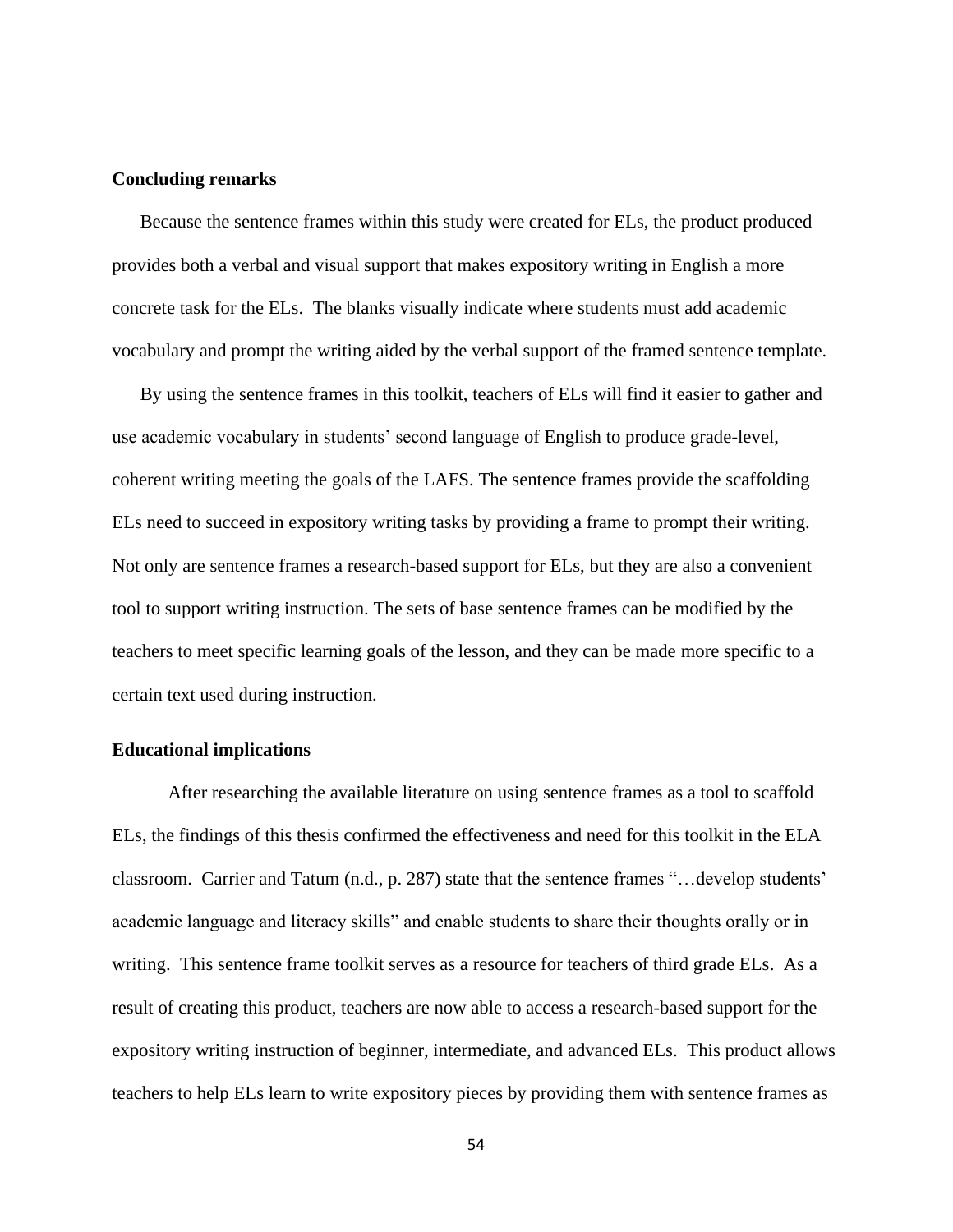a guide. Teachers can use the toolkit during one-on-one instruction, as a writing station or center, and/or have it available in class as a supplemental support for any student in the class who is struggling with producing expository writing, regardless of being an EL or nativespeaker. Gaies (1987) states that novice writers struggle the most with getting their thoughts in order and getting it on paper (p. 88). Having the Sentence Frame Toolkit for Third Grade available in the classroom for ELs to use as a support, gives them independence with their learning because it provides a starting point and guide by framing the sentences they must write. Not only do the sentence frames in the toolkit frame the sentence, but they also include below each frame an explanation of what information should be filling the blanks, which makes it easier for an EL with limited vocabulary.

### <span id="page-60-0"></span>**Limitations**

One of the limitations experienced during this study was the scarce related literature. Early on, the time dedicated to this thesis was focused on finding the research-based information on sentence frames as a support for English Learners to ensure the validity of the study before creating the toolkit. No other specific resources or toolkits were identified that were linked to standards, which limited any kind of modelling for the current study. As a result, the other large portion of this project was invested in the planning and design of the actual toolkit in order to create a product that is useful and comprehensive. Additionally, the lack of time to acquire an IRB limited this study to a creative project, because it was not tested on human subjects.

### <span id="page-60-1"></span>**Future research**

Now that the Sentence Frame Toolkit for Third Grade is complete, I see many opportunities to expand on this study. If I had additional time to add to my research, I would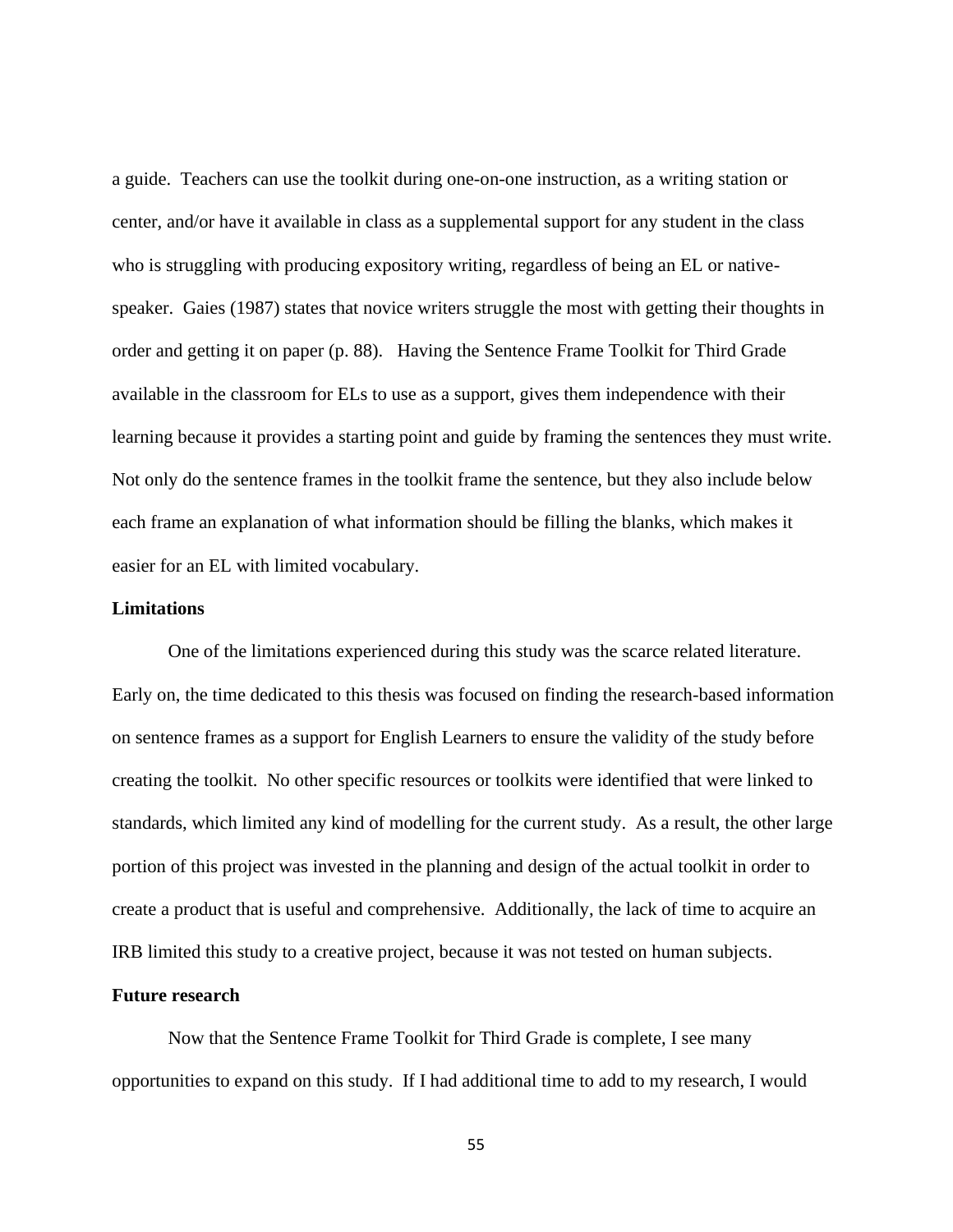obtain Institutional Review Board (IRB) approval to present the toolkit to an elementary school in Central Florida and provide the toolkit to a third grade teacher to enact with a selection of ELs. Then, I believe it would be valuable to research the writing samples of third grade EL students. So, I would collect samples of student expository writing before being introduced to my product. Then, I would provide each student with the toolkit and assign them writing prompts to write a paragraph using the sentence frames as tools. After that, I would collect their work and compare their growth over time as a result of the implementation of the toolkit.

Another future research opportunity is the task of creating a similar product linked to first grade standards. As a senior intern placed in a first-grade classroom to teach, I identified that students at that early level struggled with generating coherent and complete sentences, and often were unable to write more than one sentence independently without teacher guidance. Future research should focus on that population of students to create a product for both native English speakers and ELs to support expository writing in first grade. Furthermore, students from many grade levels can benefit from a sentence frame toolkit if it is adapted to meet their writing standards.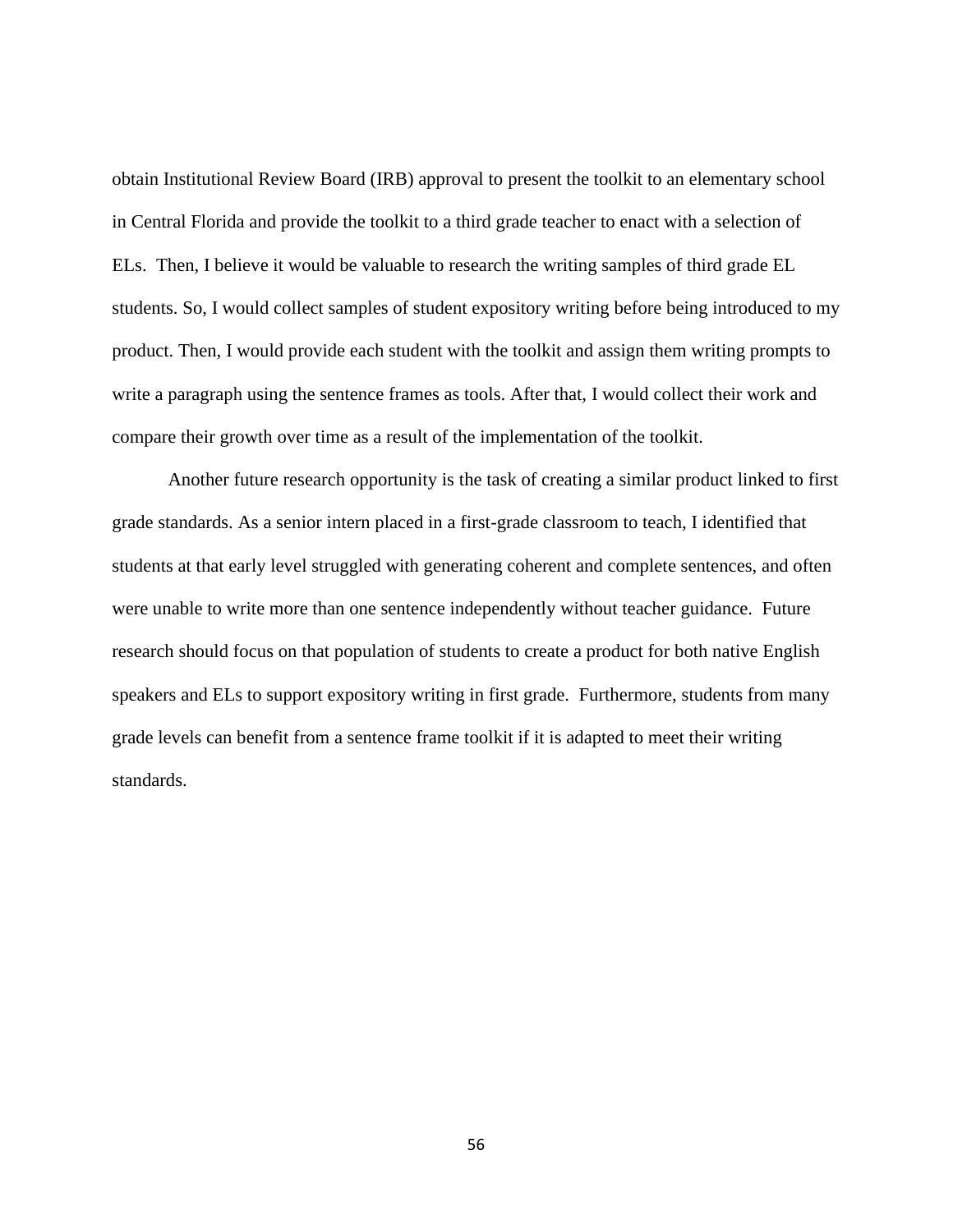### **References**

- <span id="page-62-0"></span>Carrier, K. A., & Tatum, A. W. (2006). Creating sentence walls to help English-language learners develop content literacy. *Reading Teacher, 60*(3), 285–288. Retrieved from https://doi.org/10.1598/RT.60.3.10
- Crawford, J., & Krashen, S. (2007). *English Language Learners in American Classrooms 101 Questions, 101 Answers*. New York, NY: Scholastic.
- de Oliveira L. C., & Silva T. (2016) *Second Language Writing in Elementary Classrooms: An Overview of Issues.* In de Oliveira L.C., Silva T. (eds) *Second Language Writing in Elementary Classrooms.* London, UK: Palgrave Macmillan.
- Donnelly, W., & Roe, C. (2010). Using sentence frames to develop Academic Vocabulary for English Learners. *The Reading Teacher*, *64*(2), 131-136. Retrieved from https://login.ezproxy.net.ucf.edu/login?auth=shibb&url=https://search-ebscohostcom.ezproxy.net.ucf.edu/login.aspx?direct=true&db=edsjsr&AN=edsjsr. 20780292&site=eds-live&scope=site
- Feldman, K., & Kinsella, K. (2005). "Practical strategies to improve academic discussions in mixed ability secondary content area classrooms" [PDF]. Retrieved from http://fliphtml5.com/fsnu/wnuz/basic
- Fisher, D., Rothenberg, C., & Frey, N. (2007). *Language learners in the English classroom*. Urbana, IL: National Council of Teachers of English. Retrieved from https://login.ezproxy.net.ucf.edu/login?auth=shibb&url=https://search.ebscohost.com/log in.aspx?direct=true&db=cat00846a&AN=ucfl.020344668&site=eds-live&scope=site

Gaies, S. J. (1987). To write English/writing research, theory, and applications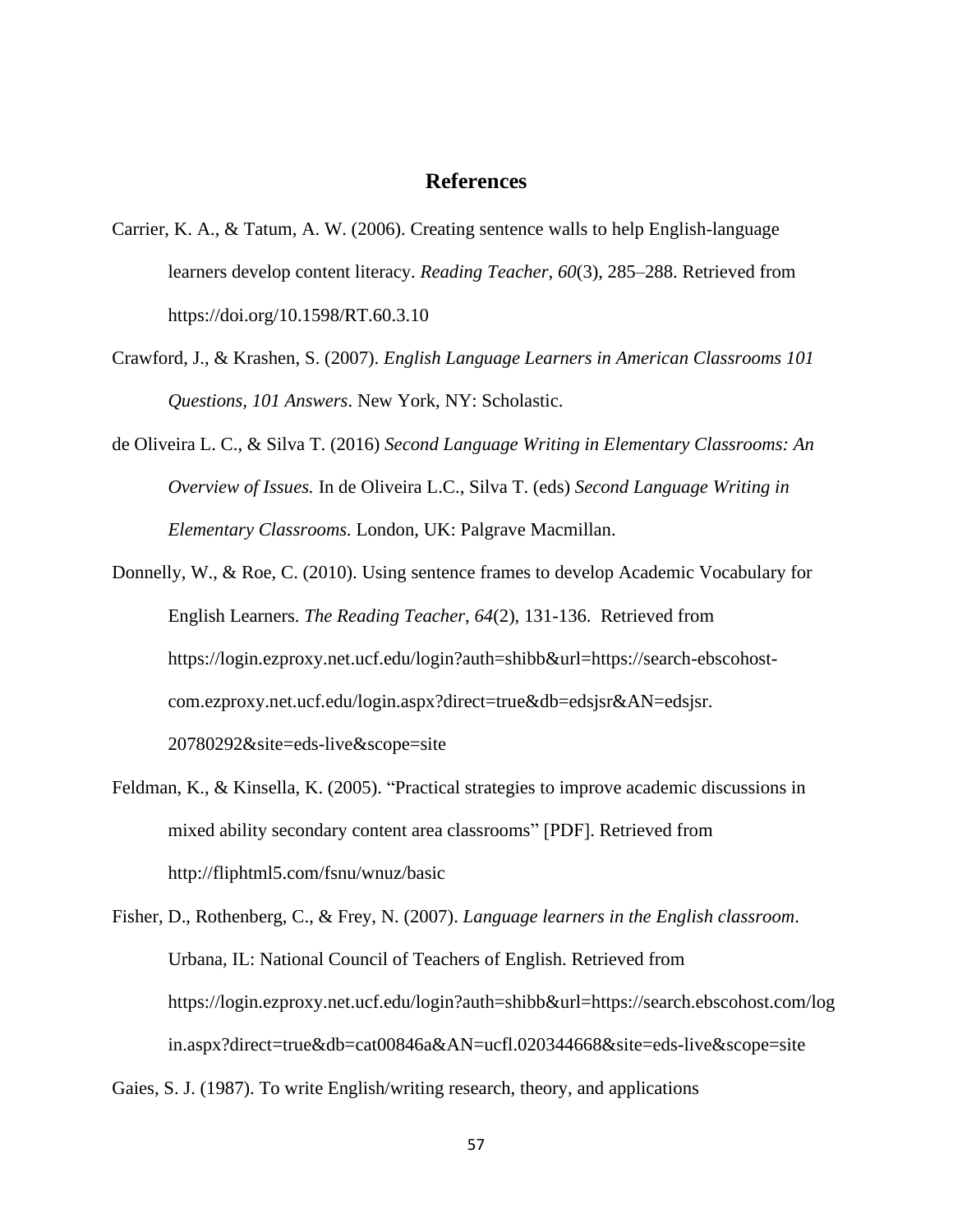(Book review). *Modern Language Journal*, *71*(1), 88-90. Retrieved from https://login.ezproxy.net.ucf.edu/login?auth=shibb&url=https://search-ebscohostcom.ezproxy.net.ucf.edu/login.aspx?direct=true&db=ufh&AN=7723990& site=eds-live&sco

- Gilliland, B. (2015). Reading, writing, and learning English in an American high school classroom. *Reading in a Foreign Language*, *27*(2), 272–293. Retrieved from https://login.ezproxy.net.ucf.edu/login?auth=shibb&url=https://search.ebscohost.com/log in.aspx?direct=true&db=eric&AN=EJ1078431&site=eds-live&scope=site
- Greene, K. (2015). Unlocking Language for ELLS. *Instructor*, *125*(1), 39. Retrieved from http://db29.linccweb.org/login?url=http://search.ebscohost.com/login.aspx?direct=true&d b=f6h&AN=108945776&site=eds-live
- Hammond, J., & Gibbons, P. (2005). Putting scaffolding to work: The contribution of scaffolding in articulating ESL education. *Prospect, 20*(1), 6–30.
- Hoffman, L. (2013). *Talk Like a Scientist! Simple "Frames" to Scaffold the Language of Science*. *Online Submission*. Online Submission. Retrieved from https://login.ezproxy .net.ucf.edu/login?auth=shibb&url=https://search.ebscohost.com/login.aspx?direct=true& db=eric&AN=ED566950&site=eds-live&scope=site
- Kinsella, K. (2005). Preparing for effective vocabulary instruction. Aiming high [Aspirando a lo major] resource, 1–8. Retrieved from www.scoe.org/docs/ah/AH \_kinsella1.pdf
- Kinsella, K. (2011). "Research to Inform English Language Development in Secondary Schools" [PDF]. Retrieved from https://mes.sccoe.org/resources/ALI%202011 /Starlight\_Kinsella\_120711.pdf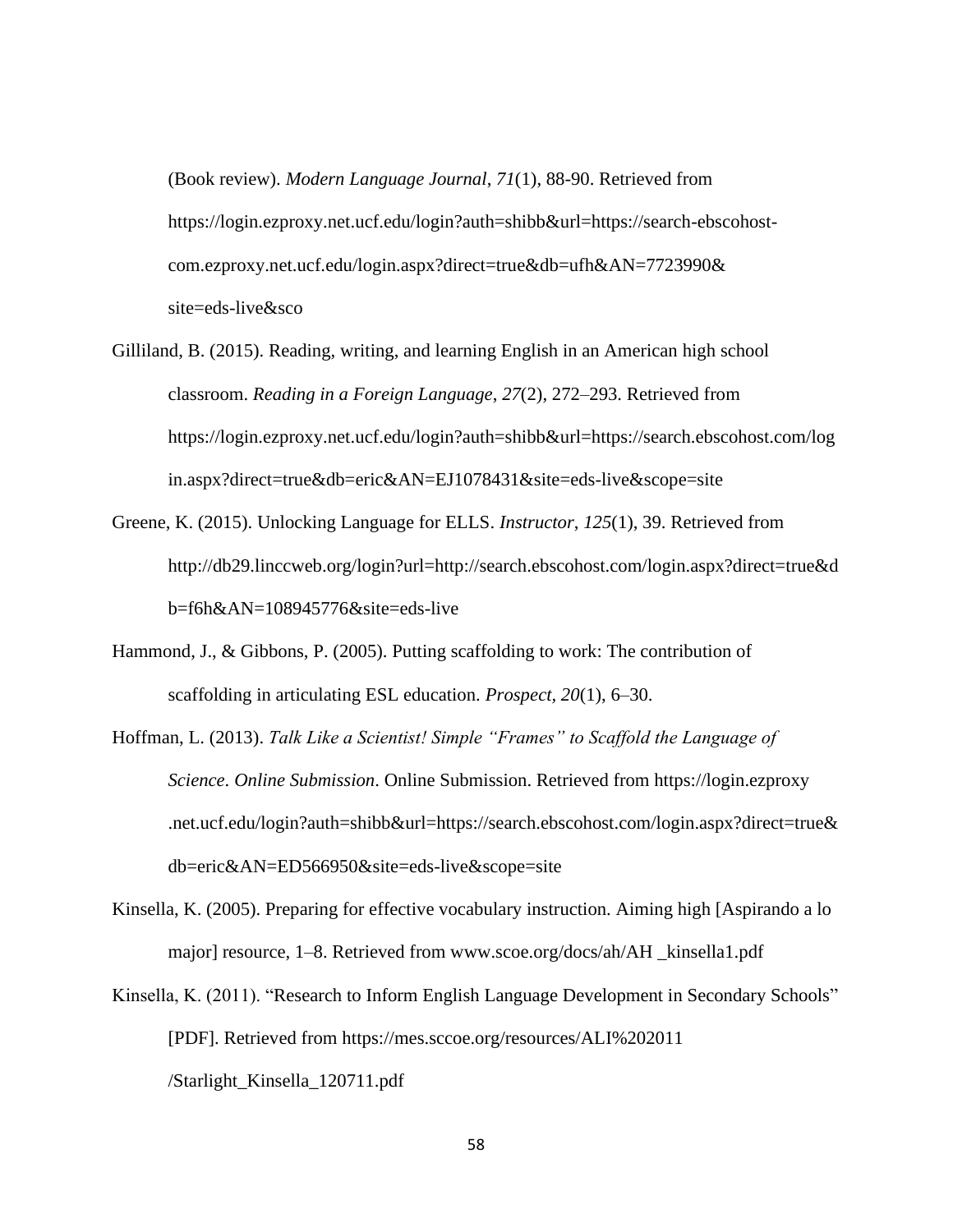Kinsella, K. (2012). Tools to increase lesson engagement and academic language proficiency for English language learners, p. 19-29.

Lindholm-Leary, K., & Genesee, F. (2010). Alternative Educational Programs for English Learners. In Lindholm-Leary, K., and Genesee, F (eds) *Improving Education for English Learners: Research-Based Approaches* [PDF]. Retrieved from https://www.cde.ca.gov/sp/el/er/documents/chapter6.pdf

- Lucas, T., & Grinberg, J. (2008). Responding to the linguistic reality of mainstream classrooms: Preparing all teachers to teach English language learners. In M. Cochran-Smith, S. Feiman-Nemser, D. J. McIntyre, & K. E. Demers (Eds.), *Handbook of research on teacher education: Enduring questions in changing contexts* (3rd Ed., p. 606–636). New York, NY: Routledge.
- Monroe, L. E. (2017). Scaffolding English learners' writing using academic sentence frames. *MELTS Skill 7: Using Sentence Frames to Scaffold ELs' Writing.* Orlando, FL: University of Central Florida.
- National Center for Education Statistics. (2018). English Language Learners in Public Schools. Retrieved from https://nces.ed.gov/programs/coe/indicator\_cgf.asp
- Nutta, J., Strebel, C., Mihai, F., Crevecoeur-Bryant, E., & Mokhtari, K. (2018). *Show, Tell, Build: Twenty Key Instructional Tools and Techniques for Educating English Learners.*  Cambridge, MA: Harvard Education Press.
- Shimada, M. M. (2017) *Third grade science teachers' perspectives on implementing Sentence Frames and Word Banks during science lectures toiIncrease the writing levels of English*